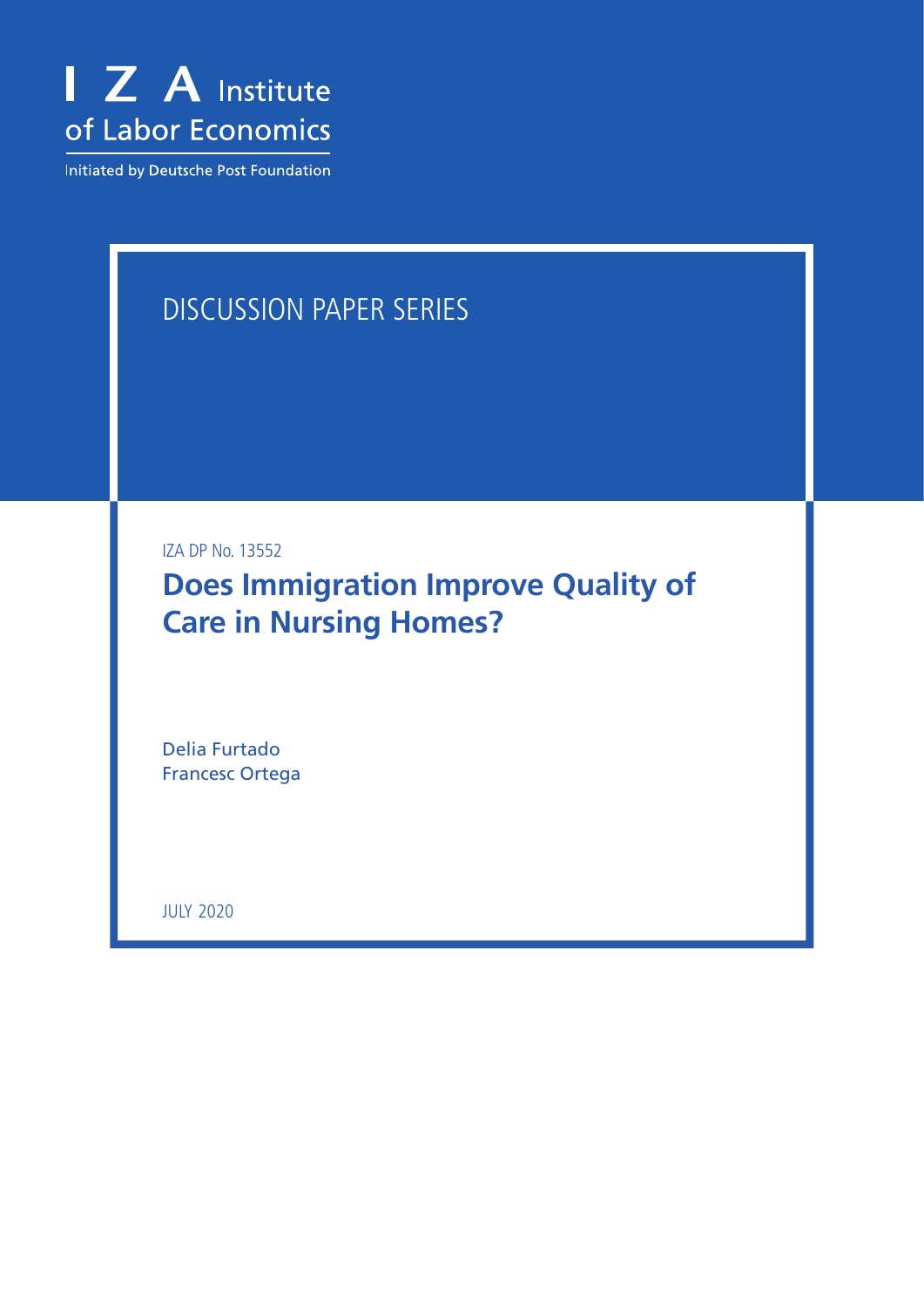

Initiated by Deutsche Post Foundation

# DISCUSSION PAPER SERIES

IZA DP No. 13552

# **Does Immigration Improve Quality of Care in Nursing Homes?**

**Delia Furtado** *University of Connecticut and IZA*

**Francesc Ortega** *CUNY - Queens College and IZA*

JULY 2020

Any opinions expressed in this paper are those of the author(s) and not those of IZA. Research published in this series may include views on policy, but IZA takes no institutional policy positions. The IZA research network is committed to the IZA Guiding Principles of Research Integrity.

The IZA Institute of Labor Economics is an independent economic research institute that conducts research in labor economics and offers evidence-based policy advice on labor market issues. Supported by the Deutsche Post Foundation, IZA runs the world's largest network of economists, whose research aims to provide answers to the global labor market challenges of our time. Our key objective is to build bridges between academic research, policymakers and society.

IZA Discussion Papers often represent preliminary work and are circulated to encourage discussion. Citation of such a paper should account for its provisional character. A revised version may be available directly from the author.

ISSN: 2365-9793

**IZA – Institute of Labor Economics**

| Schaumburg-Lippe-Straße 5-9 | Phone: +49-228-3894-0       |             |
|-----------------------------|-----------------------------|-------------|
| 53113 Bonn, Germany         | Email: publications@iza.org | www.iza.org |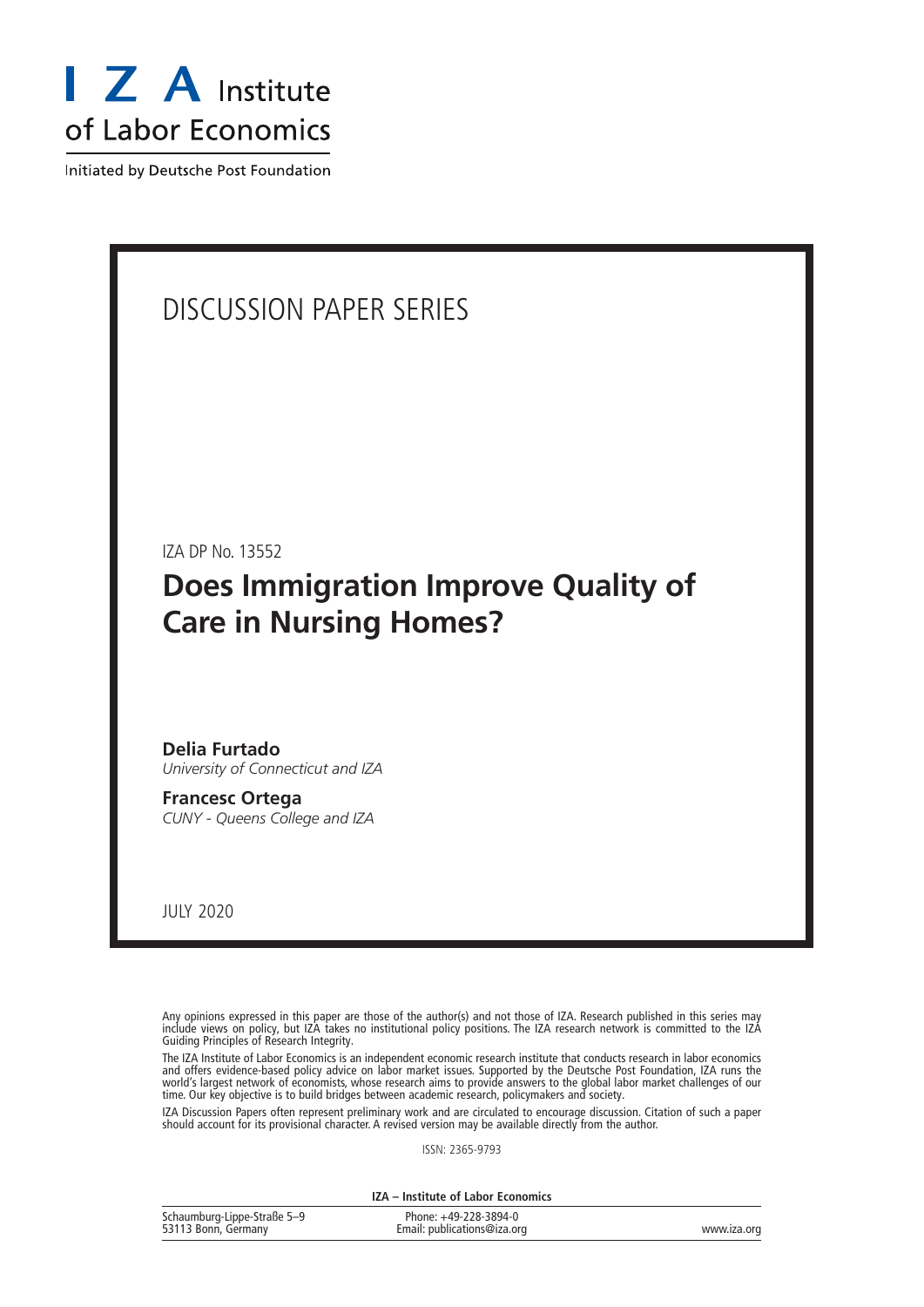# ABSTRACT

# **Does Immigration Improve Quality of Care in Nursing Homes?\***

The growing healthcare needs of baby boomers require significant increases in the number or productivity of healthcare workers. This paper explores how immigrants may fill these gaps in nursing homes. First, we show that immigrant inflows are associated with reduced wages of lower skilled nurses along with increases in their employment. We then show that more immigrant labor leads to fewer falls among residents and improvements in other measures of quality of care. We also find that only in competitive nursing home markets is there a link between immigrant inflows and the quality of care provided in nursing homes.

| <b>JEL Classification:</b> | J61, J14, I11, L13                         |
|----------------------------|--------------------------------------------|
| Keywords:                  | immigration, nursing homes, monopoly power |

**Corresponding author:** Delia Furtado Department of Economics University of Connecticut 365 Fairfield Way, Unit 1063 Storrs, CT 06269-1063 USA E-mail: Delia.Furtado@uconn.edu

<sup>\*</sup> We are grateful to Kristin Butcher, Patricia Cortés, Andrew Foster, and Osea Giuntella as well as seminar participants at Bentley University, Edinburgh University, San Diego State University (CHEPS), University of Connecticut, University of Oklahoma and Brown University's School of Public Health for helpful comments and suggestions. Our analysis uses data from the Shaping Long Term Care in America Project at Brown University funded in part by the National Institute on Aging (1P01AG027296). A great deal of the project was completed while Delia Furtado was visiting Brown University's School of Public Health in the summer of 2018. She would like to especially thank its members of the Department of Health Services, Policy, and Practice for their hospitality as well as the many insights they provided on the project and the data.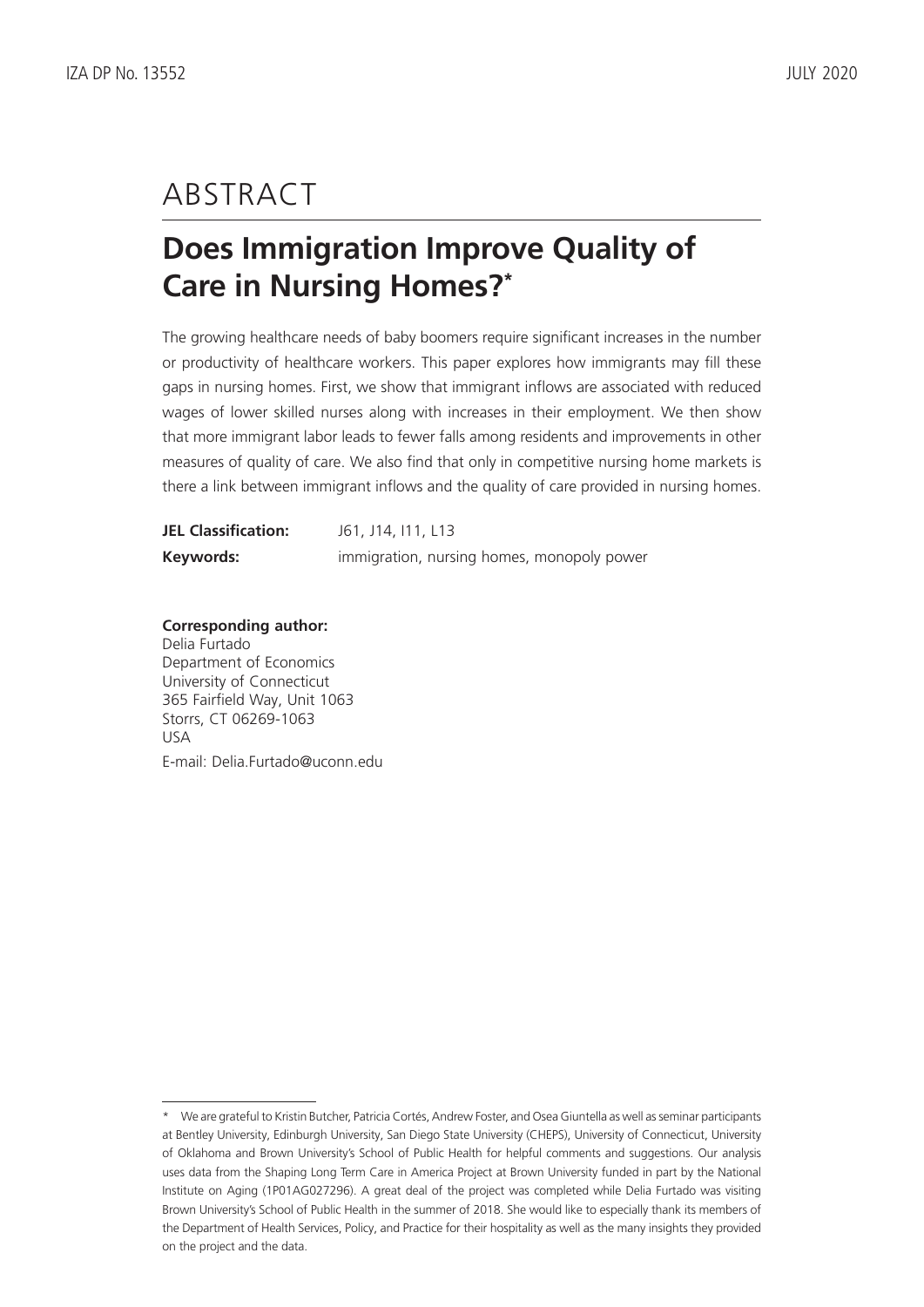#### **1. Introduction**

 $\overline{\phantom{a}}$ 

Because of declining fertility rates and the aging of baby boomers, 4.5 percent of the U.S. population is expected to be above age 85 by the year 2050, a tenfold increase from the corresponding share in 1950 (Congressional Budget Office (CBO) 2013). About two thirds of 85 and above year olds have a physical problem which makes it difficult to perform daily routine tasks such as eating, bathing, and dressing. While the majority of care for the elderly is provided informally by family members, about twenty percent of those requiring long term care reside in a nursing home (CBO 2013).<sup>1</sup> In 2018, 168.5 billion dollars were spent on nursing care facilities in the United States, and over half of this was paid for by Medicare and Medicaid (National Health Expenditure Accounts (NHEA) 2019). According to models constructed before the COVID-19 pandemic, expenditures on nursing homes are expected to increase by an average of 5.7 percent each year between 2020 and 2027 (Sisko et al. 2019). Given these trends, families and policy makers will either have to find additional sources of funding or limit the amount or quality of institutional care provided to the nation's elderly. In this context, it is important to examine whether immigration policy can be used to meet the rising demand for elderly care while reining in the cost. To this end, our paper analyzes the effects of immigration on the supply and wages of nurses of different skill levels and then goes on to examine the consequences of immigrant inflows into a local labor market on the quality of care in nursing homes located in that area. We also consider how competition in the nursing home market mediates the link between immigration and the quality of nursing home services.

There is reason to believe that greater availability of nursing staff results in improved care in nursing homes. Stevens et al. (2015) provide several pieces of evidence suggesting that a major explanation for the declines in mortality rates among the elderly during bad economic times is that nursing homes are able to hire and keep better workers when unemployment rates are high. Supporting this idea, Huang and Bowblis (2019) show that higher unemployment rates are associated with fewer

 $1$  The most recent estimates suggest that a 50-year-old has about a fifty percent chance of ever spending time in a nursing home (Hurd et al. 2013).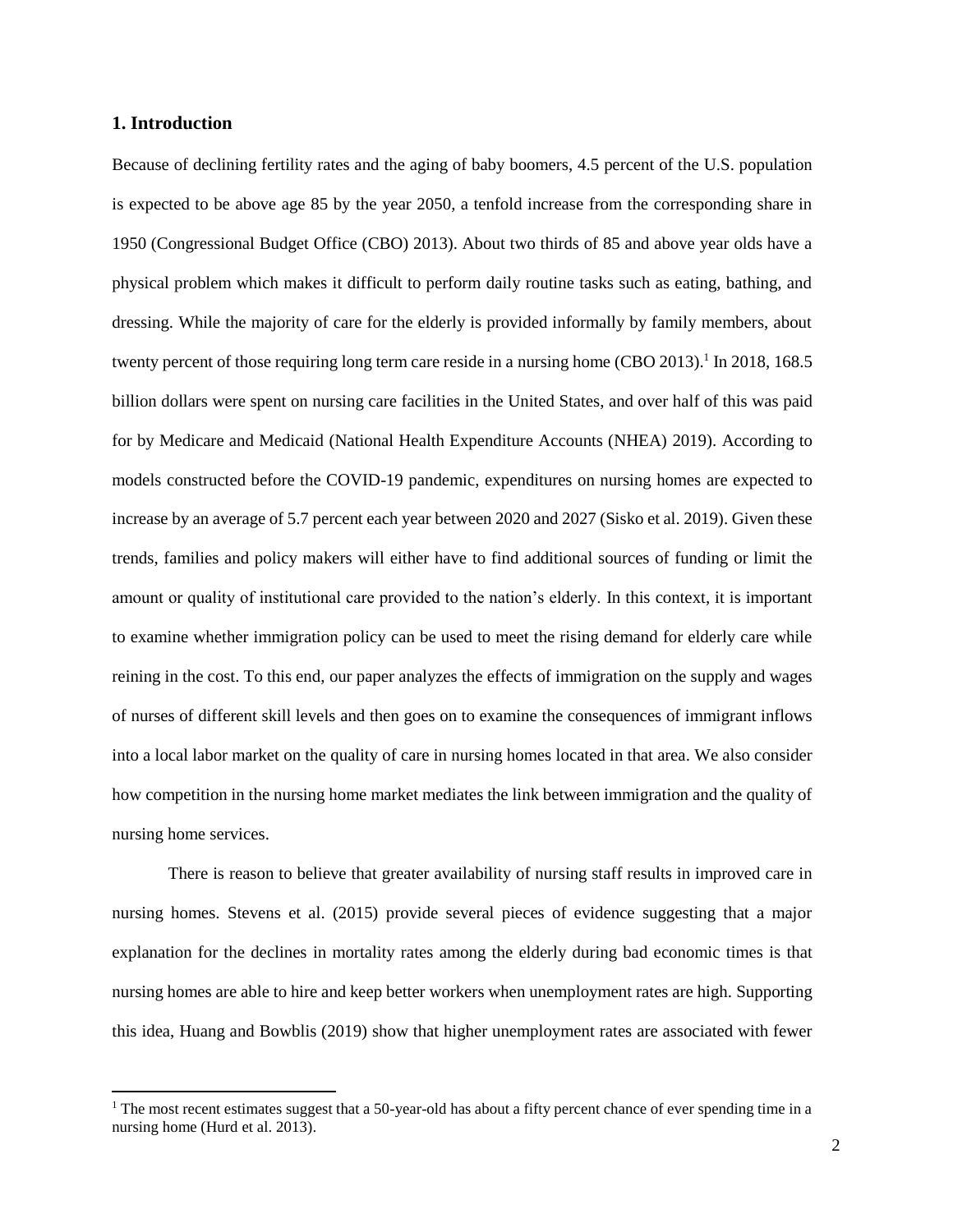nursing home deficiency citations as well as improvements in other measures of quality of care, including decreases in pressure sores and the use of physical restraints.

Although not uncontroversial, there is substantial evidence that increases in the number of nurses in nursing homes improves the quality of care provided (Bostick 2006; Leland et al. 2012). Much of this literature is rather correlational in nature. However, exploiting plausibly exogenous variation in the relative pay of nurses across England, Propper and Van Reenan (2010) show that lower (relative) nurse wages result in fewer hospital-employed nurses and more hospital deaths among heart attack patients. Their results are consistent with a model in which regulated wages act like a price ceiling in certain markets that makes it difficult for hospitals to recruit and retain nurses, especially those of high quality. Also in line with the idea that more pay for nurses generates higher quality nursing services, Foster and Lee (2015) show that Medicaid pass-through subsidies—which provide additional funds earmarked for higher pay or more employment of staff--were associated with both increased staffing and decreased pressure ulcers among nursing home residents. Looking more directly at the impacts of nursing staff, Gruber and Kleiner (2012) find that nurse strikes substantially increase within-hospital mortality rates for patients admitted during a strike, despite largely unchanged patient characteristics or treatment intensities. Exploiting a different source of variation, Friedrich and Hackmann (2017) show that nursing shortages induced by a maternity leave program in Denmark increased both 30-day readmission rates in hospitals and mortality rates in nursing homes.

From a theoretical perspective, an exogenous inflow of immigrants to a location may improve the quality of care provided by nursing homes in that area for several reasons. First, if this increase in the supply of workers lowers equilibrium wages in nursing occupations, then nursing homes may respond by hiring more workers, reducing patient-nurse ratios, and thus improving the quality of care. This labor supply increase may arise from immigrants entering nursing professions themselves or from natives who are crowded out from other occupations (Peri and Sparber 2009). Second, even if the number of nurses does not change, foreign-born workers may provide higher quality care to nursing home patients. Using wages to measure quality, Cortés and Pan (2015a) show that Philippine-educated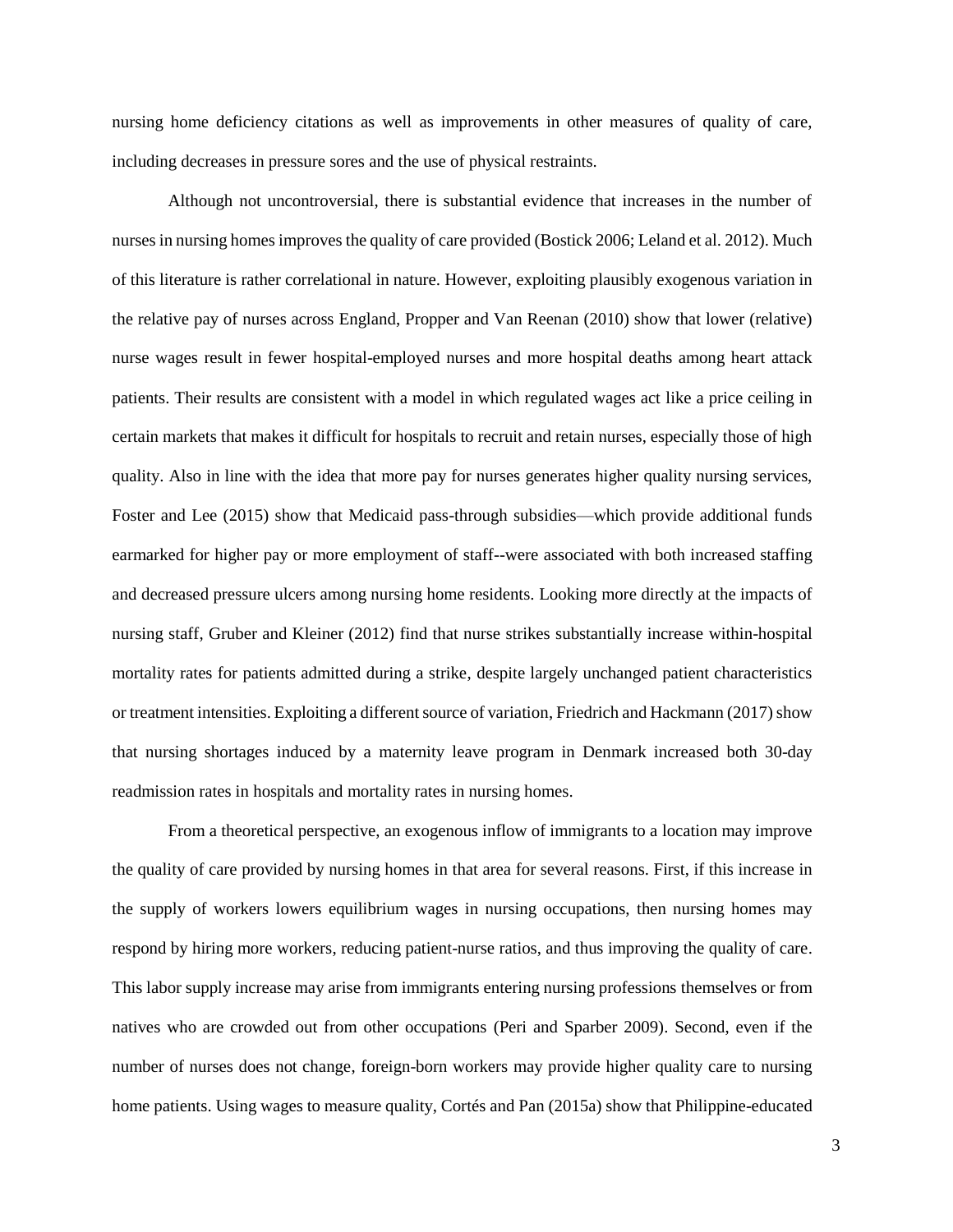nurses working in the U.S. tend to earn higher wages than observationally similar natives, potentially because of the strong positive selection into nursing in the Philippines. In other studies, these authors show that the equilibrium wages of registered nurses in fact do not respond strongly to inflows of foreign-born nurses (Cortés and Pan 2014), but in states with more foreign nurses, natives sitting for the nursing licensure exams tend to score higher marks (Cortés and Pan 2015b). It is possible that these findings extend to other, less skilled, types of nursing professions such as licensed practical nurses and nursing assistants (the latter are also known as nurse aides--we use the two titles interchangeably throughout the paper). 2

Registered nurses (RNs) have higher educational attainments and are paid significantly higher wages than licensed practical nurses (LPNs) and nursing assistants (NAs). In 2019, RNs earned a median wage of \$35.24 per hour, LPNs \$22.83 per hour, and NAs \$14.25 per hour (Bureau of Labor Statistics 2020).<sup>3</sup> In terms of tasks, RNs mostly coordinate patient care, LPNs provide basic nursing services, while NAs do most of the hands-on tasks of bathing, feeding, and dressing (Bureau of Labor Statistics 2020). Much of the previous literature on nurses has emphasized registered nurses working in hospital settings. However, in the context of nursing homes, nursing assistants may play a particularly important role given that they are likely to have more regular contact with residents over extended periods of time. As a result, nursing homes with a larger staff of nursing aides are likely to provide better care. Another reason to focus on nursing assistants is that immigrants are over-represented in this occupation. In our sample, immigrants account for 14% of the non-nursing labor force, but 18% of

 $\overline{\phantom{a}}$ 

<sup>2</sup> Using data from Western Europe, Esconce and Rocco (2018) estimate a positive relationship between immigrant inflows and the physical and mental health of elderly natives, a relationship they attribute to a greater availability of workers providing personal and household services (i.e. low-skilled workers). Exploiting variation in minimum wages across U.S. states over time, Ruffini (2020) shows that higher minimum wages, lead to fewer nursing home inspection violations as well as fewer pressure ulcers and even deaths among nursing home residents. She presents evidence that these changes are driven by labor supply decisions of nursing assistants. In contrast to these studies pointing to the importance of low-skilled workers, exploiting variation in minimum staff requirements across different U.S. states, Lin (2014) does not find any evidence that nursing assistants improve the quality of care in nursing homes but does find that registered nurse staffing has a large impact.

 $3$  Registered nurses typically hold a bachelor's degree, licensed practical nurses complete a state-approved training program that typically takes about one year, while nursing assistants must complete a state-approved education program and pass a competency exam. Because these occupations require a license, undocumented immigrants are not eligible. For more details, see the Bureau of Labor Statistics (BLS) *Occupational Outlook Handbook* (BLS 2020).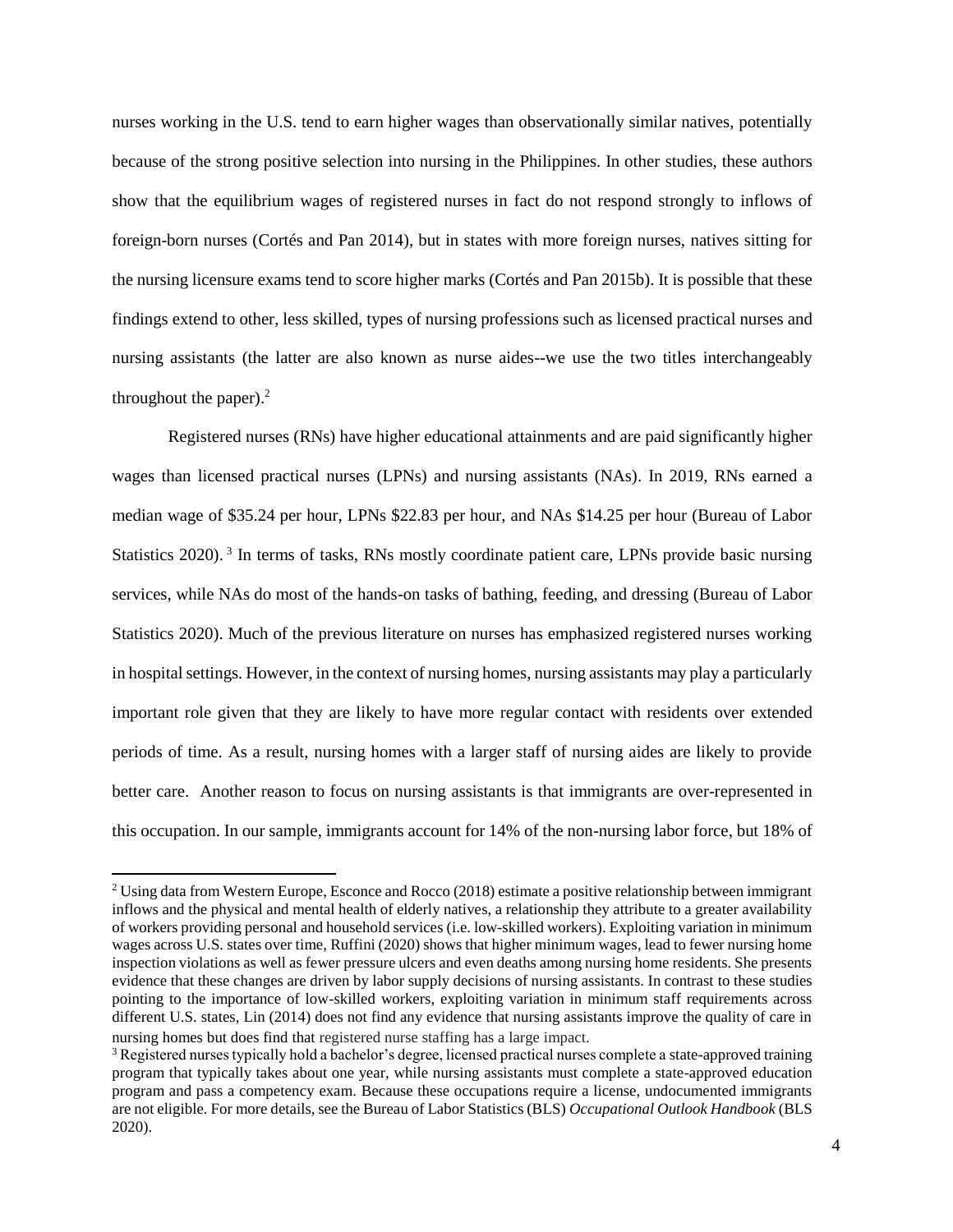nurse aides are foreign born. Immigrants are relatively less likely to work as licensed practical nurses than natives but they are about equally likely to work as registered nurses (see Table 1A).<sup>4</sup>

We make several contributions to the literature. First, while previous work has focused on high skilled registered nurses (RNs), we consider wage and employment impacts of immigrant inflows on less skilled types of nurses. Using Census data from 1980, 1990, and 2000 along with 2007-2011 American Community Survey (ACS) data (Ruggles et al. 2018), we show that immigration lowers the wages of nurse aides and, to a lesser extent, licensed practical nurses. At the same time, we find evidence of small positive effects on the wages of registered nurses consistent with estimates from some of the specifications in Cortés and Pan (2014). We also show that immigration disproportionately increases the supply of nurse aides suggesting that the wage reductions of nursing assistants are due to an increase in supply as opposed to a labor demand decrease.

Our main contribution, however, is to explicitly link immigrant inflows to a wide array of measures of the quality of care provided in nursing homes. Our nursing home data come from the Long Term Care Focus (LTCFocus) data repository (Shaping Long Term Care in America Project 2018), which we match with Census and American Community Survey data (U.S. Census Bureau 2016; Ruggles et al. 2018) on immigrant shares and other area-characteristics. Using two different, but both plausible, identification strategies, we show that larger foreign-born populations in a local area are associated with fewer falls among residents and improvements in several other measures of quality of care, including reductions in the decline of residents' ability to carry out activities of daily living (ADLs).

The last part of the paper is devoted to an exploration of how monopoly power mediates the relationship between immigration flows and nursing home quality. If health care markets are responsive to competitive pressures in general, then it is reasonable to expect that health care providers in more

 $\overline{a}$ 

<sup>4</sup> Table 1A also presents median wages of nurses in our sample. The figures in Table 1A are slightly lower than those reported in BLS (2020) because they cover more years and have not been adjusted for inflation.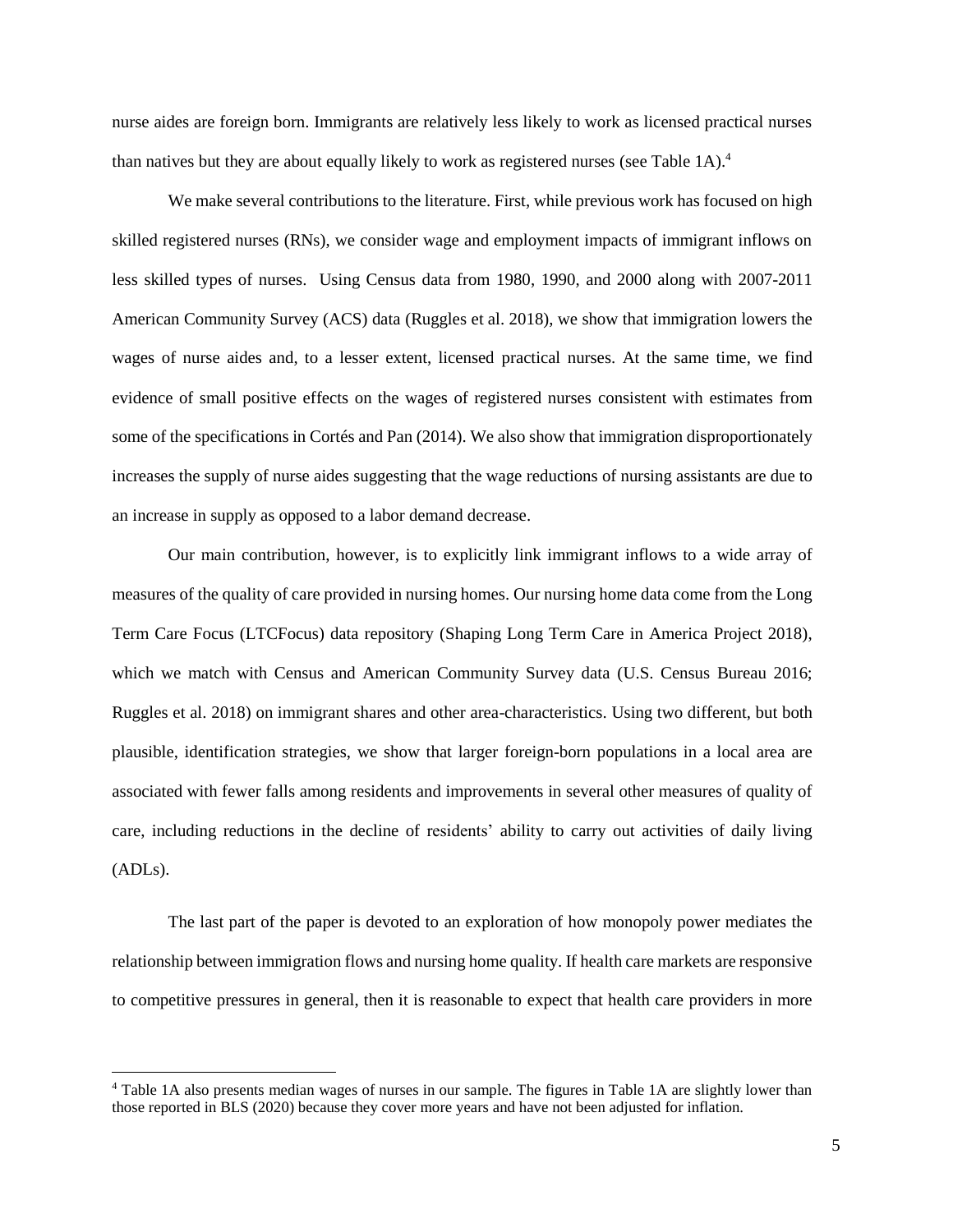competitive markets will respond to cost reductions(or productivity increases) by either lowering prices or improving quality, as opposed to simply increasing profits. Because Medicare and Medicaid fund the bulk of nursing home care,<sup>5</sup> quality of care may be more responsive than final prices. To test this hypothesis, we use county-level market concentration (Herfindahl) indices for nursing home providers and estimate an extended model including the interaction between the degree of concentration and the foreign-born share. Our estimates indicate that increases in immigration only lead to improvements in care quality in more competitive nursing home markets. Meanwhile, in highly concentrated markets, immigration may simply translate into higher profits for providers of elderly care. We also show that this link between market structure and the impact of immigrant inflows on nursing home quality only exists among for-profit nursing homes.

The remainder of the paper proceeds as follows. In Section 2, we explore the impacts of immigrant inflows on wages and employment of nurses of different types. Our main findings follow in Section 3 with an analysis of how immigration affects the quality of care provided in nursing homes, using resident falls as our preferred measure of care quality but also considering other outcomes. In Section 4, we consider how competition in the nursing home market affects the relationship between immigrant inflows to a local area and the quality of care provided by nursing homes in that area. Section 5 concludes.

# **2. Effects of Immigration on the Labor Markets of Nurses**

#### *2.1 Methodology and Data*

 $\overline{\phantom{a}}$ 

To examine the effects of immigration on nursing labor markets, we follow Furtado (2016)'s analysis of the impact of immigration on the wages of child care workers. Using data from the 1980, 1990, and 2000 Censuses along with the 5-year 2007-2011 ACS sample all drawn from the Integrated Public Use Microdata Series (Ruggles et al. 2018), we estimate the following baseline model:

<sup>&</sup>lt;sup>5</sup> Together, Medicaid and Medicaid regulate reimbursement rates for about three quarters of all nursing home residents (see Hackman 2019).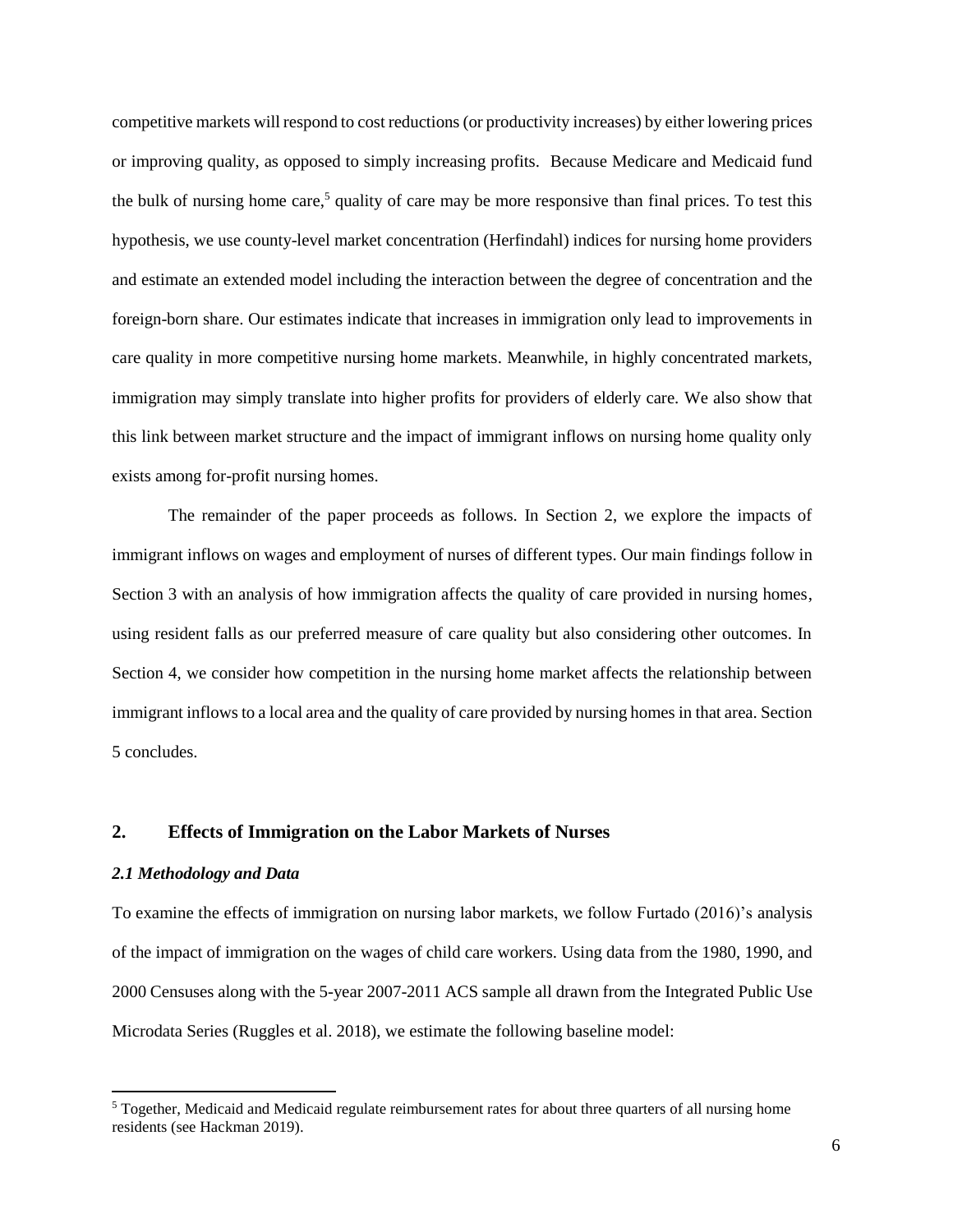$$
w_{zt} = \alpha_1 F B_{zt} + \alpha_2 X_{zt} + \gamma_z + \lambda_t + u_{zt} \tag{1}
$$

where  $w_{\tau t}$  is the log of the median hourly wage of nurses in commuting zone *z* in year *t*. Commuting zones are similar to metropolitan statistical areas (MSAs) in that they are meant to reflect the geographic interrelationships between employers and labor supply, but unlike MSAs, they cover the entire United States—including rural areas. The U.S. is divided into 741 commuting zones. We follow Autor and Dorn (2013) in mapping individual observations in the Census and ACS data to commuting zones based on the individuals' country groups (in the 1980 Census) or Public Use Microdata Areas (PUMAs) (in the 1990 Census, 2000 Census and the ACS sample). We examine impacts separately for the three different types of nursing occupations: registered nurses (RNs), licensed practical nurses (LPNs), and nursing assistants (NAs). Since an influx of immigrants might mechanically reduce median wages through a compositional effect if their arrival results in more mass at the bottom of the wage distribution, we calculate median wages using a sample of natives along with only the immigrants living in the United States for at least 10 years.

The right-hand side of **equation (1)** contains the foreign-born share in the population ( $FB<sub>zt</sub>$ ) at the commuting zone level, and a set of control variables  $(X_{\tau})$ . In some specifications, this set will include factors affecting the local demand for elderly care (e.g. share of the native population aged 65 or older, the share of this population living in an institution, and measures of aggregate income like the unemployment rate among the native-born), and availability of workers with high employment rates in nursing occupations (e.g. the share of blacks in the native population). Importantly, our specification also contains commuting zone and year fixed-effects. Thus, identification is based on variation over time within commuting zones. 6

To address the potential endogeneity of the foreign-born share, we follow the shift-share instrumental-variables strategy commonly used in the immigration literature (Card 2001; Cortés and Tessada 2011; Farré, Gonzalez, and Ortega 2011; Furtado and Hock 2010; Barone and Mocetti 2011;

 $\overline{\phantom{a}}$ 

<sup>&</sup>lt;sup>6</sup> Regressions are population-weighted and standard errors clustered by commuting zone.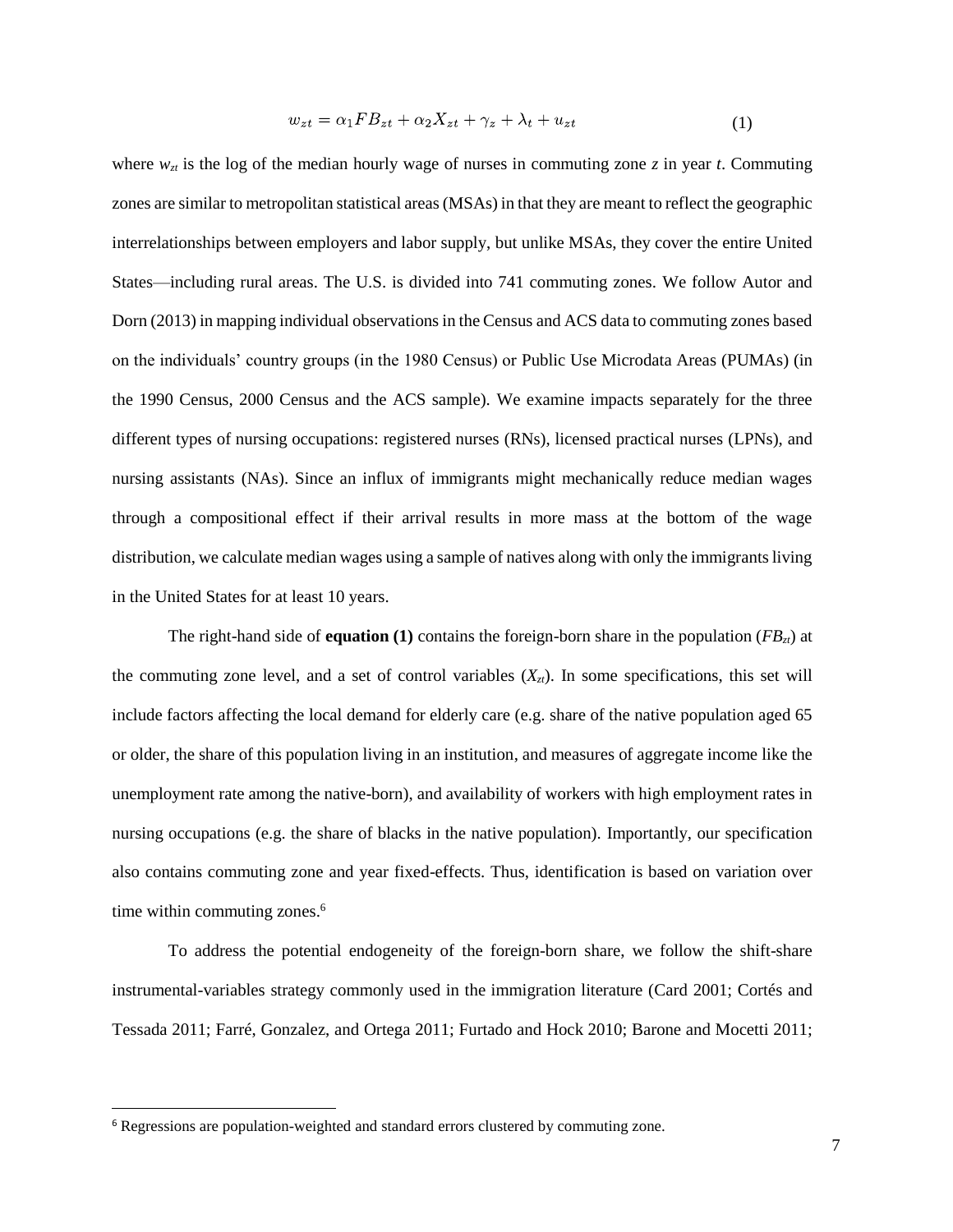Furtado 2015, among many others). The instrument uses data on pre-existing immigrant enclaves to predict the geographical allocation of subsequent migrants (from the same countries of origin) across commuting zones. More specifically, the *predicted* foreign-born share is constructed using the following formula:

$$
INST_{zt} = \left(\sum_{b} \frac{N_{z,1970}^{b}}{N_{1970}^{b}} \times N_{t}^{b}\right) / N_{zt}
$$

For each country of birth, *b*, the first term in the numerator is the share of all immigrants from country *b* living in commuting zone *z* in 1970.<sup>7</sup> The second term in the numerator represents the total number of immigrants from country *b* residing in the United States in year *t*. We then divide the product of these two terms by the commuting zone population in year *t,* and then sum over the different origin countries in each commuting zone.

The necessary assumptions for the instrument to be valid are very similar to those outlined by Cortés and Tessada (2011). First, the 1970 distribution of immigrants is required to be uncorrelated with *shocks* to local nursing labor markets 10 to 30 years later. In addition, nation-wide immigration inflows are assumed to be uncorrelated with shocks to local nursing labor markets. Because our focus is on a specific occupation, the exclusion restrictions are likely less restrictive here than in studies involving the whole labor market. It is worth noting, however, that Card and Lewis (2007) documented that since the 1990s, immigrants to the U.S. have been settling in new locations with no pre-existing immigrant enclaves, reducing the ability of the instrument above to predict immigrants' location decisions in more recent times. This point has also been investigated by Smith (2012).

#### *2.2 Descriptive Statistics*

 $\overline{\phantom{a}}$ 

We start by examining the foreign-born representation in the different nursing occupations. **Table 1A** shows–using the 2007-2011 5-year ACS data--that immigrants are overrepresented in the nursing assistant occupation but underrepresented as more highly skilled nurses. While the foreign born

 $7$  To construct this term, we use the two metro samples of the 1970 Census (Ruggles et al. 2018) and again assign commuting zones based on Autor and Dorn's (2013) crosswalk between county groups and commuting zones.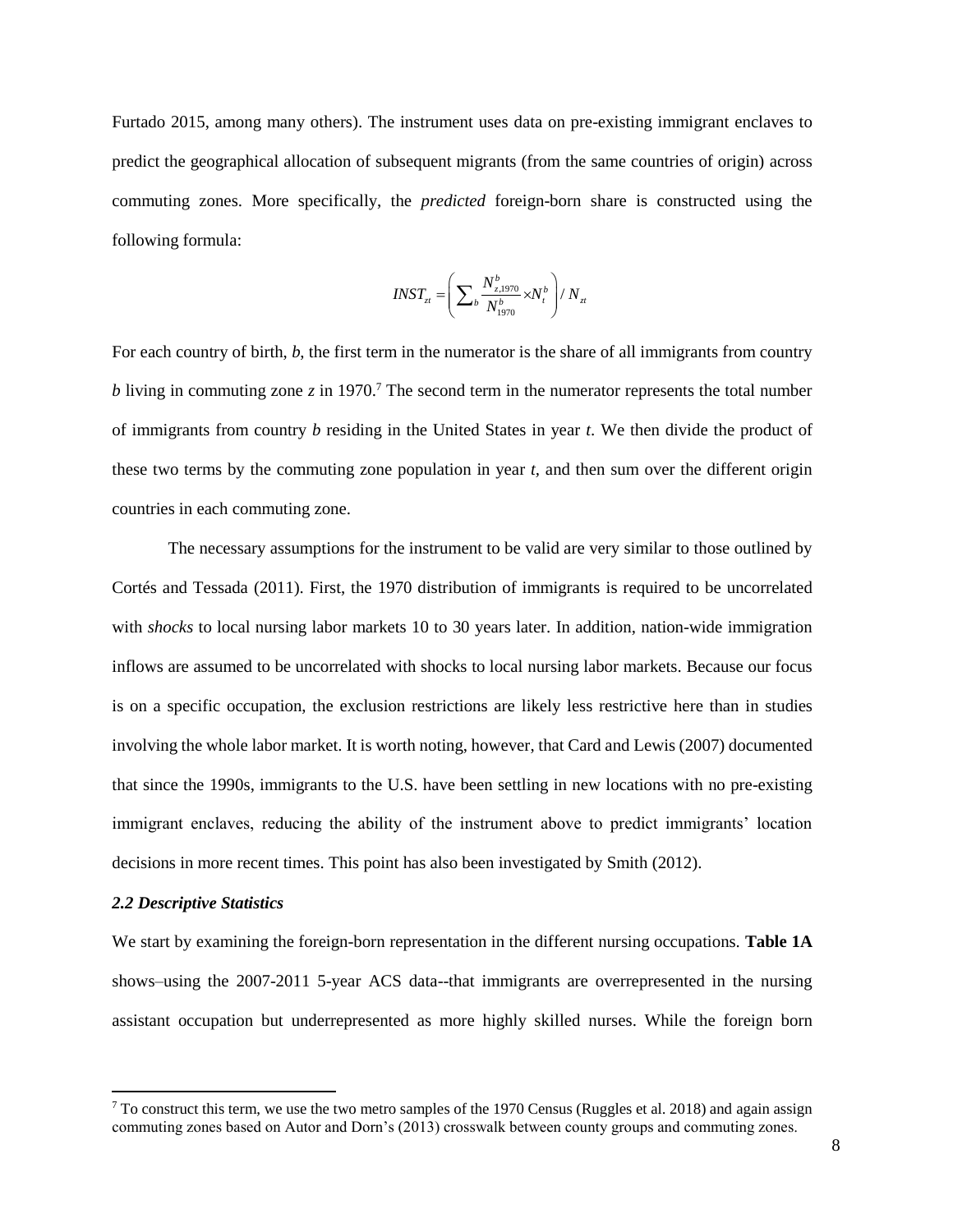comprise about 14 percent of the labor force in this period, they account for 17.5 percent of all NAs, 12.6 percent of all RNs, and 9.2 percent among LPNs. Thus, immigrant inflows are likely to have larger impacts on the low-skill tiers of the nursing occupation (i.e. nurse aides), and on the types of quality of care measures that are most likely to be affected by these workers (e.g. residents' falls).

#### *2.3 Effects on the Wages of Nurses*

l

Next, we examine the impact of immigrant inflows on the wages of nurses. We begin by focusing on the market for nurse aides. The results are collected in **Table 2**. Column 1 reports ordinary least squares (OLS) estimates on the basis of a specification that only contains commuting zone and year fixed effects, along with the foreign-born share in the commuting zone. Column 2 adds controls for the share of the population aged 65 or older and the share of blacks, which hardly affects the estimated coefficient for the foreign-born share.

Naturally, these estimates could suffer from endogeneity bias due to the non-random allocation of immigrants across commuting zones. Column 3 reports IV estimates of the model estimated in column 2.<sup>8</sup> While the estimate of the foreign-born share coefficient loses precision, it remains negative and statistically significant, and actually increases in magnitude as we would expect if immigrants are attracted to areas with growing wages. Thus, the IV estimate confirms that immigration flows into a commuting zone lower the median wages of nurse aides. In column 5, we control for the unemployment rate among the native-born and the share of the population aged 65 or older in nursing homes. The point estimate on the foreign-born share remains almost unchanged, though we may be concerned that the additional controls in this specification may be potentially endogenous, and so they are not included in our preferred specification.

<sup>&</sup>lt;sup>8</sup> As shown in column 4 of Table 2, the shift-share instrument is a relevant predictor of the actual foreign-born share. According to the first-stage regression, a predicted 10 percentage-point increase in the share of foreign born is associated with a 2.5 percentage-point increase in the actual share, and the F statistic is 50. We provide a more in-depth discussion of the first-stage regressions later in the paper.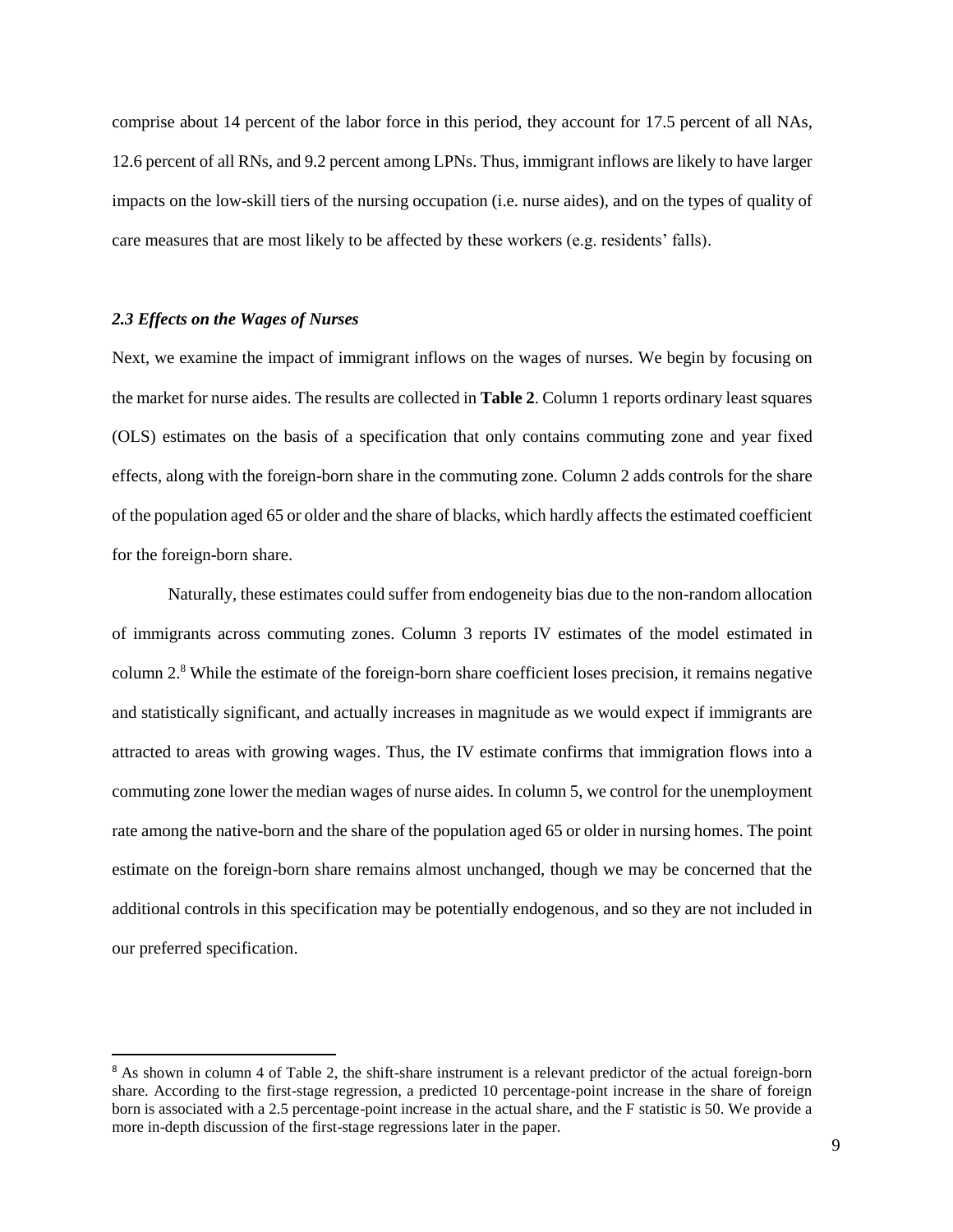We now turn to the analysis of the effects of immigration on other nursing occupations as well as impacts on the various percentiles of the wage distribution for each of the three nursing occupations, in the spirit of Dustmann, Frattini, and Preston (2013). The results are collected in **Table 3**, which presents instrumental variables estimates of the effects of immigration.

The top panel refers to nursing assistants, as before, but broadens the scope by examining the effects of immigration along the whole wage distribution within the occupation. Column 2 simply reproduces the previous finding of a negative effect of immigration on the median wages of nurse assistants. More specifically, a 1 percentage-point increase in the share of foreign-born in a commuting zone leads to a 4.1 log-point reduction in the median wages of nurse assistants. This effect is fairly large, but despite being estimated rather imprecisely (s.e. 0.82), is still in the ballpark of estimates of the impact of immigration on childcare workers (Furtado 2016), another occupation which is difficult to substitute with technology or outsource to other countries.<sup>9</sup> When examining the effects on the  $25<sup>th</sup>$ and 75th percentiles we find similar point estimates, ranging between -3.2 and -2.9.

Let us now turn to the middle panel, which reports the effects of immigration on the wages of LPNs. The estimates in column 2 imply significant negative effects for the  $25<sup>th</sup>$  and  $50<sup>th</sup>$  percentiles, but the magnitudes are much lower than in the case of NAs. A 1 percentage-point increase in the immigration share leads to a roughly 1.3% wage reduction in the bottom half of the wage distribution for LPNs. In contrast, the point estimate on the  $75<sup>th</sup>$  percentile of wages for LPNs is very small (-0.1) and not statistically different from zero. Our interpretation is that the most experienced LPNs are shielded from competition by immigrant workers thanks to their lower substitutability (Manacorda, Manning, and Wadsworth 2012; Ottaviano and Peri 2012).

 $\overline{\phantom{a}}$ 

<sup>9</sup> Most of the immigration literature considers the wage impacts of immigrants on just the native born. Just like Furtado (2016), we include both the native and foreign born in our sample because we are not as much interested in the labor market impacts (on natives) as we are on the impacts of immigrant inflows on the ultimate quality of services provided by workers. Because we include both the foreign born and native born in our sample and wage impacts in general tend to be larger on the foreign born than the native born (National Academies of Sciences, Engineering, and Medicine 2017), it not surprising that our estimates are more negative than what is typically found in the immigration literature.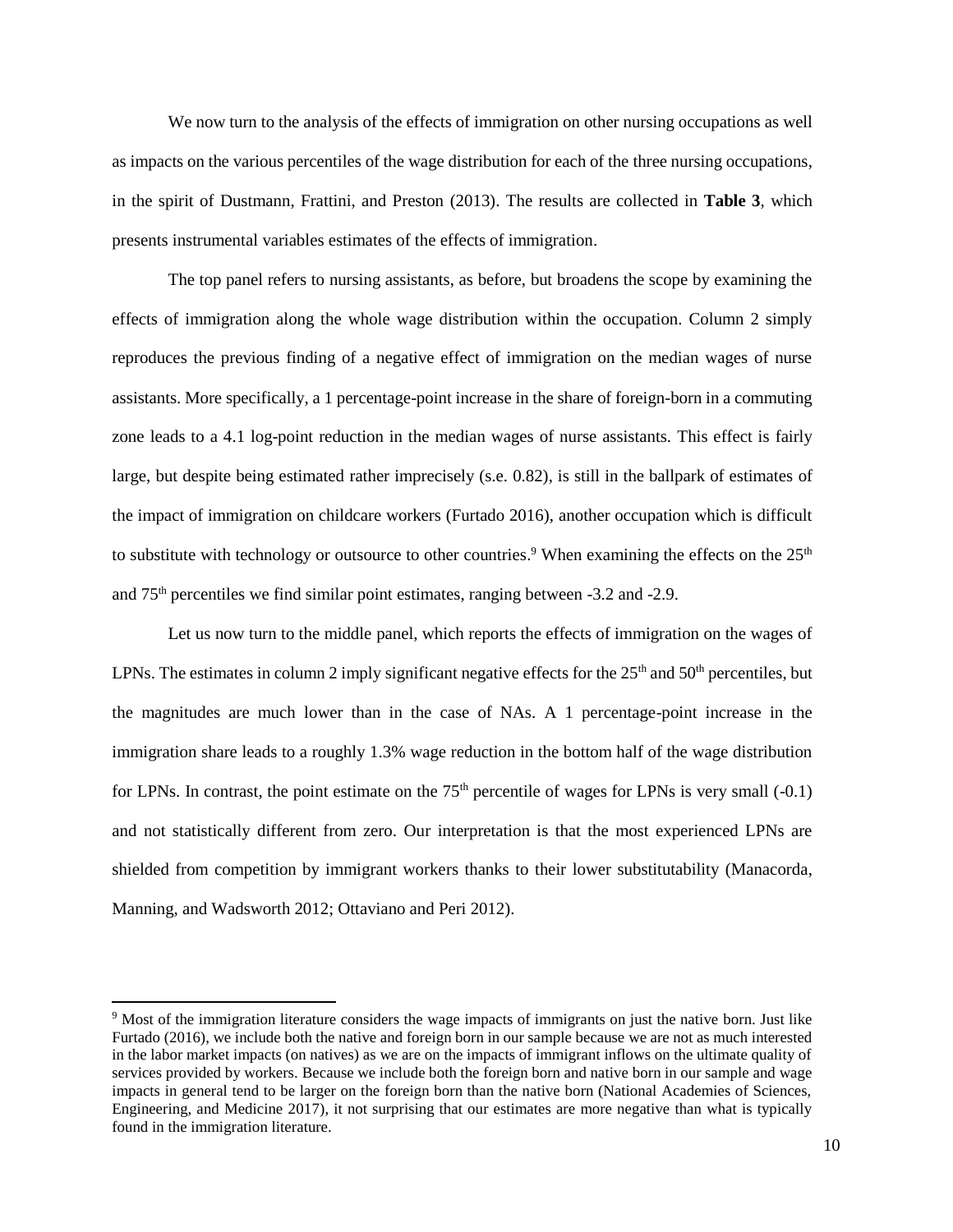Last, we turn to the analysis of immigration on the wage effects of RNs, which is reported in the bottom panel of **Table 3**. The point estimates are now all positive and increasing in size as we move up along the wage distribution of RNs. A 1 percentage point increase in the share of immigrants is associated to a 1.4 log point increase in the upper half of the wage distribution for registered nurses. One plausible interpretation of this finding is that low and high skill nurses are complementary inputs in the production functions for elderly care. Immigration appears to entail an increase in the relative supply of low-skilled nurses (particularly, NAs), which has a positive effect on the wages of more skilled nurses (RNs). Cortes and Pan (2014) also find some evidence of positive impacts of immigration on native-born RN's wages, but their estimates are not statistically significant in their preferred specification. Another potential explanation is that foreign-born RNs are more productive than observationally equivalent native-born RNs. Consistent with this hypothesis, Cortes and Pan 2015a show that registered nurses educated in the Philippines earn significantly higher wages than U.S. born nurses. Since we include both the foreign-born and native-born nurses in our sample, we should expect our estimates to be more consistently positive than those in Cortes and Pan (2014).

#### *2.4 Effects on the Employment of Nurses*

To explore whether our estimated wage changes are most likely driven by labor supply or demand shocks, next we examine the effects of immigration on the employment, total hours of work, and share of immigrants in the three tiers of nursing occupations.

**Table 4** reports instrumental-variable estimates of these effects for NAs (columns 1-3), LPNs (columns 4-6), and RNs (columns 7-9). As shown in column 1, a 100-person increase in the foreignborn population leads to a 5.7-person net increase in the employment of nurse aides and an 89-hour increase in the total hours worked by nurse aides in a year. Clearly, only a fraction of the new immigrant workers become employed as nurse aides, but this is an important occupation in terms of absorption of the increased number of workers. As shown in column 3, a 1 percentage-point increase in the share of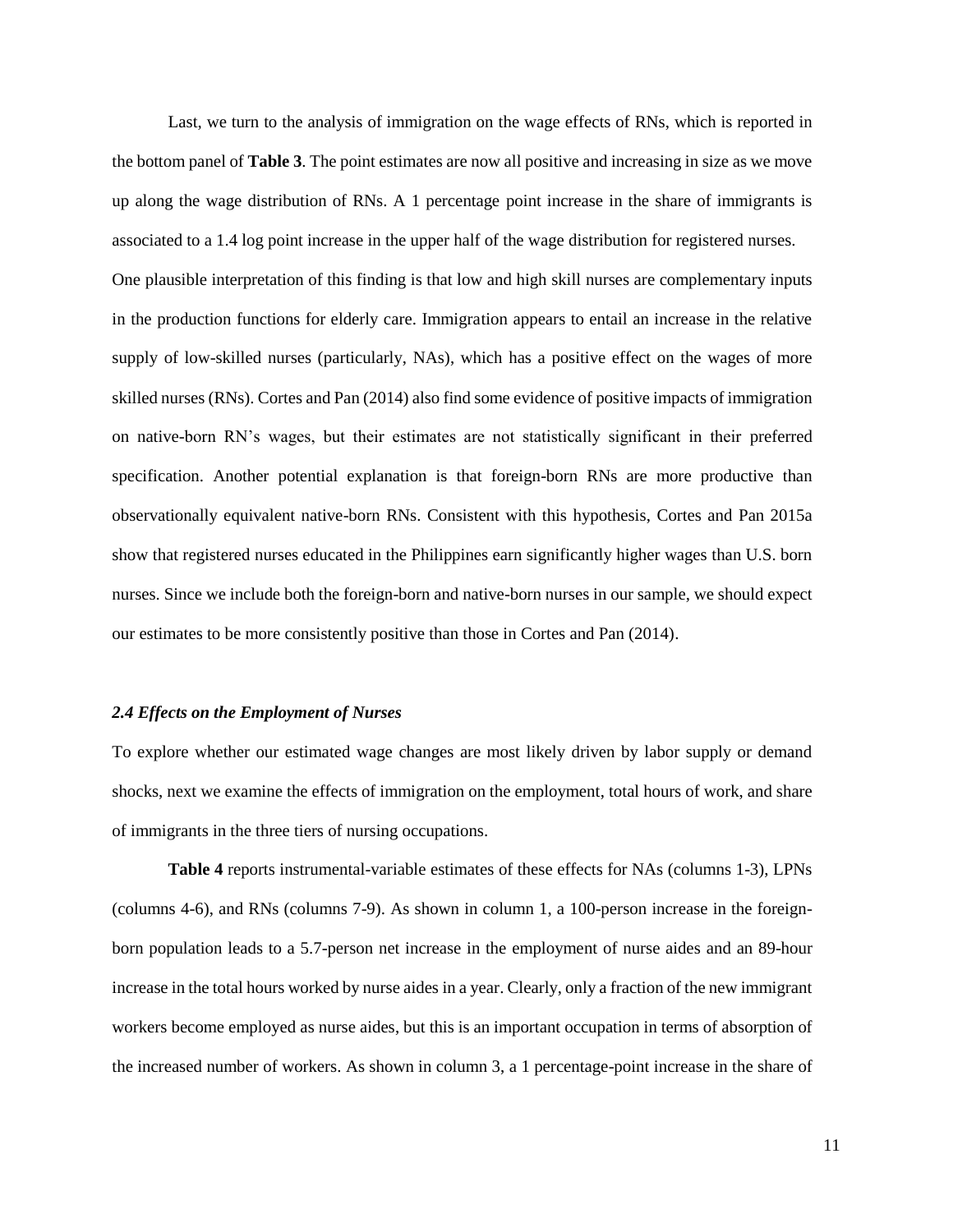immigrants in the workforce leads to a 4.2 percentage-point increase in the share of immigrants among nurse aides.

It is interesting to compare these magnitudes to the effects of immigration on the supply of LPNs and RNs. As shown in columns 4-9, a 100-person increase in the foreign-born population leads to a 0.3 and 1.5 net increase in the employment of LPNs and RNs, respectively--the corresponding figures for annual work hours in the respective occupations are 7.6 and 33.6. Thus, even though immigration also increases the numbers of medium and high-skill nurse types, it does so to a much lesser extent than is the case for nursing assistants. This can also be seen in columns 6 and 9: while a 1 percentage-point increase in the share of immigrants in the workforce increases the immigrant share among nurse aides by 4.2 percentage-points, the corresponding increases for LPNs are 3 percentage points and 2.6 percentage points for RNs. Thus, immigration entails an increase in the *relative* supply of nurse aides.<sup>10</sup> Standard general-equilibrium comparative statics in a model where the different types of nurses supply complementary inputs imply a reduction in the wages of NAs, which are now becoming more abundant, and wage increases for the more skilled RNs, which is precisely what we documented in the previous section.<sup>11</sup>

# **3. Immigration and the Quality of Care in Nursing Homes**

 $\overline{a}$ 

Our analysis of nursing labor markets is suggestive of negative welfare effects on native and previously arrived immigrant nurses of low (and to a lesser extent medium) qualification levels. However, a comprehensive welfare analysis requires taking into account the effects on the care received by consumers of nursing services. In this section, we explore the relationship between changes in the local immigrant share and the quality of care provided in nursing homes.

 $10$  This finding partly reflects the skill distribution of the immigration flow, but it is also a function of the degree of displacement of natives toward other occupations. For instance, Cortés and Pan (2015) shows that for every foreign-trained registered nurse that migrates to a city, there is a reduction in employment of one to two native nurses in the city.

 $<sup>11</sup>$  The prediction on the sign of the change in the wages of the medium-skilled LPNs is less clear cut and depends</sup> on the specific details of the composition of the immigrant flow and the production function parameters.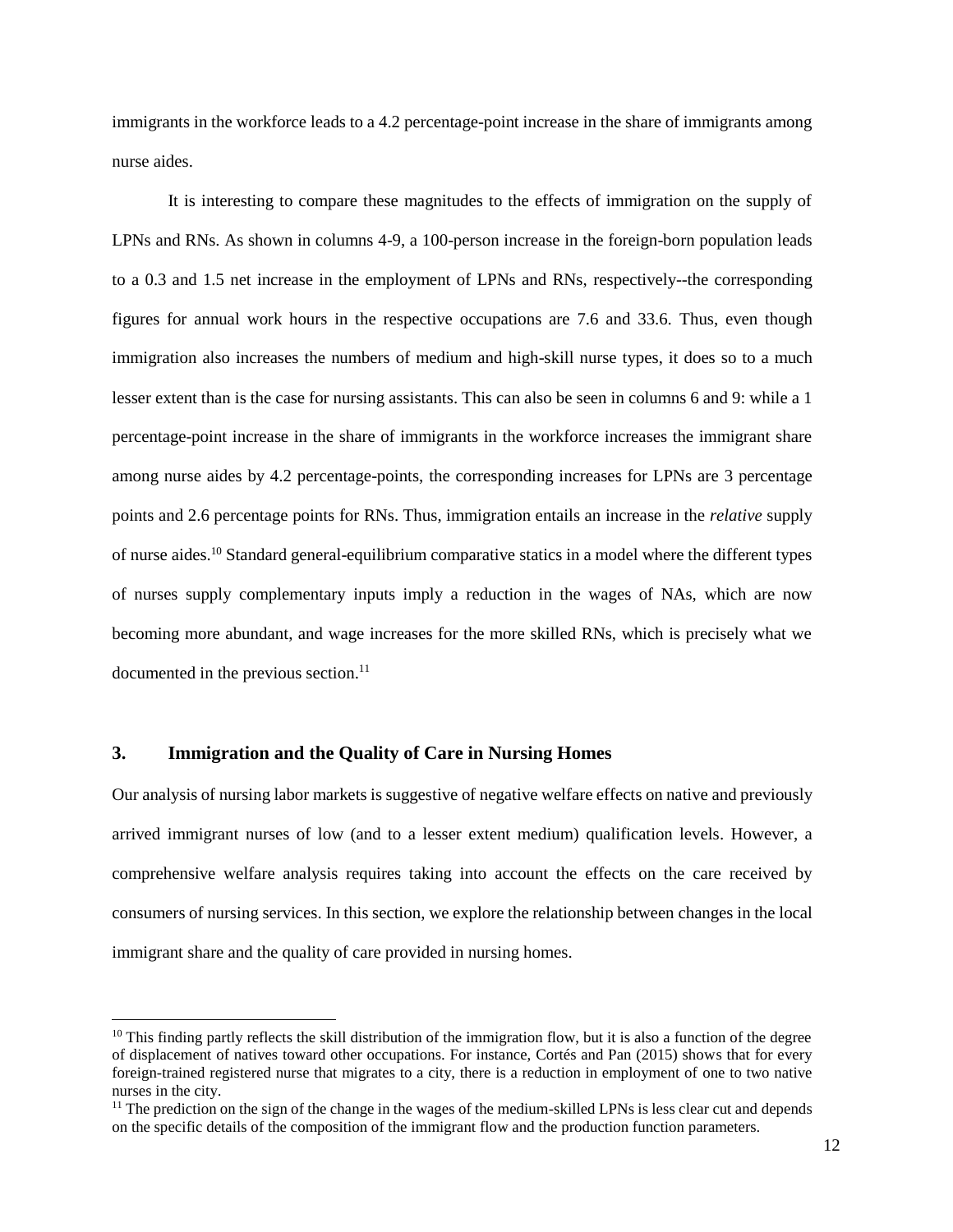### *3.1 Data and Methodology*

To measure nursing home outcomes, we rely on the Long-Term Care Focus (LTCFocus) dataset developed as part of the Shaping Long-Term Care in America Project at Brown University. LTCFocus integrates data from the Online Survey Certification and Reporting System (OSCAR), the Minimum Data Set (MDS), and data from Nursing Home Compare. OSCAR data are collected during annual nursing home inspections by state survey agencies. The MDS is comprised of self-assessments by all Medicare- or Medicaid-certified nursing homes at regular intervals. As part of these assessments, information on each resident's health, physical functioning, mental status, and general well-being is collected and then aggregated at the nursing home level. The Nursing Home Compare data was developed by the Centers for Medicare & Medicaid Services (CMS) as a public service to allow consumers to easily compare the quality of care provided in different nursing homes. The information in the Nursing Home Compare data comes from several sources including CMS's health inspection database, Medicare Claims data, and MDS. Because of the multiple original data sources used to construct our LTCFocus data set, the time span and sample sizes vary somewhat across the different measures of nursing home quality we use in our analysis. In addition, there have been changes in the definitions of some of the variables (particularly in year 2011). Accordingly, we have standardized several of our variables.

Importantly for our purposes, the LTCFocus data includes information on each nursing home's county, which we merge with the commuting zone demographic characteristics data (including the foreign-born share) using the crosswalk for counties and 1990 commuting zones in Autor and Dorn (2013). We use LTCFocus nursing home data in the years 2000-2002, 2006-2008 and 2012-2014, merged by commuting zone with commuting-zone variables constructed from the 2000 Census Summary Tape Files (U.S. Census Bureau 2000), the (3-year) 2005-2007 ACS (U.S. Census Bureau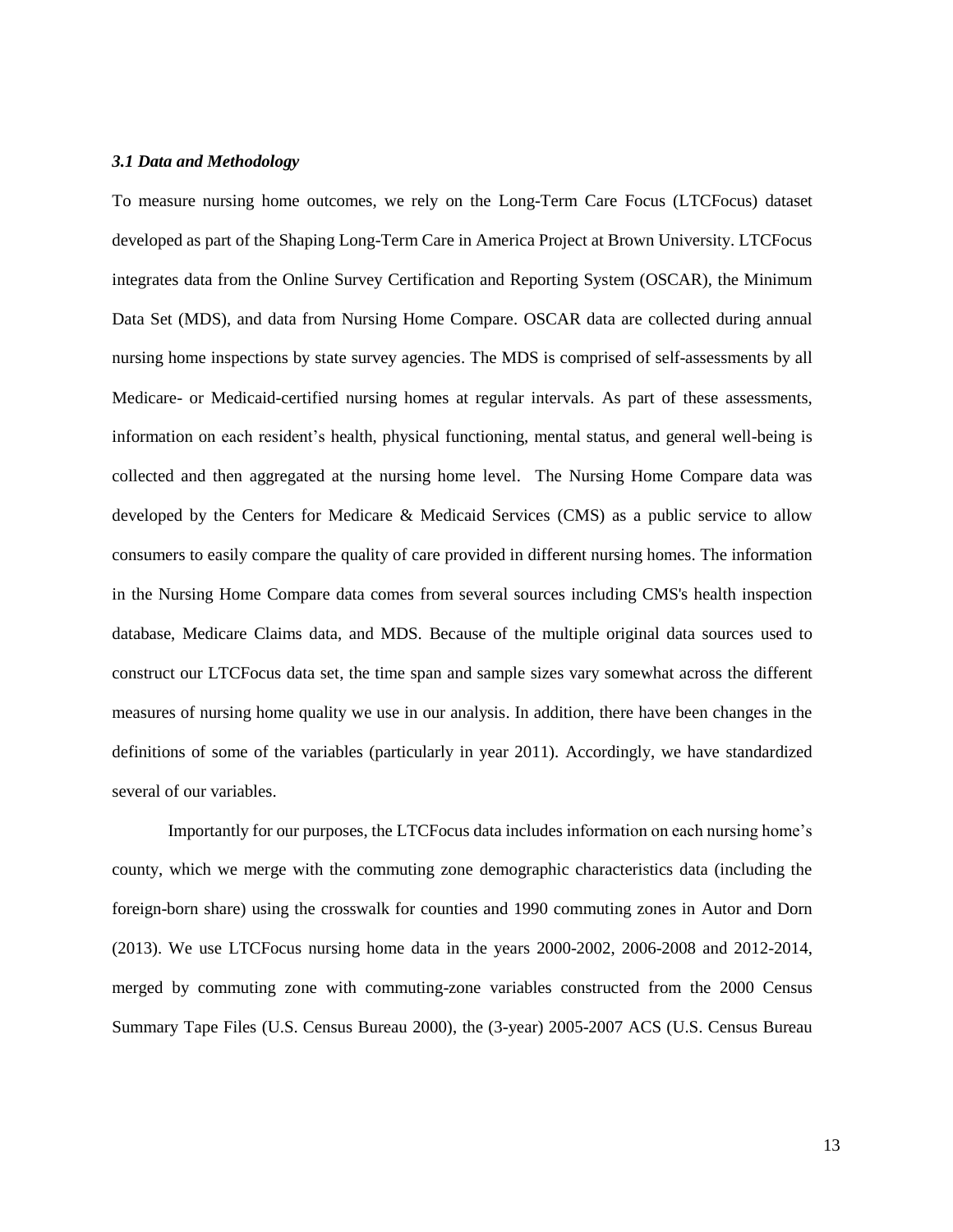2005-2007), and the 2011-2013 annual ACS (U.S. Census Bureau 2011-2013).<sup>12</sup> We keep only those nursing homes with non-missing data on all of the variables used in our baseline specification.

Our main measure of the quality of care provided in a nursing home facility is the proportion of residents who have recently fallen. This measure of quality of care plays a prominent role in the literature because it has been shown to trigger health deterioration and even increased mortality with a fairly high probability (Kelly 2018; Rapp et al. 2008, 2009). Moreover, we know from the previous section that immigrants are highly represented among nursing assistants, and there is evidence that resident falls are particularly sensitive to nurse assistant staffing (Leland et al. 2012). This may be because nursing assistants are typically the ones present during toileting and transfers when many of the falls occur. As a result of their more hands-on care, they are also more likely to notice if residents are feeling anxious and nervous, another predictor of falls (Iinattiniemi, Jokelainen, and Luukinen 2009). For all of these reasons, we believe that if immigrants have an impact on nursing home quality, we should expect to see this impact on falls. From a practical perspective for the purposes of this study, the variable tracking falls among residents has wide coverage in the LTCFocus data.

From 2000 until 2010, we have information on the proportion of residents present on the 1st Thursday in April who have fallen *in the last 30 days*. LTCFocus constructed this variable by combining falls data from the Minimum Data Set (MDS) with nursing home population data retrieved from the Residential History File. After 2010, falls were measured as the proportion of residents who had fallen *since admission or prior assessment*. In order to use the more recent surveys along with the older surveys, we standardize the falls measure (by subtracting the yearly mean and dividing that by the corresponding standard deviation) and use this as our measure of how often nursing home residents fall.

We also exploit the breadth of information in this dataset by considering several additional indicators of quality of care in nursing homes that are closely connected to the tasks typically performed

 $\overline{\phantom{a}}$ 

<sup>&</sup>lt;sup>12</sup> We aggregated the county-level data from these three sources downloaded from the American Factfinder website into commuting zones using the cross-walk in Autor and Dorn (2013).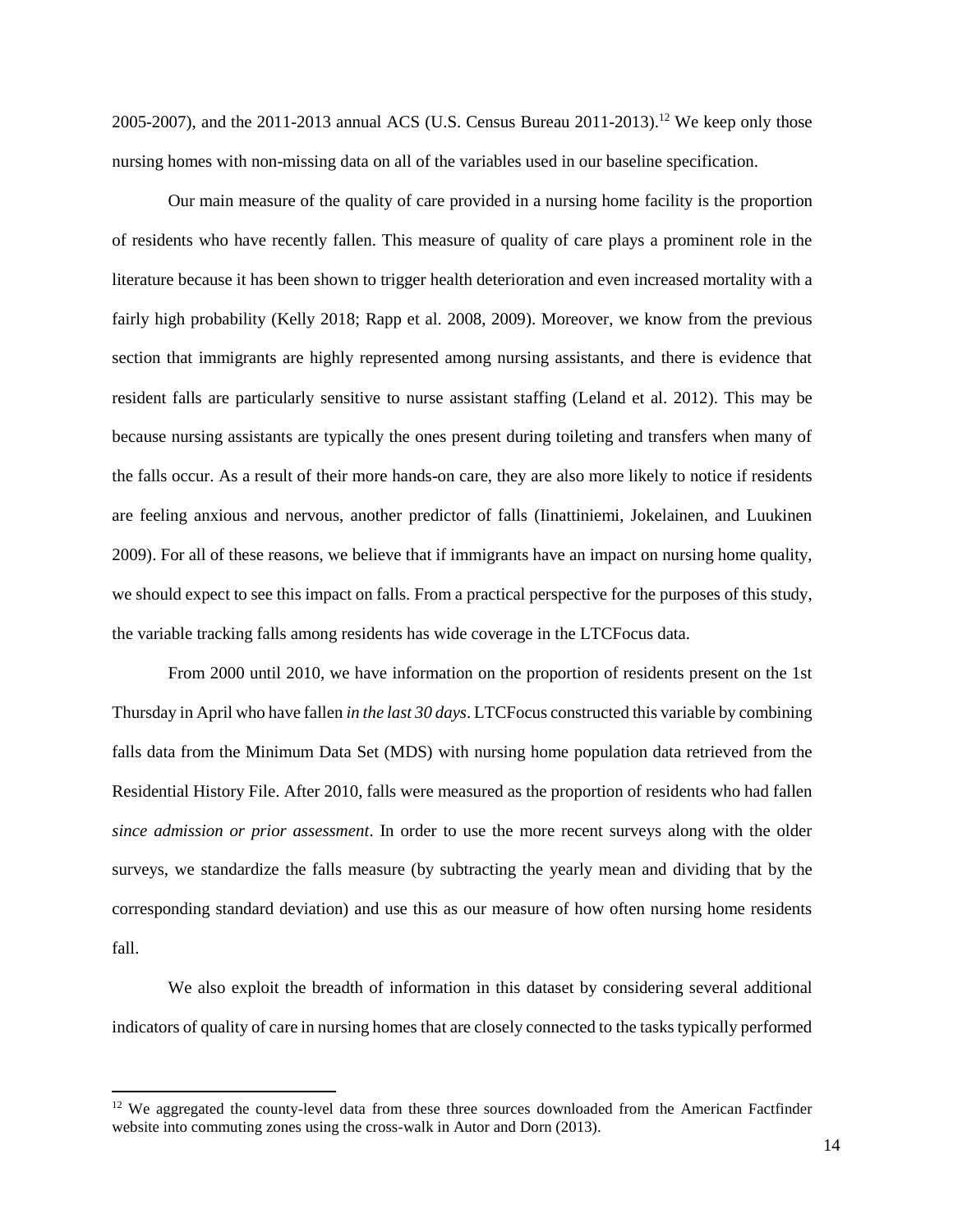by nurse aides. More specifically, we consider the share of residents who have experienced declines in their abilities to perform activities of daily living (ADLs), which provides a comprehensive measure of the evolution of the health of residents over time, and other more specific outcomes, such as the percent of residents reporting daily pain, the prevalence of pressure ulcers and urinary tract infections, and the use of catheters and restraints. While catheters and restraints are required for proper care of some residents, there is wide agreement that they produce more discomfort and are less preferred in general by residents to more labor-intensive alternatives that require the direct involvement of staff. Cawley et al. (2006) show that when wages increase, nursing homes tend to substitute away from labor-intensive methods of care to materials-based methods, specifically the use of psychoactive drugs, associated with worse outcomes for residents. We expect the opposite result in response to immigration-induced wage decreases.

**Table 5** presents descriptive statistics of the variables we use in our analysis. By construction, our standardized measures of the prevalence of falls, rates of ADL decline, reports of daily pain, pressure ulcers, and use of catheters have mean zero and unit standard deviations. The table also reports the means of these variables for nursing homes located in commuting zones with a high foreign-born share (top 25 percent) relative to the rest of the nursing homes. In high-immigration areas, outcomes are better on average (i.e. negative mean values) for all of these indicators, with the exception of the prevalence of pressure ulcers, than in low-immigration areas. This suggests that immigration may be an important factor determining the quality of care provided in nursing homes, particularly in reference to the outcomes that rely more heavily on the labor of nurse aides. The table also contains summary statistics for some of the variables that we include as controls aimed at reducing unmeasured heterogeneity among nursing homes. Among these variables, we consider the percent of obese residents (21.8% on average), the total number of beds (165 on average), the acuity index average (a measure of the nursing needs of the nursing home's residents) (11.5 on average), a for-profit indicator (7 out of 10 on average), an indicator for being hospital based (3.2% on average), and the fraction of nursing homes that are part multi-facility nursing home firms (50% on average).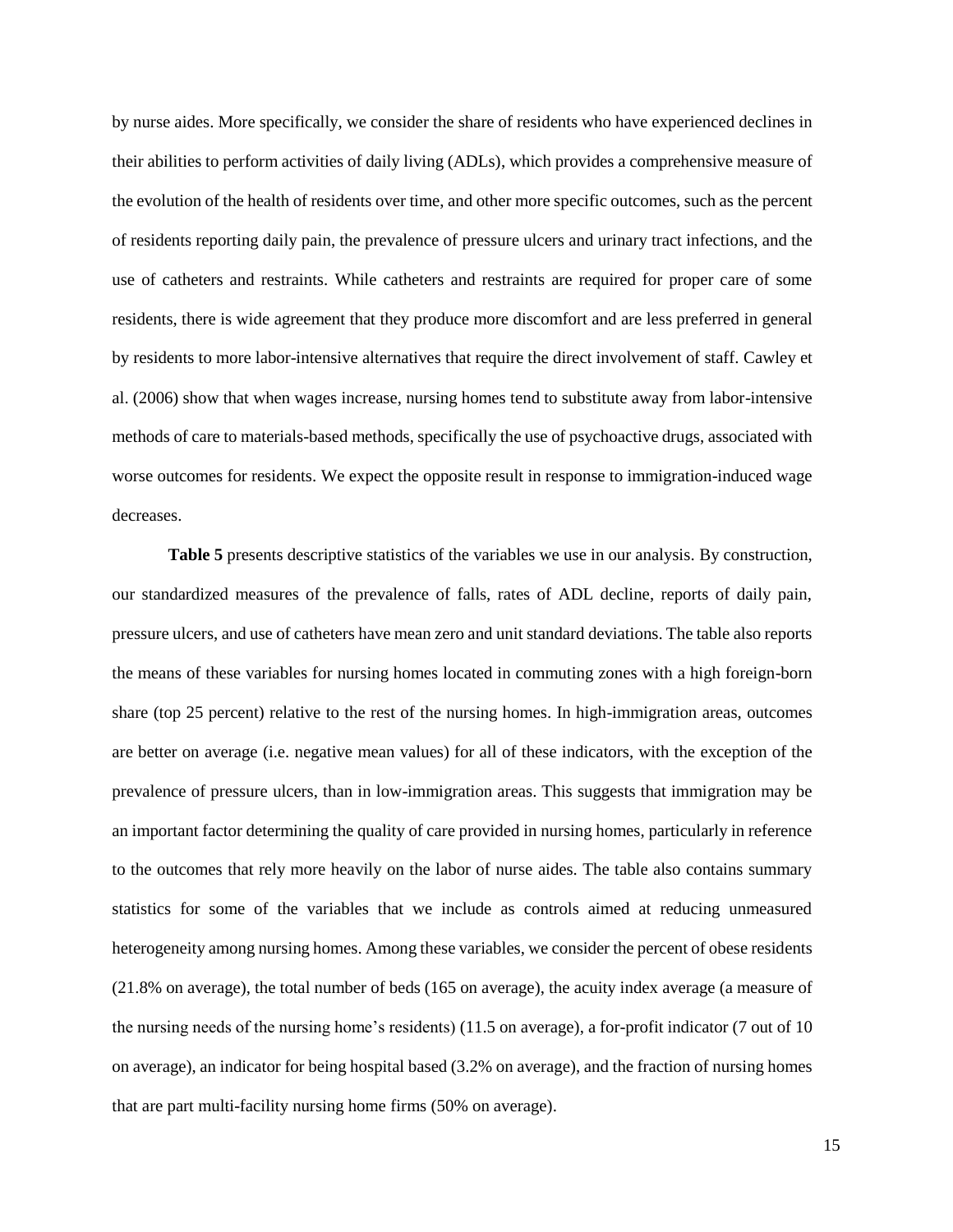Turning now to our nursing home quality outcome *y*, our baseline empirical specification takes the form,

$$
y_{ix} = \beta_1 F B_{zt} + \beta_2 X_{zt} + \beta_3 H_{izt} + \gamma_k + \lambda_t + u_{izt}
$$
 (2)

where *i* denotes nursing home, *z* commuting zone, and *t* year. Foreign-born share, our variable of interest, is denoted *FB*, and varies by commuting zone and over time. Likewise, *X* is a vector of demographic and economic characteristics constructed using Census or American Community Survey (ACS) data, and *H* is a vector of nursing home characteristics. We include year fixed effects in all of our specifications. We will also consider alternative specifications with varying sets of fixed-effects, denoted  $\gamma_k$ , ranging from the most narrowly defined, where *k* refers to nursing home *i*, to the most broadly defined where *k* refers to state. Standard errors are clustered by commuting zone, and the total number of beds in the nursing home are used as weights.

#### *3.2 OLS Estimates: Falls by Residents*

Let us first examine least-squares estimates of variations on the model in **Equation (2)** where the dependent variable is the (standardized) proportion of residents that have recently experienced a fall. Column 1 reports the estimated coefficient of the foreign-born share in a model with simply year fixedeffects and no other controls. The point estimate is negative (-4.2) and is fairly precisely estimated (with standard error 0.5).

Next, we add controls at the nursing home level (acuity index, percent of obese residents, log of the number of beds, and for-profit and multi-facility indicators) and at the commuting zone levels (share of the population age 65 or older and share black). In choosing the nursing-home controls to include in our models, we followed the choices made by Cawley et al.'s (2006) analysis of the substitutions nursing homes make when labor becomes more expensive as a guide, with some adjustments dictated by data availability. Our most important control variable is the acuity index, which measures the average nursing needs of the nursing home's residents based on the number of residents needing different amounts of help with activities of daily living, the number of residents receiving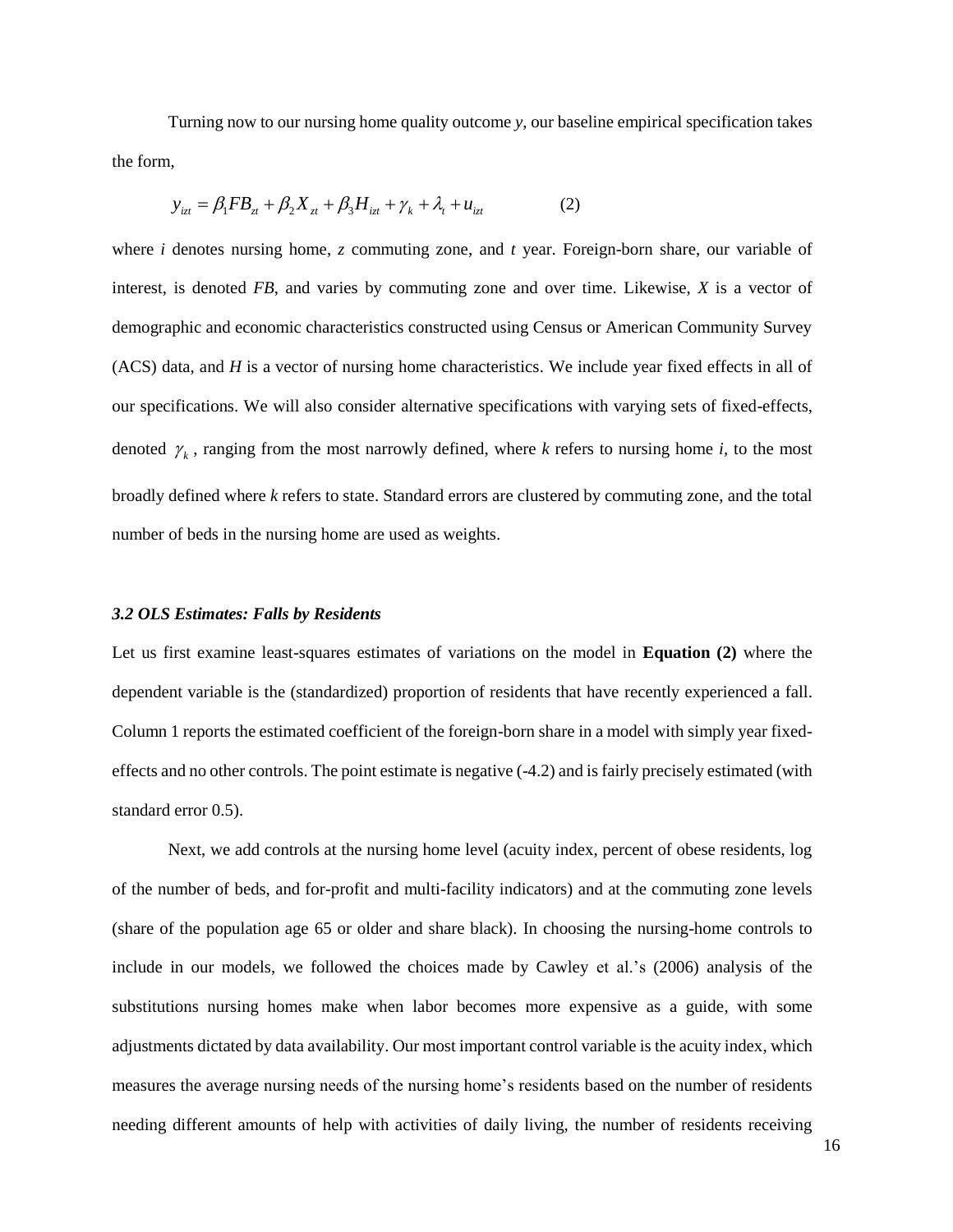special treatments such as respiratory therapy or IV treatments, and the number of residents with diagnoses requiring more intense care such as dementia. As can be seen in column 2, the point estimate increases slightly (-3.3), and there is a substantial increase in precision (with standard error 0.3) in this model.

Clearly, there are many other factors that could affect nursing home falls that we are not able to control for. To mitigate this problem, we consider a variety of sets of fixed effects. Column 3 includes state fixed effects, which have practically no effect on the point estimate (-3.1) or precision of the coefficient of the foreign-born share. Column 4 incorporates commuting zone fixed effects, and 5 includes nursing home fixed effects. In these models, we exploit only the variation over time in the share of immigrants in a place as opposed to variation across different places. In the nursing home fixed effects specification, for example, this implies we are controlling for all time-invariant characteristics of specific nursing homes. Once again, the estimated coefficient for the foreign-born share remains fairly stable, ranging between -4.0 and -3.6, but the associated standard error increases substantially (to 2.0-2.2), rendering the point estimates only marginally significant. The robustness of the OLS point estimate is reassuring, indicating that a 1 percentage-point increase in the share of foreign-born in a commuting zone is associated with a 3 to 4 percentage point reduction in the standardized percent of falls in the nursing homes located in that commuting zone.

# *3.3 Instrumental Variable Estimates: Falls by Residents*

While it is certainly comforting that our OLS analysis yields such robust estimates despite different sources of variation being used for identification, it remains possible that immigrants are more likely to settle in commuting zones either with better nursing homes to start or where nursing homes are improving in quality over time. If this is the case, then our results pointing to improvements in nursing home quality may not be indicative of causal impacts of immigrant labor. On the other hand, it is also possible that immigrants are attracted to commuting zones with better economic opportunities overall, and the quality of nursing home care is lower when there are better labor markets in other sectors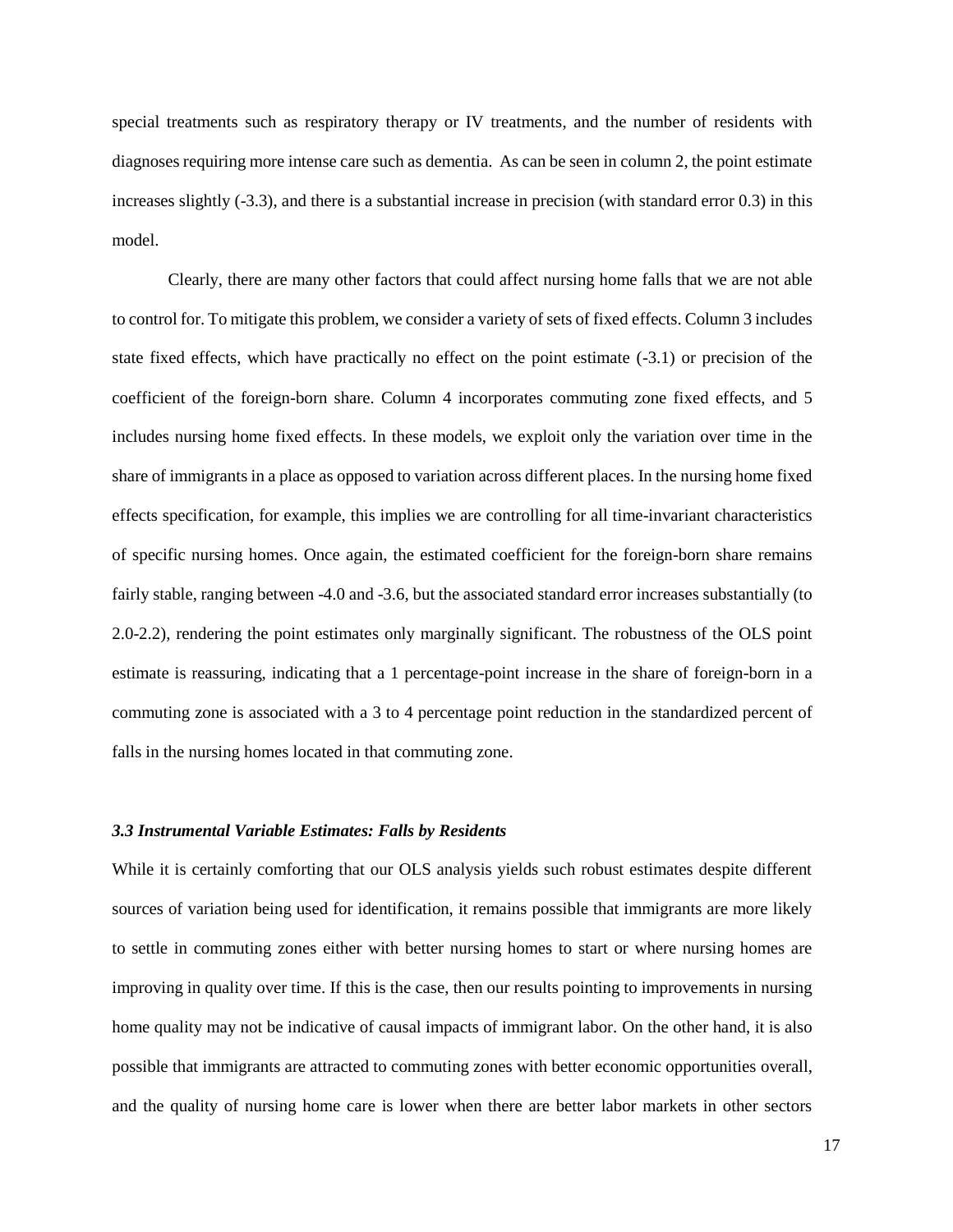(Stevens et al. 2015; Propper and Van Reenan 2010). If this is the case, then we may view our OLS estimates as lower bounds of the causal impact of immigration on nursing home quality.

To address the concern that immigrants are overrepresented (or underrepresented) in areas with high wages and many job opportunities in health care sectors, we use the same instrumental variables approach that we used in our analysis of nursing labor markets. That is, we exploit the variation in immigrant shares arising from the pull influence of ethnic enclaves. It is important to keep in mind, however, that the LTCFocus data on nursing homes only start in the year 2000, and this may affect the relevance of our instruments. In creating the instrumental variable, we use the same 1970 shares discussed in the previous section, but we estimate the flows of immigrants from different countries as well as the commuting zone populations using data from the 2000 Census 5 percent sample, the 2006- 2008 ACS 3-year sample, and the 2012-2014 ACS 3-year sample all drawn from the Integrated Public Use Microdata Series (Ruggles et al. 2018).

Columns 6-8 in **Table 6** report first-stage regression estimates. In all three cases the dependent variable is the foreign-born share in the commuting zone. Column 6 includes state fixed effects (along with year fixed effects, which are included in all specifications). The point estimate associated with the predicted foreign-born share is a precisely estimated 0.44 (with associated standard error 0.03), entailing an F statistic of 158.3, which allows for a clear rejection of the null hypothesis of weak instruments. Column 7 reports the estimates of a specification with commuting zone fixed effects. In this case, the coefficient of the predicted foreign-born share is now much lower (0.05) and only marginally significant, resulting in a 3.6 F statistic. Naturally, the problem is not solved by including the more demanding nursing home fixed effects (column 8 of Table 3).

In contrast to what we reported in the context of the labor market analysis (**Table 3**), the shiftshare instrument fails the relevance requirement in models including commuting zone fixed effects. We believe the reason for this is the different sample period, 2000-2014, compared to the 1980-2011 time period used in the previous section. The diminishing ability of the ethnic enclaves established in the 1970s to explain the location decisions of immigrants arriving since year 2000 is well known and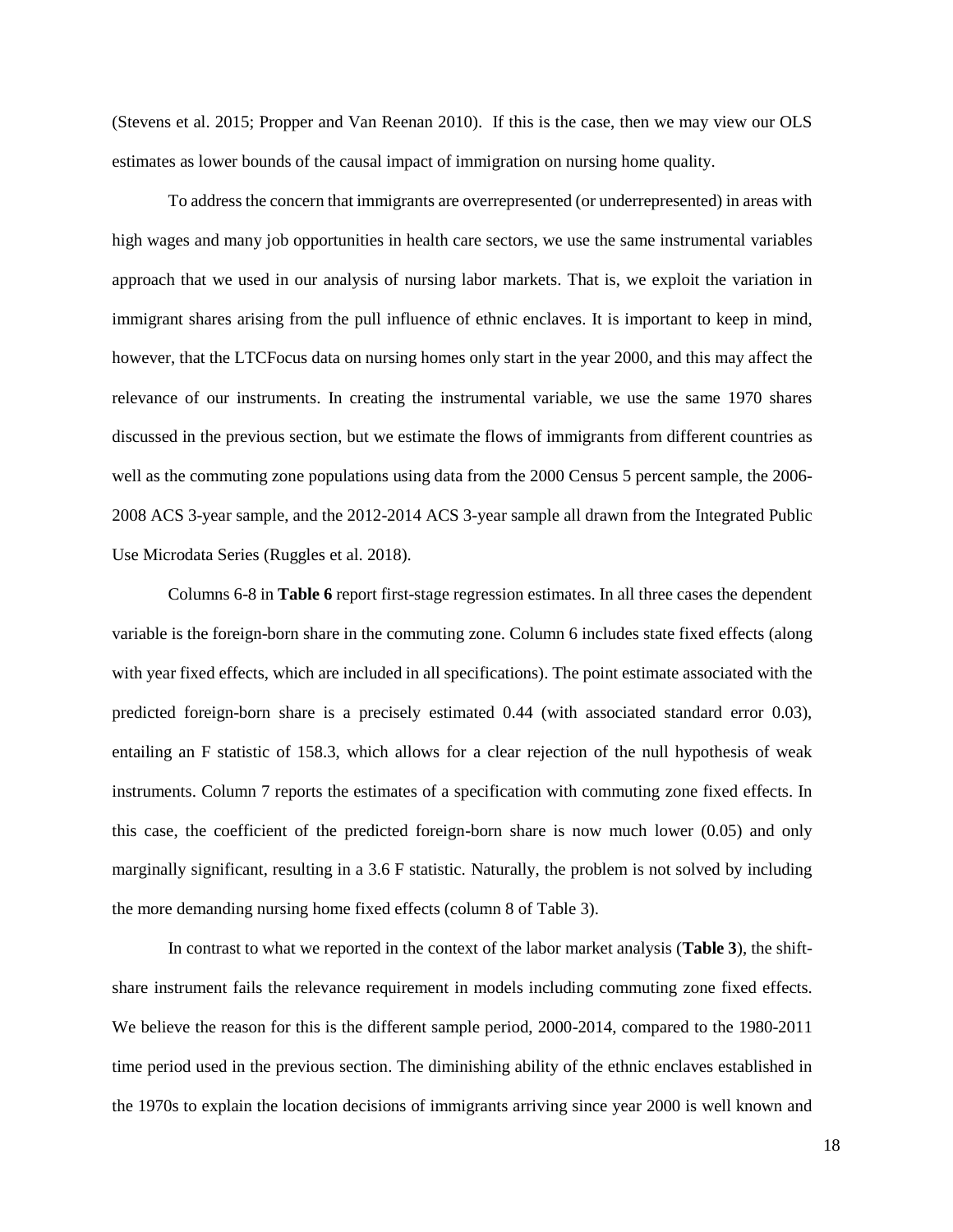has been discussed in several studies (e.g. Card and Lewis 2007). More specifically, Smith (2012) contains a detailed discussion of the devastating implications for the ability of the typical Card-type shift-share predictor to account for over-time changes in immigrant shares within commuting zones. To examine this issue further using our own data, we constructed first stage estimates for our nursing labor market analysis in the previous section using data in different years. **Appendix Table A1** presents these results. In models with commuting zone fixed effects (shown in columns 1-3), the F statistic falls below the commonly used threshold of 10 in specifications using only data starting in the year 2000 (column 3), the time period used in our nursing home analysis. In contrast, when the commuting zone fixed effects are replaced with state fixed effects (shown in columns 4-6), first stages are strong regardless of the time period used in the analysis.<sup>13</sup>

The bottom line in this discussion is that the shift-share instrument for the foreign-born share passes the relevance requirement in the context of specifications with state fixed-effects, but not in commuting-zone or nursing home fixed-effects models. Accordingly, the instrumental-variable estimates presented in column 9 are based on a model with state fixed-effects, analogous to the OLS estimates presented in column 3. The IV estimate of the coefficient associated with the foreign-born share is a precisely estimated -3.5 (standard error 0.3), which is very similar to the analogous OLS point estimate of -3.1. It is also very similar to the OLS estimate in the nursing home fixed effects model (column 5). We find it reassuring that the estimates are so alike regardless of whether the identification is coming from variation in immigrant share populations across commuting zones within states and over time (as is the case in column 3), variation in immigrant share across time but for the same nursing homes (as is the case in column 5), or variation in immigrant share within state across commuting zones stemming from ethnic enclaves in 1970 (as is the case in column 9). We view this robustness as evidence that the potential endogeneity bias in even the OLS estimates is negligible.

 $\overline{a}$ 

<sup>&</sup>lt;sup>13</sup> For our analysis of nursing homes, we also attempted to substitute the 1970 shares with 1990 shares in constructing the instrumental variable. Our first stage estimates did not improve considerably (results available upon request).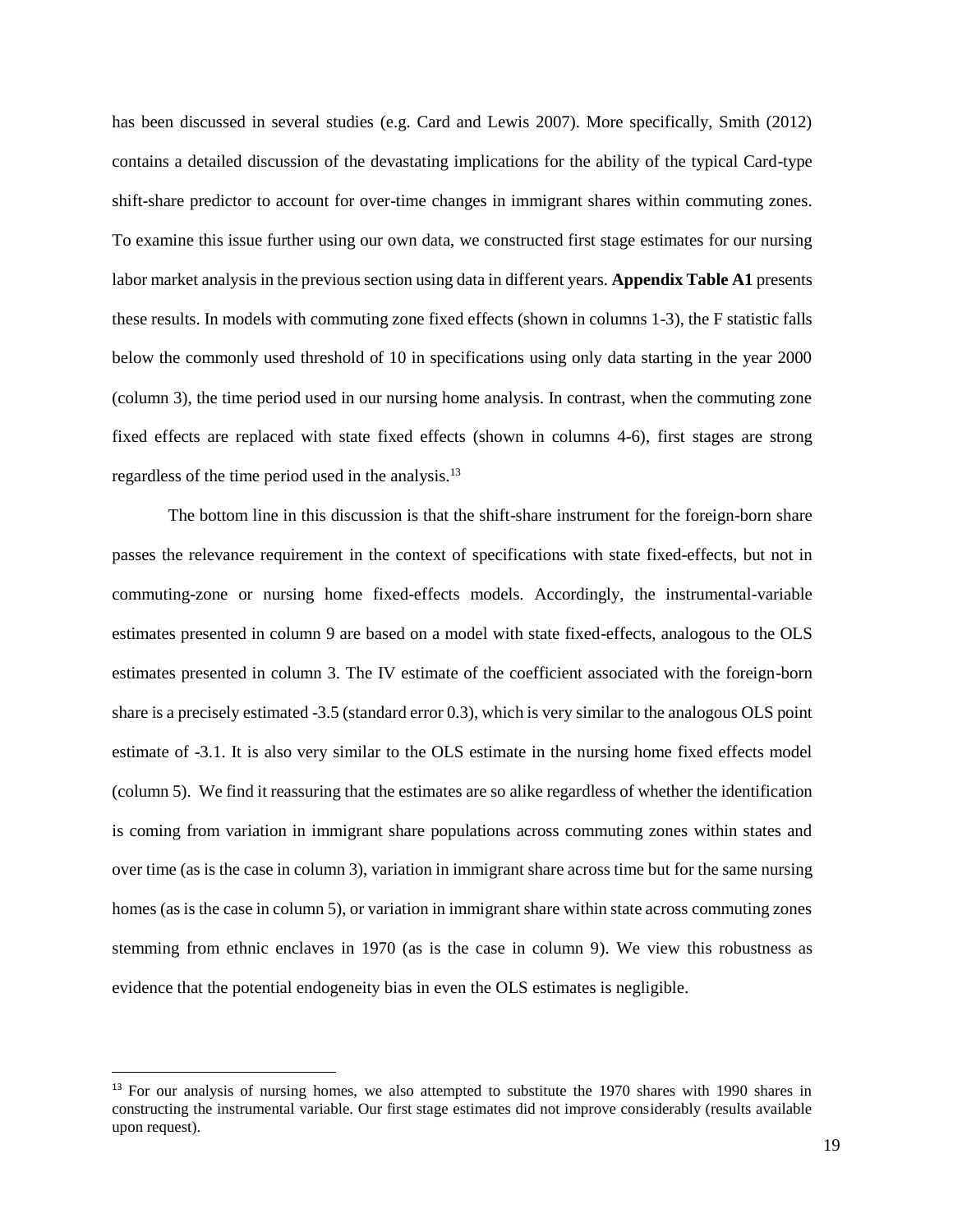#### *3.4 Other Measures of Quality of Care.*

Let us now turn to other measures of the quality of care provided by nursing homes that are closely connected to the tasks usually conducted by nurses. **Table 7** presents OLS (top panel) and IV estimates (bottom panel) for a variety of outcomes. Analogous to column 9 in **Table 6**, all the estimates correspond to specifications that contain year fixed effects, state fixed effects and the set of controls discussed earlier. The dependent variable in the first column is our (standardized) measure of the rate of decline in ADL activities among residents in the nursing home. This is a comprehensive measure of the quality of care provided by nursing homes. Both the OLS and IV estimates of the coefficient associated with the immigrant share are negative (around -2) and statistically different from zero.

The remaining quality of care outcomes are sorted by sample size. The dependent variable in column 2 is the proportion of residents who are restrained (sample size 83,825). As discussed previously, restraints may be necessary for some residents, but by decreasing mobility, they can increase the risk of pressure ulcers, depression, mental and physical deterioration, and mortality (Cawley et al. 2006). As shown in column 2, the point estimates in both panels suggest that immigration reduces the use of restraints, but we are only able to reject the zero null hypothesis for the OLS estimate.

Column 3 corresponds to the (standardized) proportion of residents reporting pain. While only RNs and LPNs can administer pain medication, motivated and perceptive nursing assistants may call attention to the fact that a resident is experiencing pain before it becomes severe. As was the case in column 1, both OLS and IV estimates are negative, close in value (around -1.5) and statistically significant.

The results in columns 5 (percent with urinary tract infection) and 6 (standardized proportion using catheters) are similarly supportive of the hypothesis that immigration helps improve quality of care in nursing homes. Catheters can serve as a substitute for the more labor-intensive practice of toileting and changing diapers, but they often lead to urinary tract infections and even more serious issues such as complications such as bladder and renal stones (Cawley et al. 2006).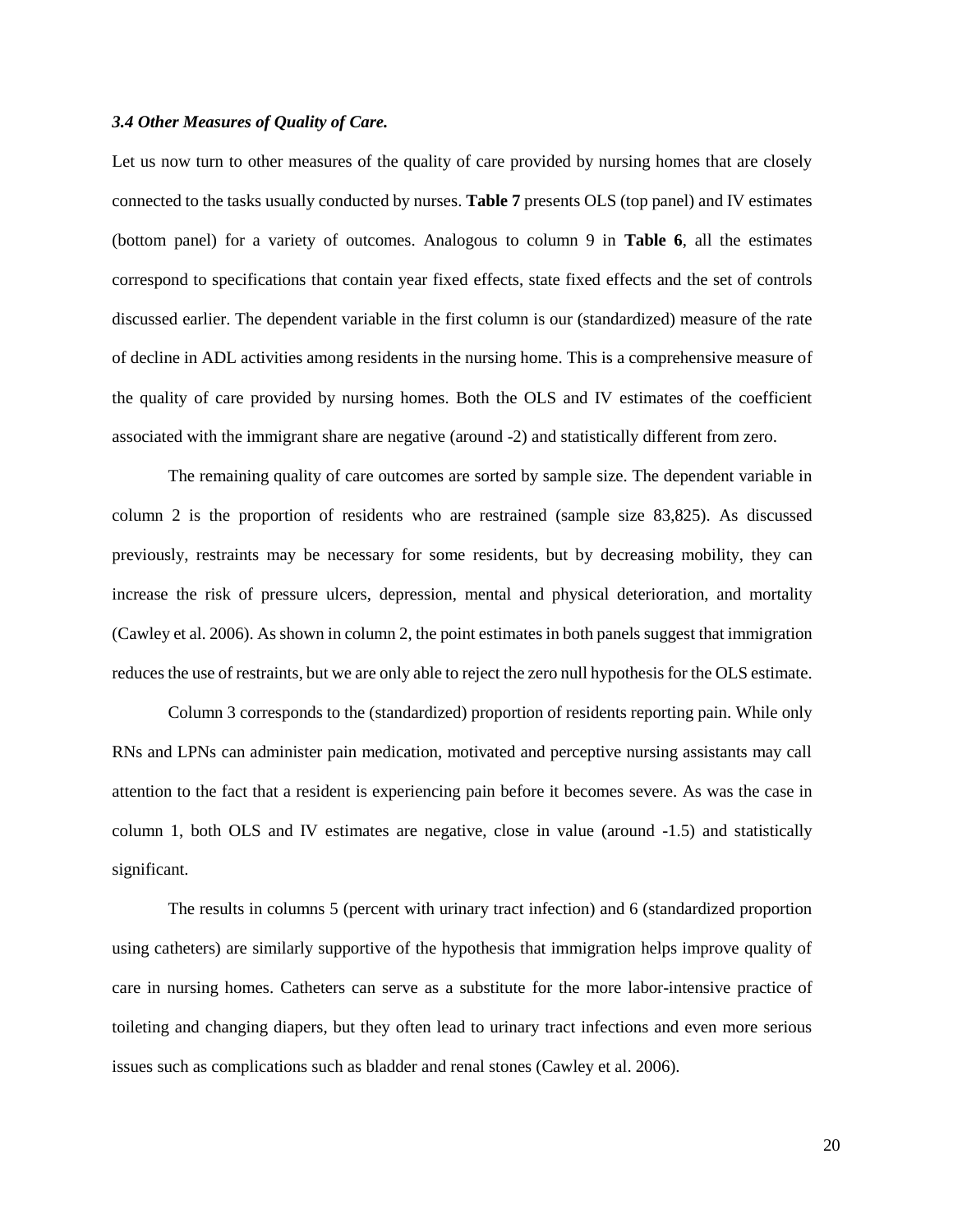The only exception to this pattern of immigrants improving quality of care provided by nursing homes can be found in column 4. The point estimates in this column suggest that immigration is associated with increases in the (standardized) proportion of residents with pressure ulcers. We are unsure about the reasons for why the findings for pressure ulcers appear to go in the opposite direction than the findings for all other measure of quality. One possible interpretation is that pressure ulcers may go undetected in under-staffed nursing homes, more prevalent in low-immigration areas, but we have no way to investigate this claim further. It is also possible that this one estimate has the wrong sign as a result of sampling error. All in all, the estimates for the whole set of quality of care outcomes suggest that improvements in nursing homes located in commuting zones that have experienced increases in immigration.

### **4. Immigration, Quality of Care, and Competitive Environments**

Our findings so far suggest that as a result of immigration, the wages of NAs fall substantially, the wages of LPNs fall moderately, and the wages of RNs increase by roughly the same amount. These findings are in line with the predictions of a competitive labor market equilibrium shocked by an increase in the relative supply of low-skill labor. However, perfectly competitive conditions in the labor market do not necessarily imply competitive conditions in the product market. Nursing home concentrations vary across counties and over time. Nursing homes with many viable competitors are likely to pass on their immigrant-induced cost savings to consumers either in the form of lower prices or improvements in service quality. In instances of high market power, the cost savings might instead result in higher profits.

There is a large literature examining the impact of market competition on health care quality. Market concentration of health care providers is generally associated with worse health outcomes, such as increased mortality from heart attacks (Kessler and McClellan 2000, Shen 2003). However, some studies find either no effects (Mukamel, Zwanziger, and Tomaszewski 2001) or even better health outcomes in more concentrated markets (Gowrisankaran and Town 2003). It is generally difficult to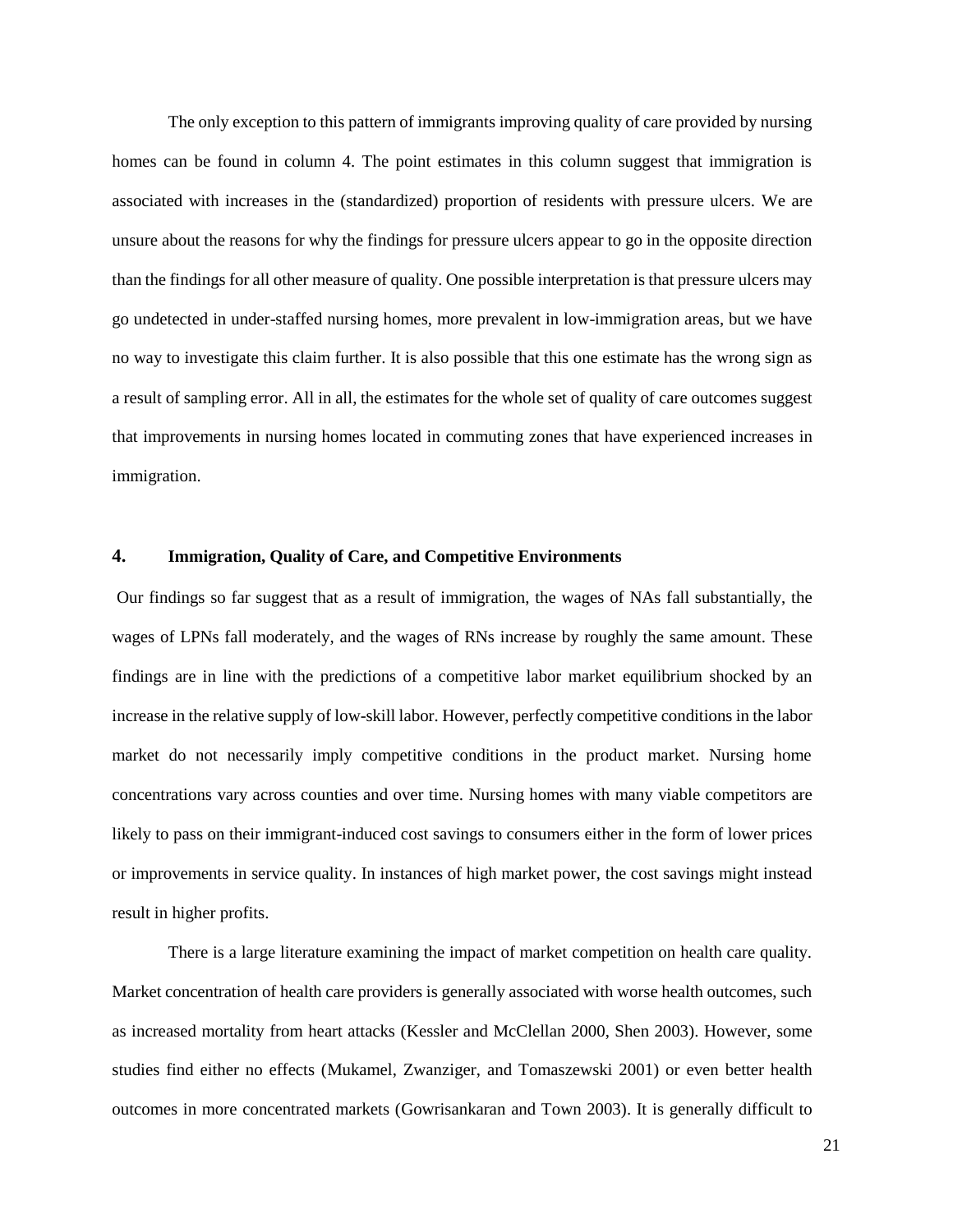interpret these relationships because high quality health care providers may be better able to deter new establishments from entering the market, and there may also be economies of scale. To address these issues, Gaynor, Moreno-Serra, and Propper (2013) examine the impact of a 2006 pro-competition policy in England on heart-attack deaths and, using a differences-in-differences design, conclude that competition saves lives without raising costs.<sup>14</sup>

Regardless of the direct impacts of competition on quality, competition may be a necessary condition for public policies intended to improve health-related quality to actually work. For example, Zhao (2016) shows that, while competition in general has little bearing on nursing home quality, when information about the quality of care provided by different nursing homes became more readily available (with the introduction of the Five-Star Quality Rating System in 2009), nursing homes in more competitive environments responded with larger improvements in the quality of care.

Our dataset allows us to examine how the degree of market concentration in the local nursing home market affects the relationship between immigration flows and quality of care. To measure monopoly power, we use the Herfindahl index computed on the basis of each nursing home's share in the number of beds relative to the rest of the county in each year. The Herfindahl index ranges from zero to one with values closer to one representing higher market concentration (i.e. monopoly power). As before, our preferred measure of quality of care is the proportion of falls among residents.

**Table 8** presents instrumental variables estimates for specifications with state and year fixed effects, the full set of nursing home and commuting zone controls, and the level of the Herfindahl index in that commuting zone and year. For ease of comparison, column 1 reproduces the estimates for our baseline model (column 9 in **Table 6**). Column 2 adds the Herfindahl index along with the interaction between the index and the foreign-born share. The estimated coefficient for the interaction term is positive and highly significant. In other words, when market concentration is high, immigration reduces residents' falls by less than in more competitive, but otherwise similar nursing home markets. In fact,

 $\overline{a}$ 

<sup>&</sup>lt;sup>14</sup> Using a structural model, Hackmann (2019) shows, however, that although pro-competitive policies do yield small increases in nursing home quality (as measured by skilled nursing staff ratios), increases in Medicaid reimbursement rates are far more cost-effective ways to improve nursing home quality.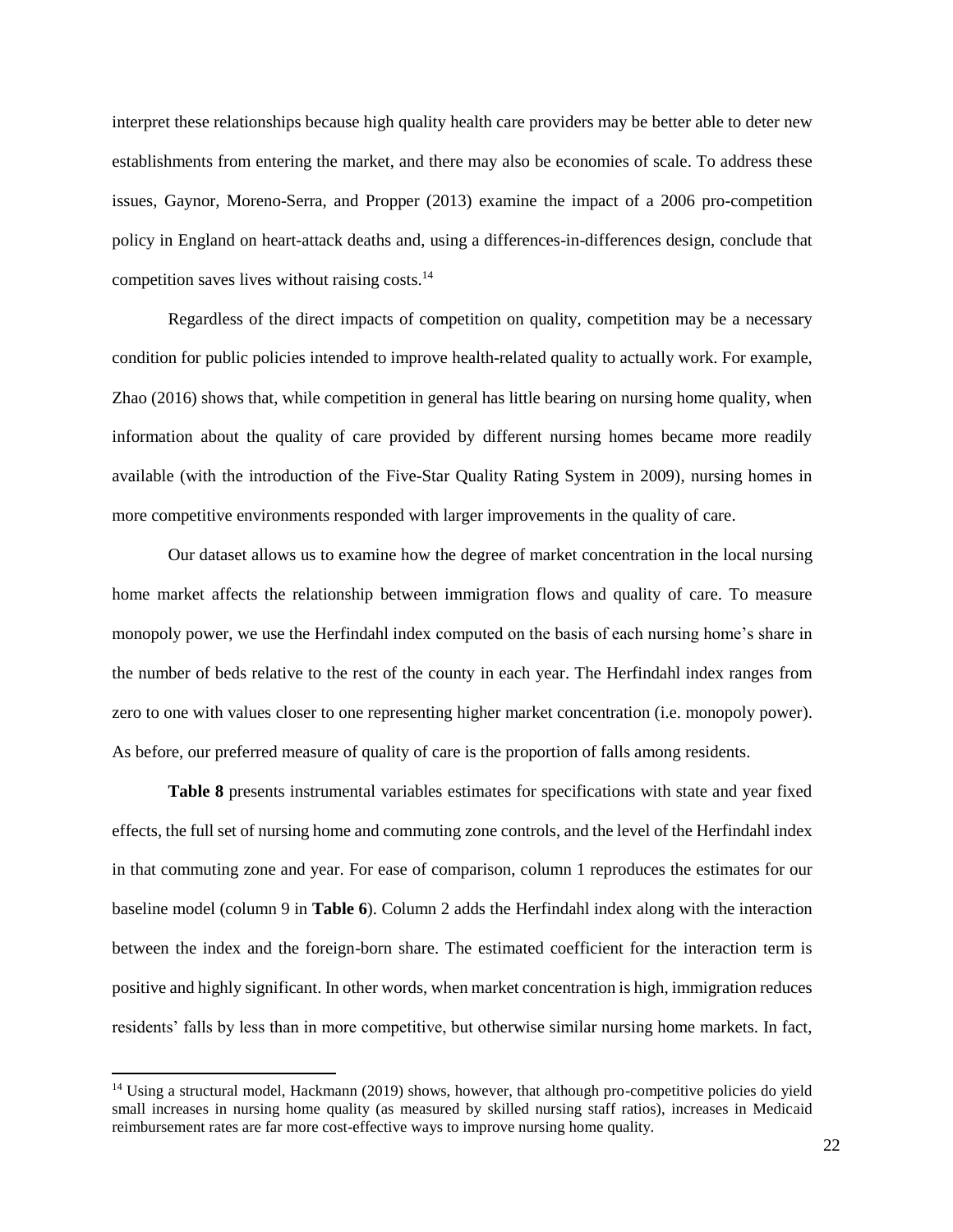our point estimates suggest that in the case of a market with a single provider immigration may even result in an increase in the prevalence of falls (i.e. worse quality).

In order to investigate this channel further, we exploit the information in the LTCFocus data identifying which nursing homes are for-profit and which are not. Column 3 presents estimates of the previous column's model for the sub-sample of for-profit nursing homes only. The coefficient on the foreign-born share is almost unchanged, and the point estimate for the interaction term with the Herfindahl index remains positive and significant and has higher values than before, as we expected. Column 4 presents estimates for the sub-sample of not-for-profit nursing homes. In this case, the interaction between the market concentration index and the foreign-born share is not significant, confirming that the finding in column 2 is due to the for-profit nursing homes alone.

To explore the robustness of this finding we now switch to the more comprehensive measure of quality of care, the rate of ADL decline. As shown in column 5, the estimated coefficient for the interaction term between the Herfindahl index and the foreign-born share is positive and significant, as we saw before. Columns 6 and 7 also show that this finding stems exclusively from the for-profit nursing homes. Hence, we conclude that the link between immigration and improvements in quality of care requires competitive nursing home markets. Otherwise, quality of care does not improve and, presumably, the cost reductions associated with the lower wages or more attentive staff are soaked up by higher profits.

### **5. Conclusions**

Taken together, our results are suggestive of improvements in the quality of care provided in nursing homes in areas with a higher share of immigrants in the population. As discussed previously, this may be because immigrants provide better care (Cortés and Pan 2014), perhaps because they have comparative advantage in more manual occupations (especially in the case of the nurse aide occupation). It may also be that the quality of care provided by natives improves in areas with more immigrants because of higher labor market competition (Cortés and Pan 2015). We also present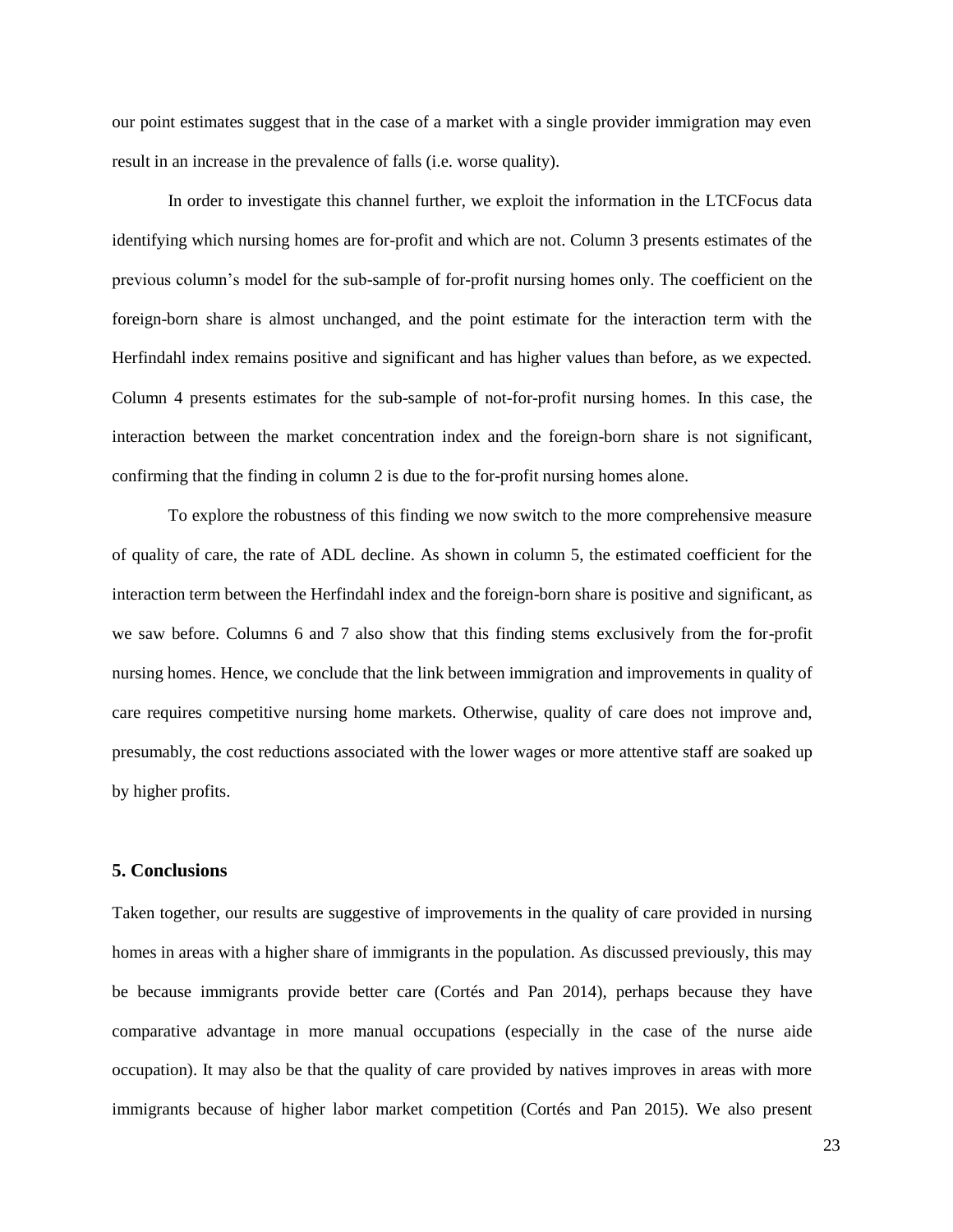evidence that wages of low-skilled nurses decrease in areas with more immigrants. In response to these input cost decreases, nursing homes may respond by hiring more workers, and so even if foreign-born nursing staff were equally (or even less) productive than natives, the quality of care in nursing homes can improve as a result of lower patient to staff ratios. We do not distinguish between these mechanisms in this paper. We leave for future research a deeper exploration of the precise mechanism by which immigration improves care quality in nursing homes.

It is also noteworthy that while our study is limited to nursing homes, the foreign-born also play an even larger role as home care providers. If immigrant home care workers allow the elderly to live independently, as opposed to moving to nursing homes, this would be an additional benefit of immigration that we do not consider in this paper. In fact, if because of an increased availability of high-quality foreign-born home care workers, only the sickest and most disabled people live in nursing homes, then our estimates of the impact of immigrant inflows on the quality of care in nursing homes may underestimate the true effect.

Our analysis of how market concentration in the nursing home industry mediates the relationship between immigrant inflows and quality of care reveals that a decrease in the cost of providing quality care only translates into higher quality care in competitive environments. This finding is important not only for thinking about immigration policy but also for evaluating the likely impacts of any policy decreasing the costs of care for nursing homes (for example, increasing Medicaid reimbursement rates).

During the COVID-19 pandemic, mortality rates have spiked in nursing homes in many countries affected by the pandemic. Nursing homes that were understaffed may have been particularly badly hit (Harrington et al. 2020; Li et al. 2020). Our analysis suggests that one effective way to address staffing deficits is to increase immigration. Moreover, if immigrants have even stronger impacts on the quality of care provided by home care workers than they do on the quality of care in nursing homes, then they may enable the elderly to remain in their homes for more years. This would not only allow the elderly to retain more years of independence, but it might also be an effective way for society to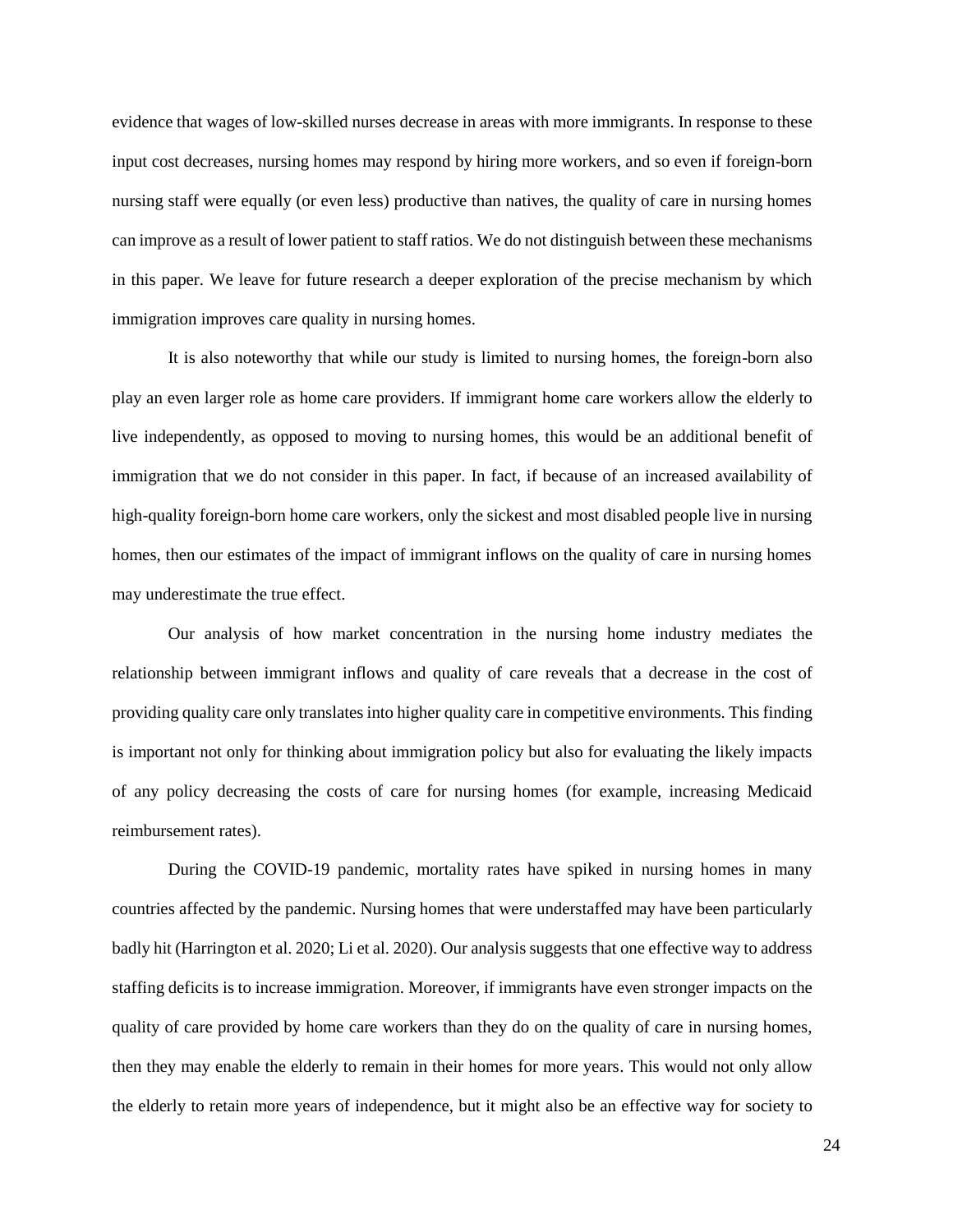decrease the number of bacterial or viral infections among those most vulnerable, long after the COVID-19 pandemic has passed. We leave this for further research.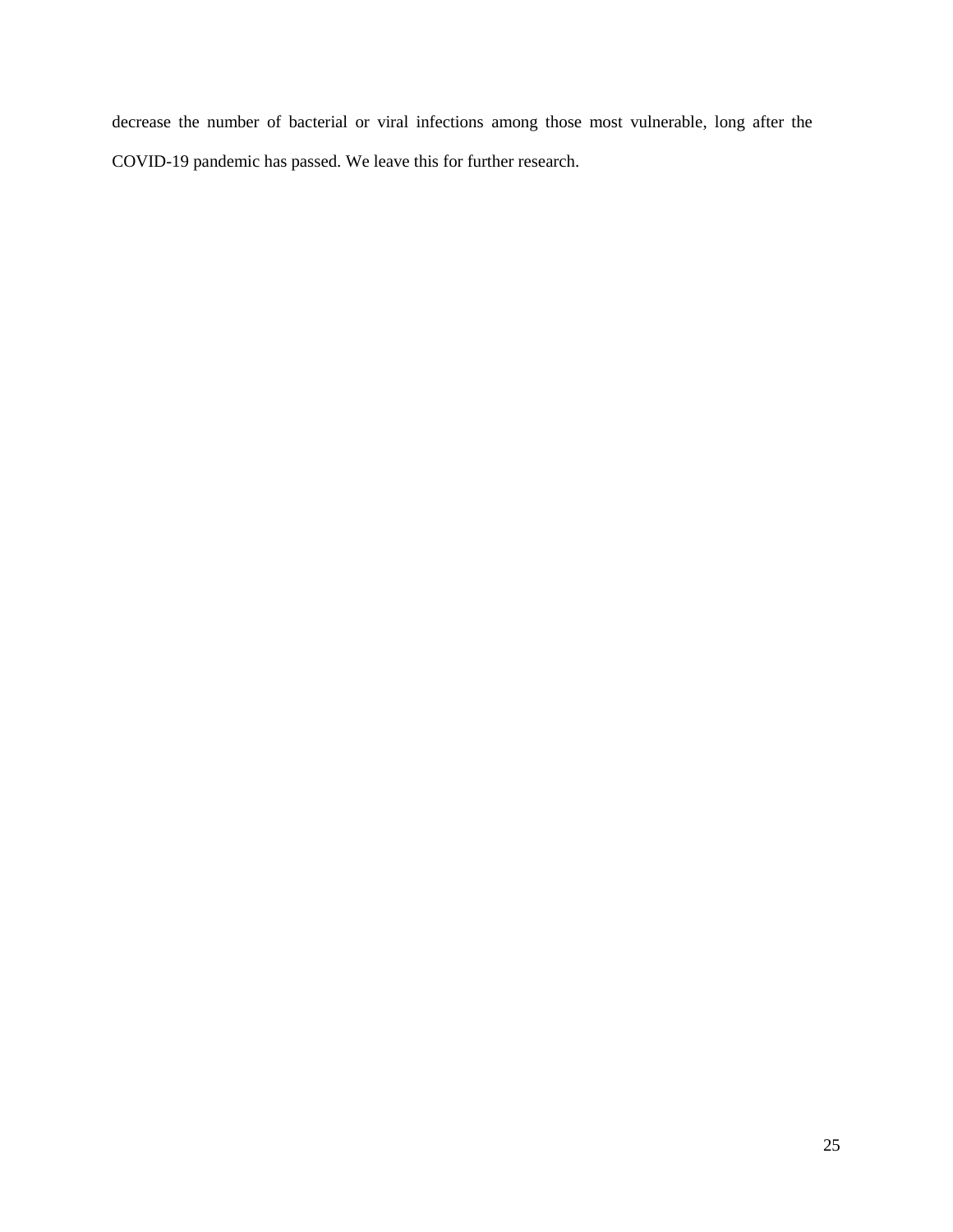### **References**

Autor, David, and David Dorn. 2013. "The Growth of Low Skill Service Jobs and the Polarization of the U.S. Labor Market." American Economic Review, 103(5): 1553-1597.

Barone, Guglielmo, and Sauro Mocetti. 2011. "With a Little Help from Abroad: The Effect of Low-Skilled Immigration on the Female Labour Supply." Labour Economics, 18(5): 664-675.

Bostick, Jane, Marilyn Rantz, Marcia Flesner, and C. Jo Riggs. 2006. "Systematic Review of Studies of Staffing and Quality in Nursing Homes." Journal of the American Medical Directors, 7(6): 366–376.

Bureau of Labor Statistics, U.S. Department of Labor, Occupational Outlook Handbook, on the Internet at <https://www.bls.gov/ooh/healthcare/> (visited July 20, 2020).

Card, David. 2001. "Immigrant Inflows, Native Outflows, and the Local Labor Market Impacts of Higher Immigration." Journal of Labor Economics, 19(1): 22-64.

Card, David, and Ethan G. Lewis. 2007. "The Diffusion of Mexican Immigrants During the 1990s: Explanations and Impacts." [NBER Chapters,](https://ideas.repec.org/s/nbr/nberch.html) in: Mexican Immigration to the United States, pages 193- 228, National Bureau of Economic Research, Inc.

Cawley, John, David C. Grabowski, and Richard A. Hirth. 2006. "Factor substitution in nursing homes." Journal of Health Economics, 25(2): 234–247.

Congressional Budget Office. 2013. "Rising Demand for Long-Term Services and Supports for Elderly People." (Online). Available: [www.cbo.gov/publication/44370.](http://www.cbo.gov/publication/44370) Referenced: January 2, 2016.

Cortés, Patricia, and Jessica Pan. 2014. "Foreign Nurse Importation and the Supply of Native Nurses." Journal of Health Economics, 37:164-180.

Cortés, Patricia, and Jessica Pan. 2015. "The Relative Quality of Foreign-Educated Nurses in the United States." Journal of Human Resources, 50(4):1009-1050.

Cortés, Patricia, and Jessica Pan. 2015. "Immigration and Occupational Choice of Natives: the Case of Nurses in the United States." CESifo Economic Studies (Special Issue on Migration), 61(3-4): 797- 823.

Cortés, Patricia, and José Tessada. 2011. "Low-Skilled Immigration and the Labor Supply of Highly Educated Women." American Economic Journal: Applied Economics, 3(3): 88-123.

Dustmann, Christian, Tommaso Frattini, and Ian P. Preston, 2013. "The Effect of Immigration along the Distribution of Wages," Review of Economic Studies, 80(1): 145-173.

Escarce, José J. and Lorenzo Rocco. 2018. "Immigration and the Health of Older Natives in Western Europe." GLO Discussion Paper, No. 228, Global Labor Organization (GLO), Maastricht.

Farré, Lídia, Libertad González, and Francesc Ortega. 2011. "Immigration, Family Responsibilities, and the Labor Supply of Skilled Native Women." B.E. Journal of Economic Analysis & Policy, 11(1): 1–46.

Foster, Andrew and Yong Suk Lee. 2015. "Staffing Subsidies and the Quality of Care in Nursing Homes." Journal of Health Economics, 41: 133-147.

Friedrich, Benjamin and Martin Hackmann. 2017. "The Returns to Nursing: Evidence from a Parental Leave Program." NBER Working Paper No. 23174.

Furtado, Delia. "Fertility Responses of High-Skilled Native Women to Immigrant Inflows," Demography, 53(1): 27-53.

Furtado, Delia, and Heinrich Hock. 2010. "Low-Skilled Immigration and Work-Fertility Tradeoffs Among High-Skilled US Natives." American Economic Review, 100(2): 224-228.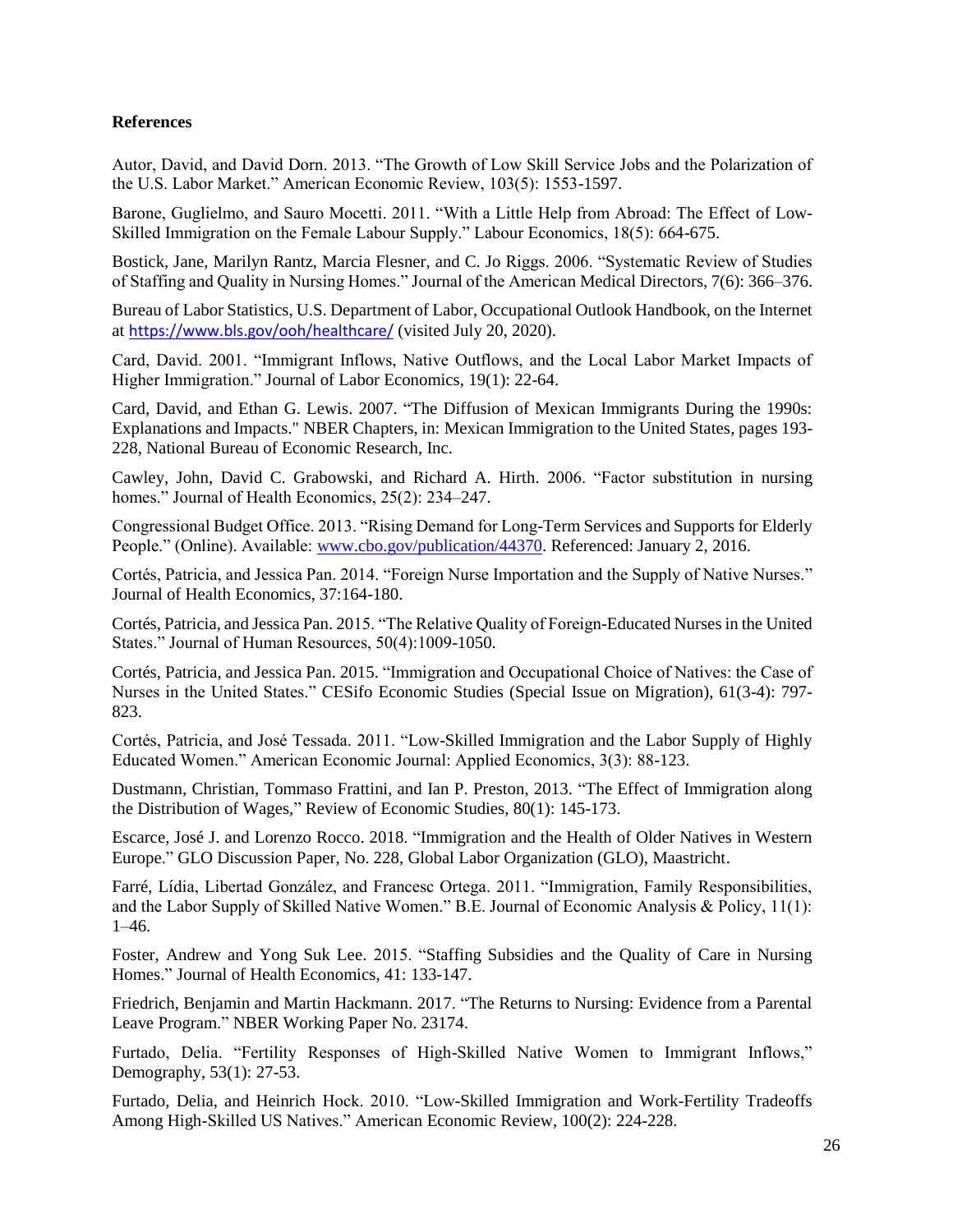Gaynor, Martin, Rodrigo Moreno-Serra, and Carol Propper. 2013. "Death by Market Power: Reform, Competition, and Patient Outcomes in the National Health Service." American Economic Journal: Economic Policy, 5(4): 134-66.

Gowrisankaran, Gautam, and Robert J. Town. 2003. "Competition, Payers, and Hospital Quality." Health Services Research, 38 (6 Pt 1): 1403–22.

Gruber, Jonathan, and Samuel Kleiner. 2012. "Do Strikes Kill? Evidence from New York State," American Economic Journal: Economic Policy, 4(1): 127-57.

Hackmann, Martin B. 2019. "Incentivizing Better Quality of Care: The Role of Medicaid and Competition in the Nursing Home Industry." American Economic Review, 109 (5): 1684-1716.

Harrington, Charlene, Leslie Ross, Susan Chapman, Elizabeth Halifax, Bruce Spurlock, and Debra Bakerjian. 2020. Nurse Staffing and Coronavirus Infections in California Nursing Homes. Policy, Politics, & Nursing Practice. Available online at https://doi.org/10.1177/1527154420938707. (Visited July 20, 2020).

Huang, Sean Shenghsiu and John R. Bowblis. 2001. "Is the Quality of Nursing Homes Countercyclical? Evidence From 2001 Through 2015." Gerontologist, 59(6): 1044-1054.

Hurd, Michael, Pierre-Carl Michaud, and Susann Rohwedder. 2013. "The Lifetime Risk of Nursing Home Use," NBER Chapters, in: Discoveries in the Economics of Aging, pages 81-109. National Bureau of Economic Research, Inc.

Iinattiniemi, Sari, Jari Jokelainen, and Heikki Luukinen. 2009. "Falls risk among a very old homedwelling population." Scandinavian Journal of Primary Health Care, 27(1): 25-30.

Kelly, Inas, 2018. "The Shock of Falling Among Older Americans." The Journal of the Economics of Ageing, Available online at https://doi.org/10.1016/j.jeoa.2017.06.001. (Visited July 20, 2020).

Kessler, Daniel P., and Mark B. McClellan. 2000. "Is Hospital Competition Socially Wasteful?" Quarterly Journal of Economics, 115(2): 577–615.

Leland, Natalie, Pedro Gozalo, Joan Teno, and Vince Mor. 2012. "Falls in Newly Admitted Nursing Home Residents: A National Study." Journal of the American Geriatrics Society, 60: 939–945.

Li, Yue, Helena Temkin‐Greener, Shan Gao, and Xueya Cai. 2020. "COVID‐9 Infections and Deaths among Connecticut Nursing Home Residents: Facility Correlates." Journal of the American Geriatrics Society. Available online at doi:10.1111/jgs.16689. (Visited July 20, 2020).

Haizhen Lin. 2014. "Revisiting the relationship between nurse staffing and quality of care in nursing homes: An instrumental variables approach," Journal of Health Economics, 37: 13-24.

Manacorda, Marco, Alan Manning, and Jonathan Wadsworth. 2012. "The Impact of Immigration on The Structure of Wages: Theory and Evidence from Britain," Journal of the European Economic Association, 10(1): 120-151.

Mukamel, Dana B., Jack Zwanziger, and Kenneth J. Tomaszewski. 2001. "HMO penetration, competition, and risk-adjusted hospital mortality." Health Services Research, 36(6): 1019–35.

National Academies of Sciences, Engineering, and Medicine. 2017. The Economic and Fiscal Consequences of Immigration. Washington, DC: The National Academies Press. https://doi.org/10.17226/23550. (Visited July 20, 2020).

National Health Expenditure Accounts (NHEA) 2019. Historical Files, Table 4. Public-use data file and documentation. https://www.cms.gov/Research-Statistics-Data-and-Systems/Statistics-Trendsand-Reports/NationalHealthExpendData/NationalHealthAccountsHistorical. (Visited July 20, 2020).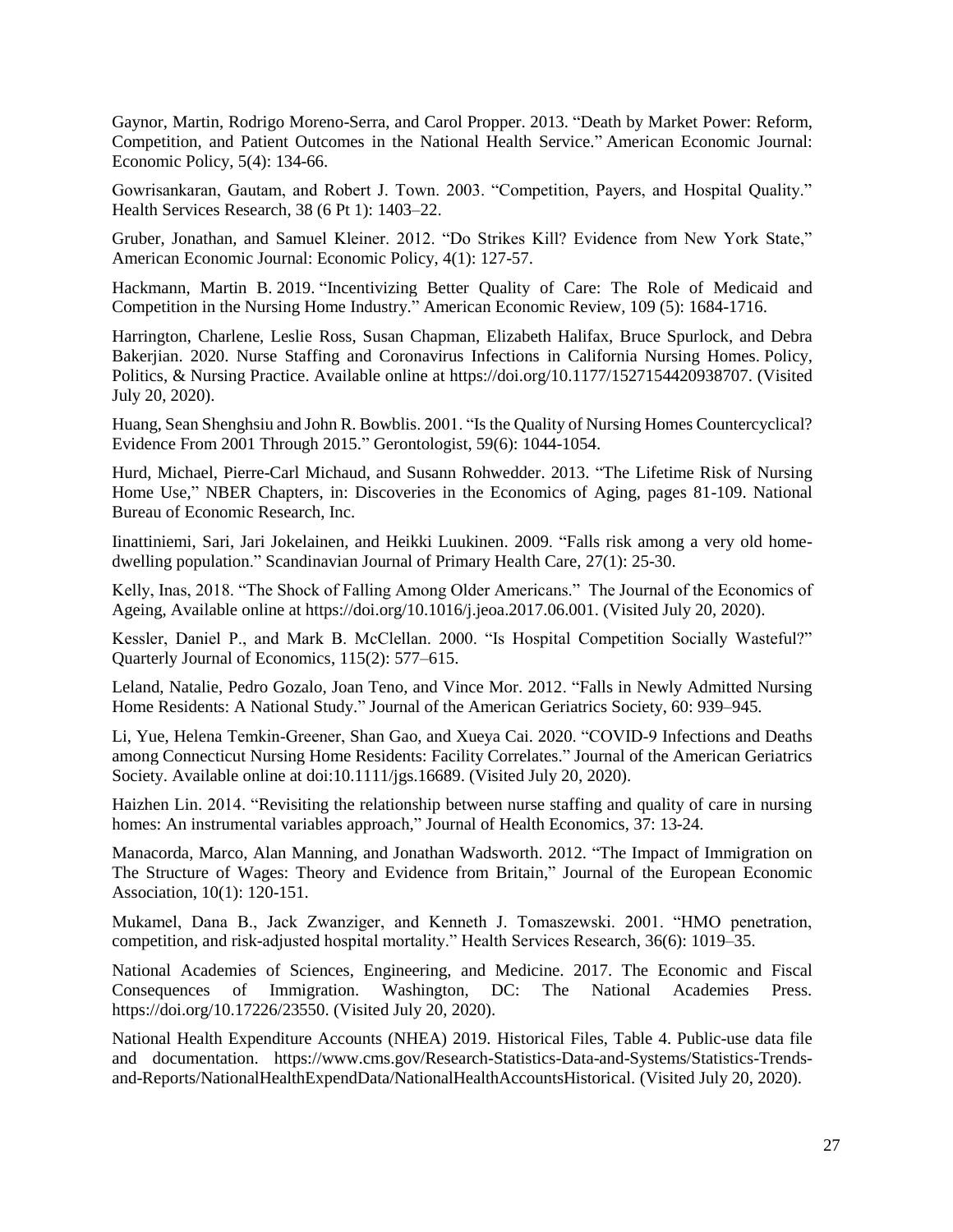Gianmarco I. P. Ottaviano and Giovanni Peri, 2012. "Rethinking the Effect of Immigration on Wages," Journal of the European Economic Association, 10(1):152-197.

Peri, Giovanni, and Chad Sparber. 2009. "Task Specialization, Immigration, and Wages." American Economic Journal: Applied Economics, 1(3): 135-69.

Propper, Carol, and John Van Reenen. 2010. "Can Pay Regulation Kill? Panel Data Evidence on the Effect of Labor Markets on Hospital Performance," Journal of Political Economy, 118(2): 222–273.

Rapp, Kelian, Clemens Becker, Sarah Lamb, Andrea Icks, and Jochen Klenk. 2008. "Hip fractures in institutionalized elderly people: Incidence rates and excess mortality," Journal of Bone and Mineral Research, 23(11): 1825–1831.

Rapp, Kelian, Sarah Lamb, Jochen Klenk et al. 2009. "Fractures After Nursing Home Admission: Incidence and Potential Consequences. Osteoporosis International, 20: 1775–1783.

[Ruffini,](https://sites.google.com/view/kristaruffini/home?authuser=0) Krista. 2020. "Higher Wages, Service Quality, and Firm Profitability: Evidence from Nursing Homes and Minimum Wage Reforms," unpublished manuscript, [https://sites.google.com/view/kristaruffini/home/research?authuser=0.](https://sites.google.com/view/kristaruffini/home/research?authuser=0) (Visited July 20, 2020).

Ruggles, Steven, Katie Genadek, Ronald Goeken, Josiah Grover, and Matthew Sobek. Integrated Public Use Microdata Series: Version 6.0 [Machine-readable database]. Minneapolis: University of Minnesota, 2018.

Shaping Long Term Care in America Project at Brown University funded in part by the National Institute on Aging (1P01AG027296).

Shen, Yu-Chu. 2003. "The Effect of Financial Pressure on the Quality of Care in Hospitals." Journal of Health Economics 22(2): 243–69.

Sisko, Andrea M., Sean P. Keehan, John A. Poisal, Gigi A Cuckler, Sheila D Smith, Andrew J Madison, Kathryn E Rennie, and James C Hardesty. 2019. "National Health Expenditure Projections, 2018-27: Economic and Demographic Trends Drive Spending and Enrollment Growth," Health Affairs, 38(3): 491-501.

Smith, Christopher L., 2012. "The Impact of Low-Skilled Immigration on the Youth Labor Market," Journal of Labor Economics, 30(1): 55-89.

Stevens, Ann H., Douglas L. Miller, Marianne E. Page, and Mateusz Filipski. 2015. "The Best of Times, the Worst of Times: Understanding Pro-cyclical Mortality." American Economic Journal: Economic Policy, 7(4): 279-311.

U.S. Census Bureau; American Community Survey, 2005-2007 American Community Survey 3-Year Estimates, Table B01001, B02001, B05006, C23001, S0502; generated using American FactFinder; <http://factfinder2.census.gov>; (8 October 2016).

U.S. Census Bureau; American Community Survey, 2011-2013 American Community Survey 3-Year Estimates, Table B01001, B02001, B05006, C23001, S0502; generated using American FactFinder; <http://factfinder2.census.gov>; (8 October 2016).

U.S. Census Bureau; Census 2000, Summary File 4, Matrices PCT43, PCT46, and PCT48.; generated using American FactFinder; <http://factfinder2.census.gov>; (8 October 2016).

Zhao, Xin. 2016. "Competition, Information, and Quality: Evidence from Nursing Homes," Journal of Health Economics, 49: 136-152.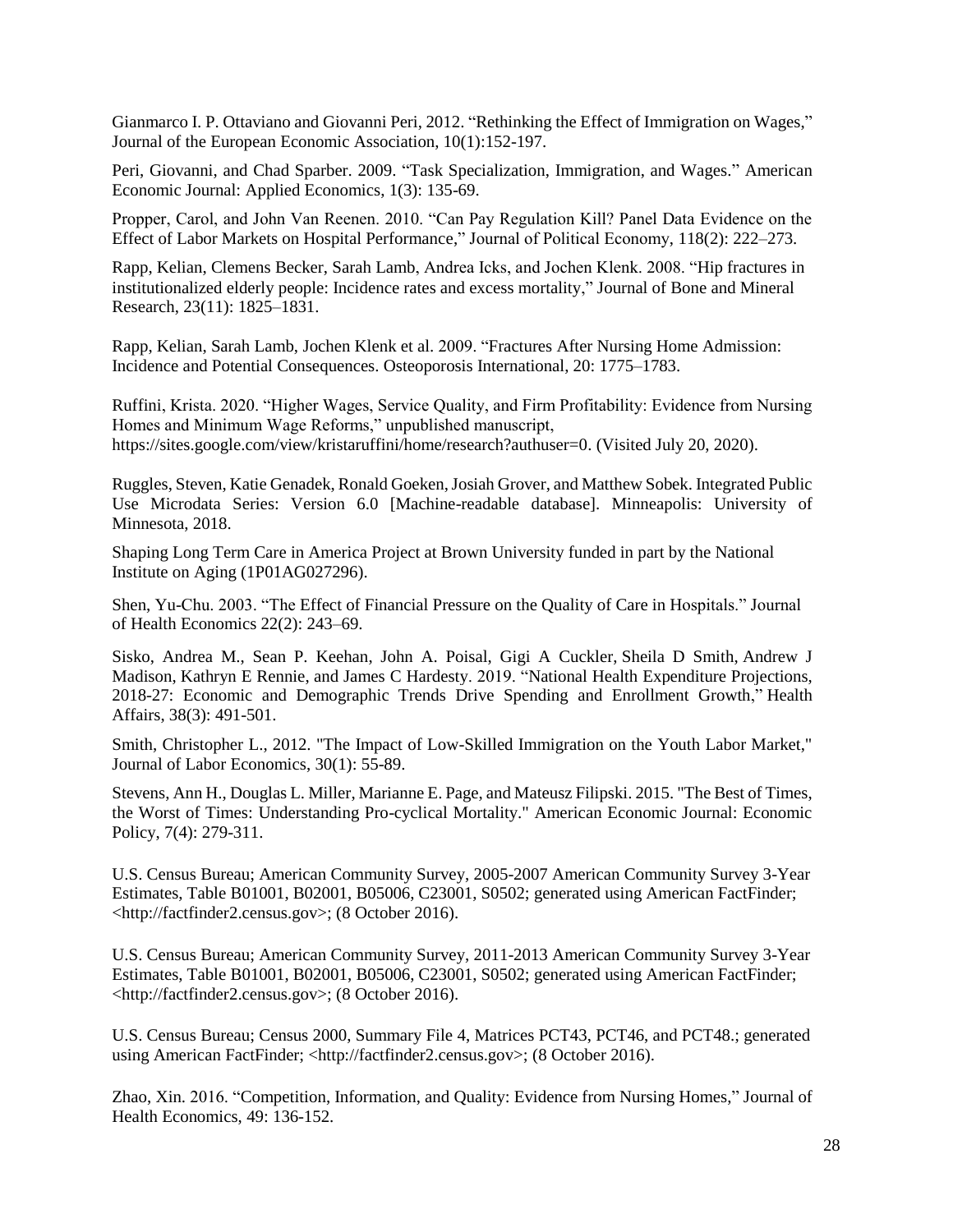# **Tables**

**Table 1A: Foreign-born shares and median wages by nursing occupation, Individual-level ACS data, 2007-2011**

|                                  |       | <b>Standard</b><br><b>Deviation</b> | Number of<br><b>Observations</b> |
|----------------------------------|-------|-------------------------------------|----------------------------------|
| Percent foreign born             |       |                                     |                                  |
| <b>Nursing Assistants</b>        | 17.5% | 38.0%                               | 231,723                          |
| <b>Licensed Practical Nurses</b> | 9.2%  | 29.0%                               | 58,660                           |
| <b>Registered Nurses</b>         | 12.6% | 33.1%                               | 214,071                          |
| Non-Nursing Occupations          | 14.1% | 34.8%                               | 9,749,481                        |
| Median wage of                   |       |                                     |                                  |
| <b>Nursing Assistants</b>        | 10.0  | 67.7                                | 231,723                          |
| <b>Licensed Practical Nurses</b> | 17.0  | 19.4                                | 58,660                           |
| <b>Registered Nurses</b>         | 27.8  | 34.7                                | 214,071                          |
| <b>Non-Nursing Occupations</b>   | 15.2  | 87.4                                | 9,749,481                        |

Notes: Created from individual-level data from the 2007-2011 5 year ACS (Ruggles et al. 2018). Our sample includes all individuals who are currently employed, work more than zero hours in a typical week, report a non-zero wage, and list an occupation.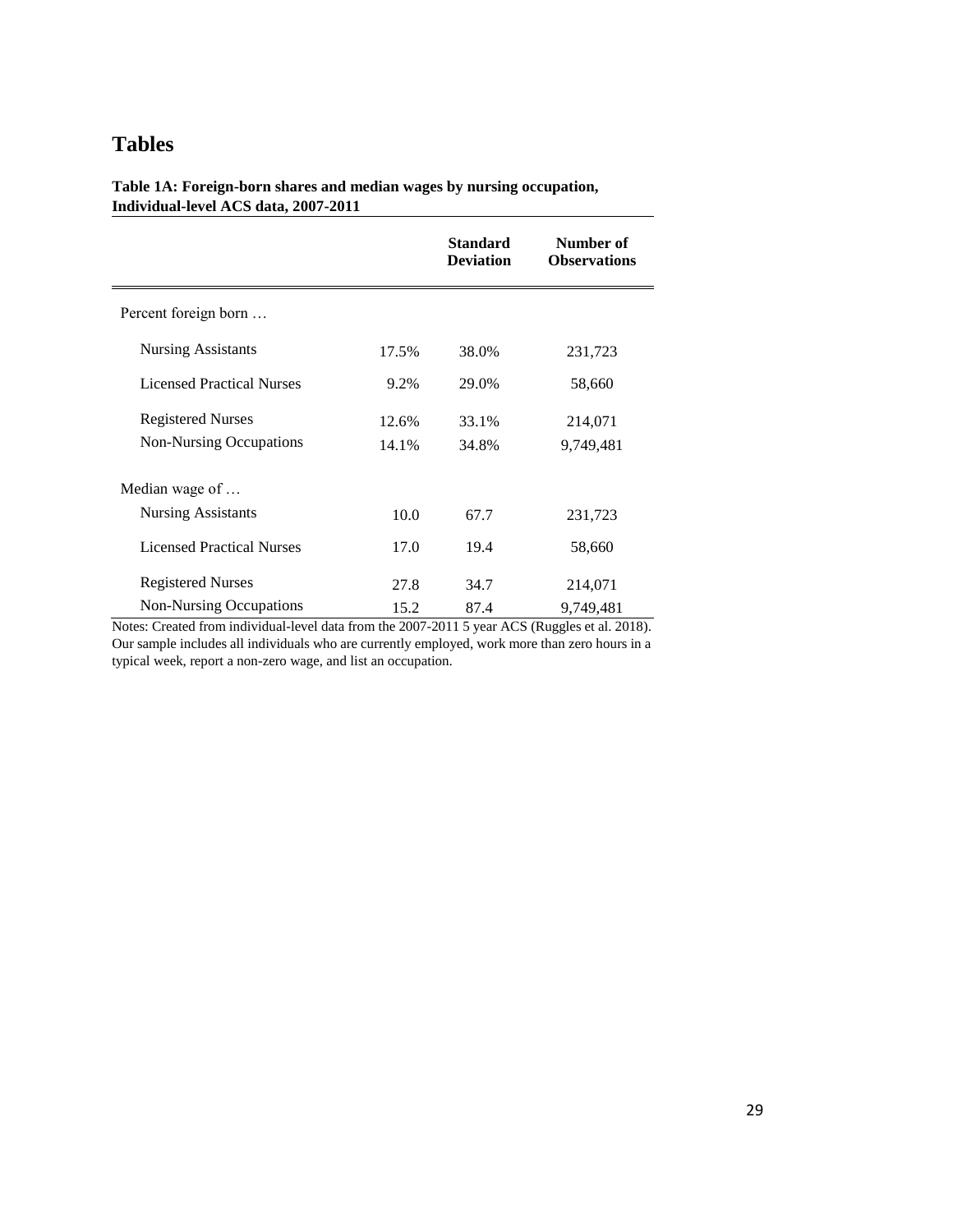# **Table 1B: Descriptive Statistics by Share Foreign Born, Commuting-Zone Level Data for all years**

|                              | <b>Total</b> |                       |      | <b>High Foreign Born Share</b> | <b>Low Foreign Born Share</b> |                       |
|------------------------------|--------------|-----------------------|------|--------------------------------|-------------------------------|-----------------------|
|                              | Mean         | Standard<br>Deviation | Mean | Standard<br>Deviation          | Mean                          | Standard<br>Deviation |
| Median wage of NAs           | 7.6          | 2.8                   | 9.1  | 2.4                            | 7.1                           | 2.702                 |
| Median wage of LPNs          | 12.4         | 5.4                   | 15.6 | 5.3                            | 11.3                          | 4.993                 |
| Median wage of RNs           | 19.1         | 9.1                   | 25.3 | 9.8                            | 17.0                          | 7.892                 |
| Share foreign born           | 0.11         | 0.10                  | 0.26 | 0.07                           | 0.06                          | 0.041                 |
| Native born: share age $65+$ | 0.12         | 0.03                  | 0.11 | 0.02                           | 0.13                          | 0.03                  |
| Native born: share black     | 0.13         | 0.10                  | 0.15 | 0.07                           | 0.13                          | 0.111                 |

Notes: Data from the 1980, 1990, and 2000 Censuses along with the 5-year 200-2011 ACS sample (Ruggles et al. 2018). High foreign-born share refers to commuting zones in the top 25th percentile of foreign-born share while low foreign-born share refers to those zones in the bottom 75 percent.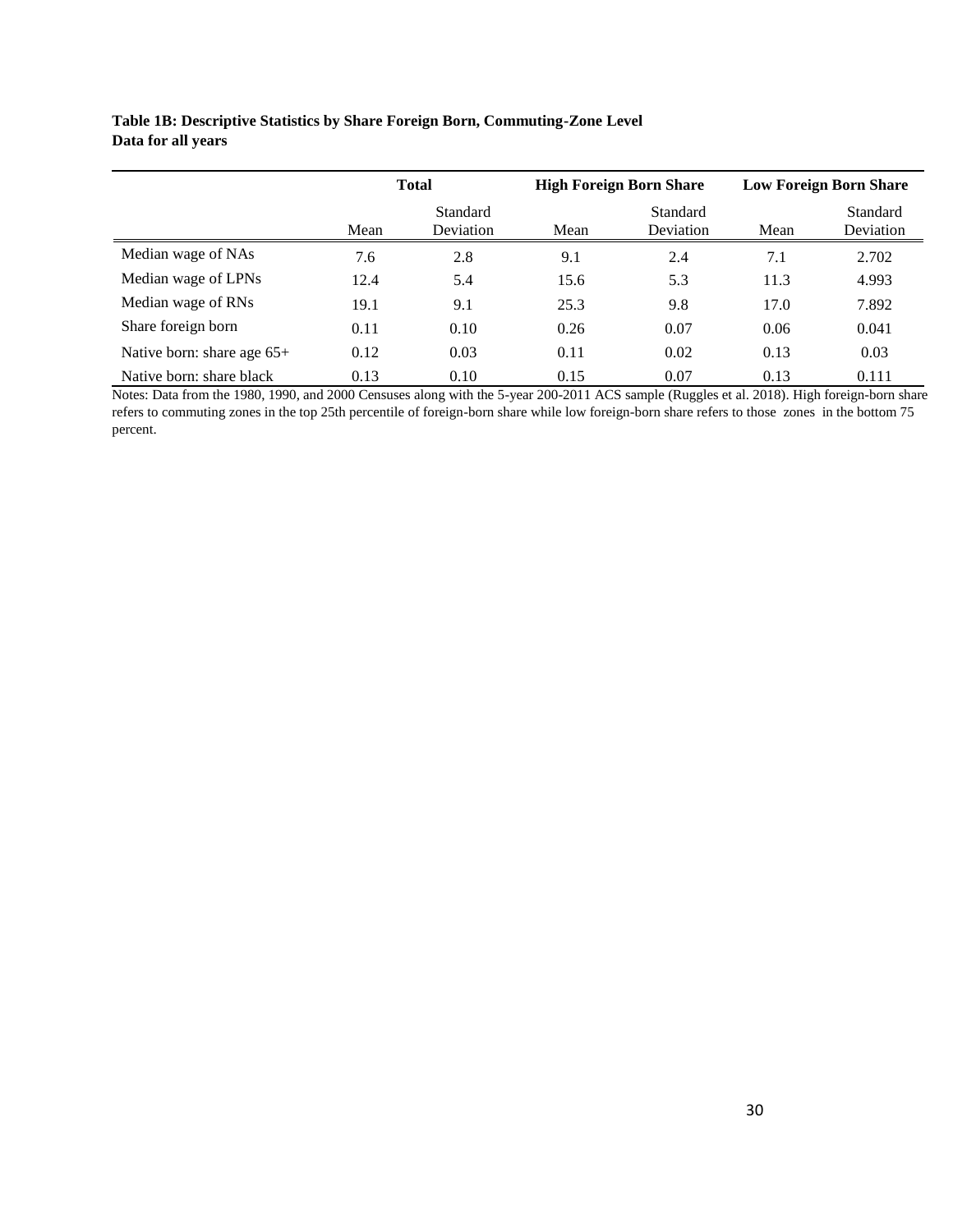| Dependent Variable:            |             | Log(Median NA Wage) | <b>Share</b><br>Foreign<br><b>Born (First</b><br>Stage) | Log(Median<br>NA Wage) |             |
|--------------------------------|-------------|---------------------|---------------------------------------------------------|------------------------|-------------|
|                                | 1           | $\sqrt{2}$          | 3                                                       | $\overline{4}$         | 5           |
| Estimation                     | <b>OLS</b>  | <b>OLS</b>          | IV                                                      | <b>OLS</b>             | IV          |
| Share foreign born             | $-0.579***$ | $-0.552***$         | $-4.144***$                                             |                        | $-4.959***$ |
|                                | (0.199)     | (0.153)             | (0.820)                                                 |                        | (1.200)     |
| Native born: share age 65+     |             | 0.346               | $-3.092***$                                             | $-0.743***$            | $-3.202***$ |
|                                |             | (0.502)             | (0.920)                                                 | (0.143)                | (1.053)     |
| Native born: share black       |             | $1.053**$           | 1.057                                                   | 0.249                  | 0.993       |
|                                |             | (0.443)             | (0.721)                                                 | (0.152)                | (0.787)     |
| Native born: unemployment rate |             |                     |                                                         |                        | 2.069**     |
|                                |             |                     |                                                         |                        | (0.843)     |
| Share of $65+$ in institution  |             |                     |                                                         |                        | $-2.208**$  |
|                                |             |                     |                                                         |                        | (1.017)     |
| Predicted share foreign born   |             |                     |                                                         | $0.241***$             |             |
| (in CZ population)             |             |                     |                                                         | (0.034)                |             |
| Observations                   | 2,964       | 2,964               | 2,964                                                   | 2,964                  | 2,964       |
| R-squared                      | 0.977       | 0.978               | 0.952                                                   | 0.969                  | 0.943       |
| FE year                        | Yes         | Yes                 | Yes                                                     | Yes                    | Yes         |
| FE CZ                          | Yes         | Yes                 | Yes                                                     | Yes                    | Yes         |
| Dependent variable mean        | 6.485       | 6.485               | 6.485                                                   | 0.0445                 | 6.485       |
| F statistic first stage        |             |                     | 50.42                                                   |                        | 33.42       |

### **Table 2: Baseline Nursing Assistant (NA) Wage Regressions**

Notes: Data from the 1980, 1990, and 2000 Censuses along with the 5-year 2008-2012 ACS sample. Standard errors clustered by commuting zone. Log of median wages is the dependent variable in all columns except the forth Median wages are constructed using a sample of workers, including natives, who report working more than zero hours in a typical week or worked more than zero hours in the reference week and who had positive yearly wages in the previous year. \*\*\* p<0.01, \*\* p<0.05, \* p<0.10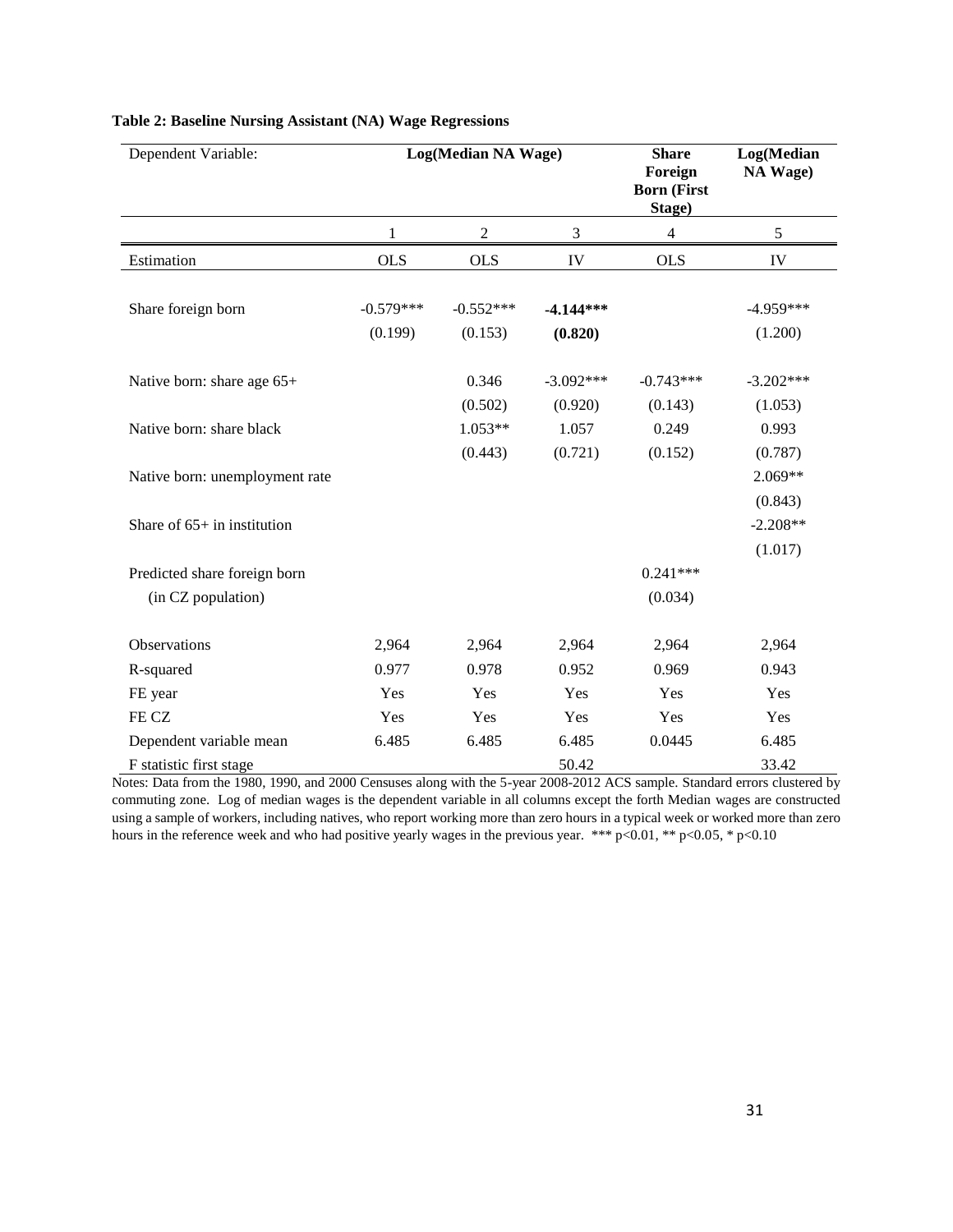|                                     | 25 <sup>th</sup> | 50 <sup>th</sup> | 75 <sup>th</sup> |
|-------------------------------------|------------------|------------------|------------------|
|                                     | Percentile       | Percentile       | Percentile       |
| Dep. Var.: Log wages                | $\mathbf{1}$     | 2                | 3                |
|                                     |                  |                  |                  |
| A. Nursing Assistants               |                  |                  |                  |
| Share Foreign Born                  | $-3.269***$      | $-4.144***$      | $-2.973***$      |
|                                     | (0.923)          | (0.820)          | (0.702)          |
|                                     |                  |                  |                  |
| Observations                        | 2964             | 2964             | 2964             |
| Mean wage                           | 4.78             | 6.49             | 8.84             |
|                                     |                  |                  |                  |
| <b>B.</b> Licensed Practical Nurses |                  |                  |                  |
| Share Foreign Born                  | $-1.262***$      | $-1.313**$       | $-0.146$         |
|                                     | (0.405)          | (0.583)          | (0.743)          |
|                                     |                  |                  |                  |
| Observations                        | 2964             | 2964             | 2964             |
| Mean wage                           | 8.136            | 10.41            | 13.06            |
|                                     |                  |                  |                  |
| C. Registered Nurses                |                  |                  |                  |
| Share Foreign Born                  | 0.651            | 1.372**          | 1.391***         |
|                                     | (0.562)          | (0.552)          | (0.509)          |
|                                     |                  |                  |                  |
| Observations                        | 2964             | 2964             | 2964             |
| Mean wage                           | 12.11            | 15.78            | 19.57            |
|                                     |                  |                  |                  |
| FE year                             | Yes              | Yes              | Yes              |
| FE CZ                               | Yes              | Yes              | Yes              |

#### **Table 3: Impacts of Immigration at Various Points of Wage Distribution. IV estimates**

Notes: Data from the 1980, 1990, and 2000 Censuses along with the 5-year 2007-2011 ACS sample ((Ruggles et al. 2018). All of the estimates shown in this table are constructed from separate 2SLS regressions. Each regression on 2964 observations (741 commuting zones x 4 time periods). All specifications include commuting zone fixed-effects. Standard errors clustered by commuting zone. Wages computed for a sample of workers, including natives, who report working more than zero hours in a typical week or worked more than zero hours in the reference week and who had positive yearly wages in the previous year. \*\*\* p<0.01, \*\* p<0.05, \* p<0.10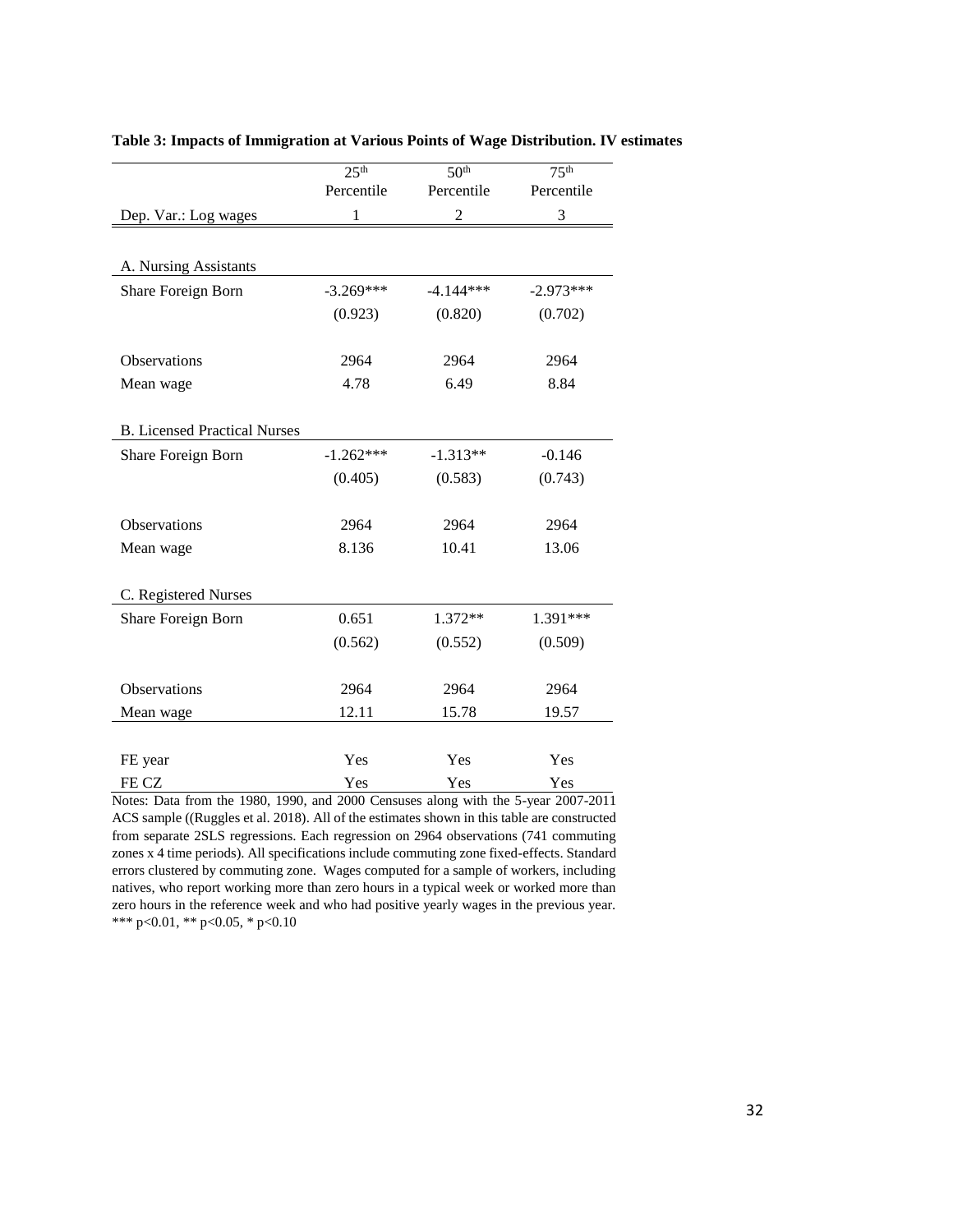|                        |                         | <b>Nursing Assistants</b>                              |                               |                          | <b>Licensed Practical Nurses</b>                        |                                | <b>Registered Nurses</b> |                                                        |                               |
|------------------------|-------------------------|--------------------------------------------------------|-------------------------------|--------------------------|---------------------------------------------------------|--------------------------------|--------------------------|--------------------------------------------------------|-------------------------------|
|                        | Number of<br><b>NAs</b> | Total<br>Hours<br>Worked by<br><b>NAs Last</b><br>Year | Share of<br>NAs who<br>are FB | Number of<br><b>LPNs</b> | Total<br>Hours<br>Worked by<br><b>LPNs Last</b><br>Year | Share of<br>LPNs who<br>are FB | Number of<br><b>RNs</b>  | Total<br>Hours<br>Worked by<br><b>RNs</b> Last<br>Year | Share of<br>RNs who<br>are FB |
|                        |                         | $\overline{2}$                                         | 3                             | 4                        | 5                                                       | 6                              | $\overline{7}$           | 8                                                      | 9                             |
| Number<br>Foreign Born | $0.057***$<br>(0.014)   | 89.320***<br>(27.887)                                  |                               | $0.003***$<br>(0.001)    | 7.612***<br>(1.173)                                     |                                | $0.015***$<br>(0.001)    | 33.602***<br>(2.194)                                   |                               |
| Share Foreign<br>Born  |                         |                                                        | 4.193***<br>(0.401)           |                          |                                                         | $3.063***$<br>(0.264)          |                          |                                                        | $2.614***$<br>(0.308)         |
| <b>Observations</b>    | 2,964                   | 2,964                                                  | 2,964                         | 2,964                    | 2,964                                                   | 2,964                          | 2,964                    | 2,964                                                  | 2,964                         |
| R2                     | 0.956                   | 0.937                                                  | 0.963                         | 0.974                    | 0.971                                                   | 0.934                          | 0.992                    | 0.988                                                  | 0.961                         |
| FE year                | Yes                     | Yes                                                    | Yes                           | Yes                      | Yes                                                     | Yes                            | Yes                      | Yes                                                    | Yes                           |
| FE CZ                  | Yes                     | Yes                                                    | Yes                           | Yes                      | Yes                                                     | Yes                            | Yes                      | Yes                                                    | Yes                           |

**Table 4: Employment. Instrumental Variables estimates with CZ Fixed Effects.** 

Notes: Data from the 1980, 1990, and 2000 Censuses along with the 5-year 2008-2012 ACS sample. All specifications include commuting zone fixed-effects. Standard errors clustered by commuting zone. \*\*\* p<0.01, \*\* p<0.05, \* p<0.1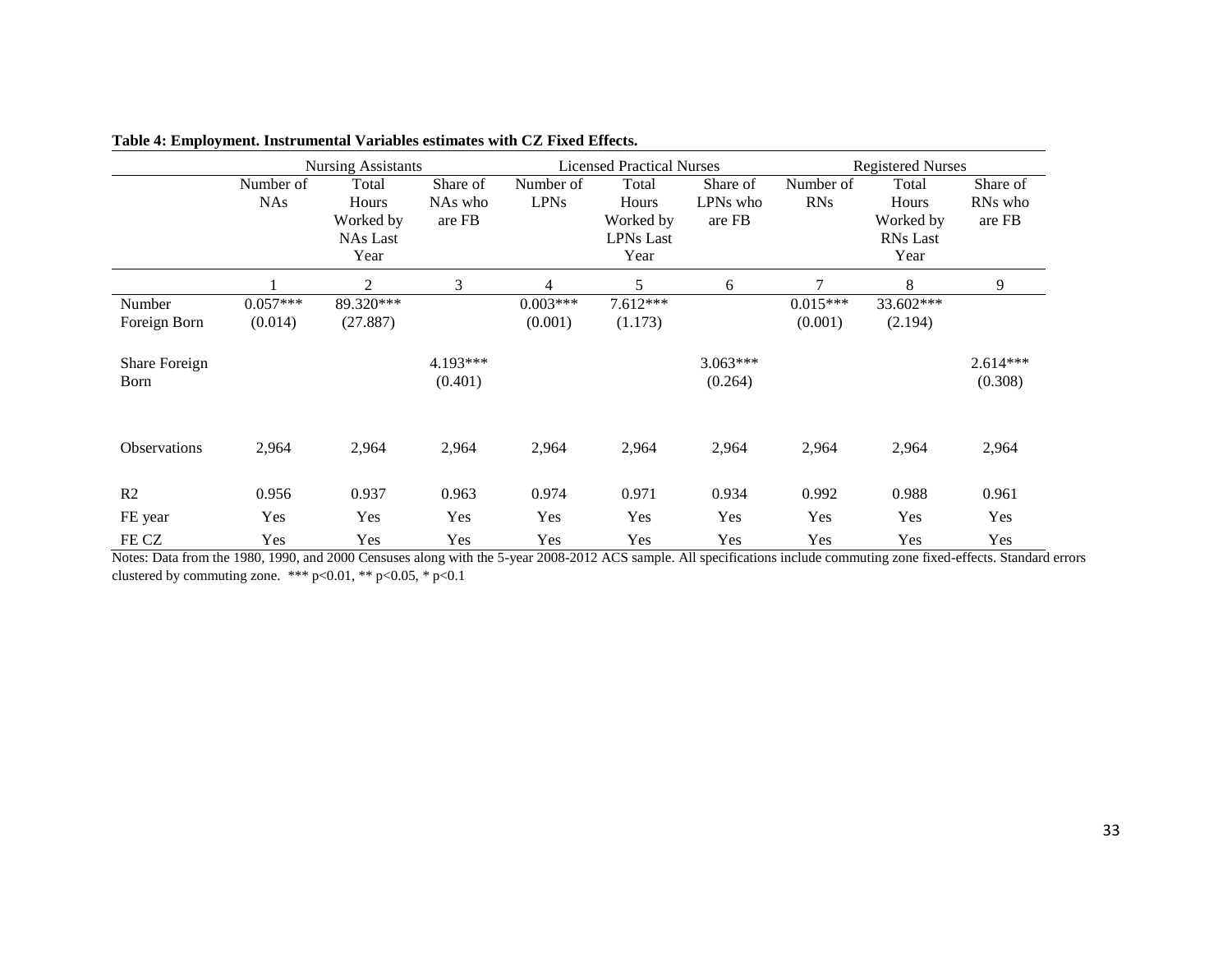#### **Table 5: Descriptive Statistics**

|                              | <b>Total</b>   |                       |        | <b>High Foreign Born</b><br><b>Share</b> | <b>Low Foreign Born</b><br><b>Share</b> |                       |
|------------------------------|----------------|-----------------------|--------|------------------------------------------|-----------------------------------------|-----------------------|
|                              | Mean           | Standard<br>Deviation | Mean   | Standard<br>Deviation                    | Mean                                    | Standard<br>Deviation |
| <b>A. LTCFocus Data</b>      |                |                       |        |                                          |                                         |                       |
| Standardized falls           | $\overline{0}$ | 1                     | $-0.6$ | 0.9                                      | 0.2                                     | 0.9                   |
| Standardized ADL decline     | $\Omega$       | 1                     | $-0.2$ | 1.0                                      | 0.1                                     | 1.0                   |
| Standardized daily pain      | $\Omega$       | 1                     | $-0.3$ | 0.9                                      | 0.1                                     | 1.0                   |
| Standardized pressure ulcers | $\Omega$       | 1                     | 0.1    | 1.1                                      | $-0.1$                                  | 1.0                   |
| Standardized catheters       | $\theta$       | $\mathbf{1}$          | $-0.1$ | 1.1                                      | 0.1                                     | 0.9                   |
| Percent with UTI             | 9.8            | 5.6                   | 8.6    | 5.5                                      | 10.3                                    | 5.6                   |
| Percent with restraints      | 5.2            | 7.8                   | 5.0    | 8.4                                      | 5.3                                     | 7.6                   |
| Percent obese                | 21.8           | 8.0                   | 19.6   | 7.3                                      | 22.5                                    | 8.1                   |
| Total number of beds         | 165.0          | 107.7                 | 211.1  | 155.4                                    | 149.7                                   | 80.4                  |
| <b>Acuity Index</b>          | 11.5           | 1.5                   | 11.7   | 1.9                                      | 11.5                                    | 1.4                   |
| For profit                   | 0.7            | 0.5                   | 0.8    | 0.4                                      | 0.7                                     | 0.5                   |
| Hospital based               | 0.0            | 0.2                   | 0.0    | 0.2                                      | 0.0                                     | 0.2                   |
| Multifacility                | 0.5            | 0.5                   | 0.4    | 0.5                                      | 0.6                                     | 0.5                   |
|                              |                |                       |        |                                          |                                         |                       |
| <b>B.</b> ACS Data           |                |                       |        |                                          |                                         |                       |
| Share foreign born           | 0.10           | 0.09                  | 0.24   | 0.06                                     | 0.06                                    | 0.03                  |
| Share age $65+$              | 0.13           | 0.03                  | 0.12   | 0.02                                     | 0.14                                    | 0.03                  |
| Share black                  | 0.13           | 0.10                  | 0.14   | 0.07                                     | 0.12                                    | 0.11                  |

Notes: High foreign born share refers to commuting zones with a share foreign born above the 75th percentile in my sample, and low foreign born share refers to all other commuting zones. Percent fallen refers to the proportion of residents in all facilities in the county on the 1st Thursday in April who have fallen in the last 30 days for years up until 2010. After 2010, this variable measures the percent who have fallen since admittance or prior assessment. The standardized falls variable standardizes this measure so that it is comparable across years. The average acuity index is a measure of the care needed by a nursing home's residents. Its calculation includes the number of residents needing various levels of activities of daily living (ADL) assistance, the number of residents receiving special treatments, such as respiratory therapy or IV treatments, and the number of residents with certain diagnoses, such as dementia. Panel A estimates are constructed from nursing home level data retrieved from LTCFocus. Panel B estimates are constructed at the commuting zone level from Census and ACS individual data. All estimates are weighted by the number of beds in the nursing home.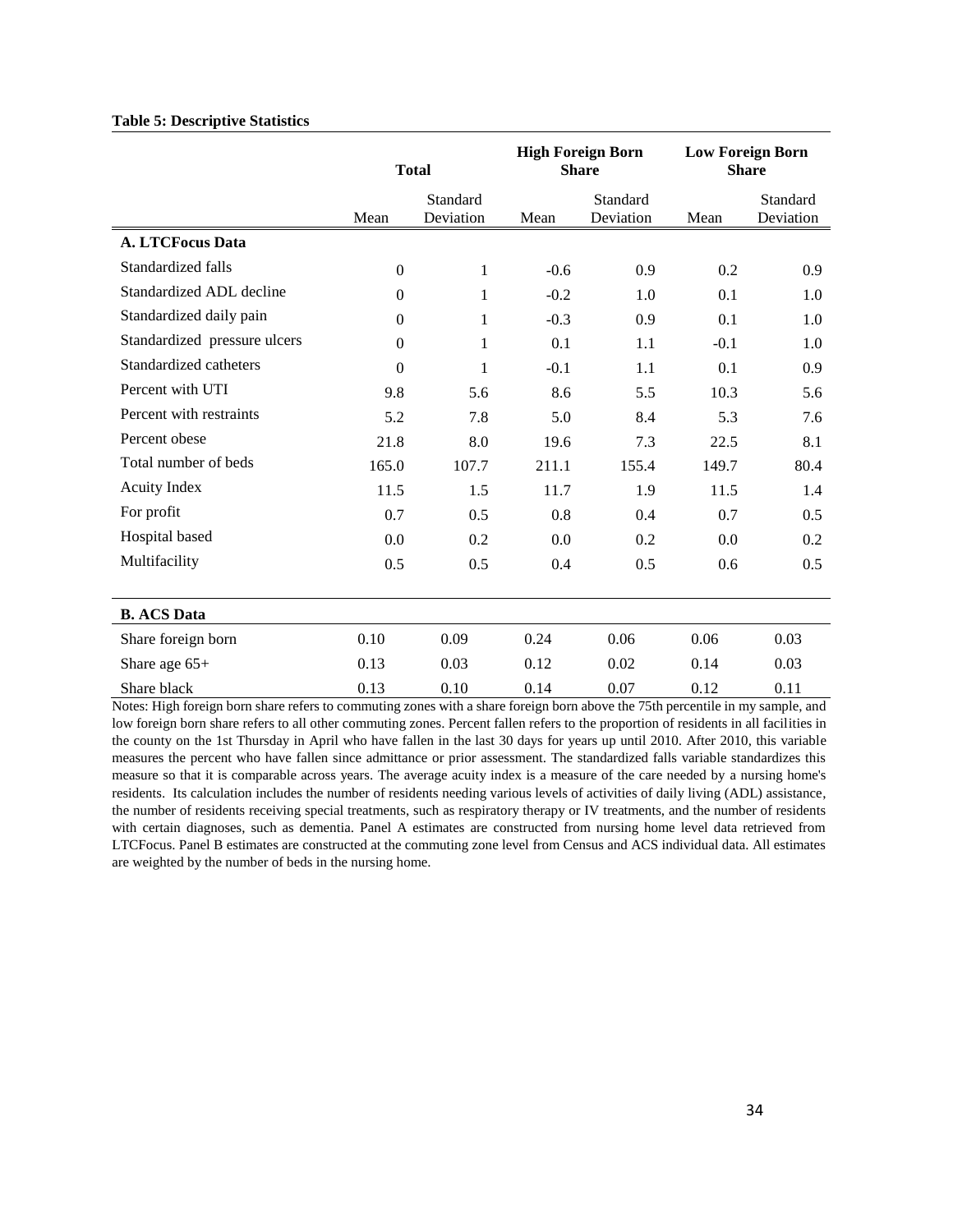|                                                  | <b>OLS</b>             |                        |                                          |                            |                                           | <b>First Stage</b>    |                     |                                                   | IV<br>Regressions      |
|--------------------------------------------------|------------------------|------------------------|------------------------------------------|----------------------------|-------------------------------------------|-----------------------|---------------------|---------------------------------------------------|------------------------|
|                                                  |                        |                        | Dependent Variable: (Standardized) Falls |                            | Dependent Variable: Share Foreign<br>Born |                       |                     | Dependent<br>Variable:<br>(Standardized<br>Falls) |                        |
|                                                  | (1)                    | (2)                    | (3)                                      | (4)                        | (5)                                       | (6)                   | (7)                 | (8)                                               | (9)                    |
| Share Foreign Born                               | $-4.206***$<br>(0.516) | $-3.294***$<br>(0.272) | $-3.093***$<br>(0.329)                   | $-4.019*$<br>(2.197)       | $-3.626*$<br>(2.027)                      |                       |                     |                                                   | $-3.529***$<br>(0.357) |
| IV: Predicted Foreign<br>Born<br>/ CZ Population |                        |                        |                                          |                            |                                           | $0.438***$<br>(0.035) | $0.048*$<br>(0.025) | $0.091**$<br>(0.041)                              |                        |
| Observations                                     | 55,046                 | 55,046                 | 55,046                                   | 55,046                     | 55,046                                    | 55,046                | 55,046              | 55,046                                            | 55,046                 |
| R-squared                                        | 0.136                  | 0.243                  | 0.278                                    | 0.305                      | 0.589                                     | 0.874                 | 0.997               | 0.997                                             | 0.278                  |
| Year fixed-effects<br>Area fixed-effects         | Yes                    | Yes                    | Yes<br><b>State</b>                      | Yes<br>$\operatorname{CZ}$ | Yes<br><b>Nursing</b><br>Home             | Yes<br><b>State</b>   | Yes<br>CZ           | Yes<br><b>Nursing</b><br>Home                     | Yes<br><b>State</b>    |
| $\mathbf F$                                      |                        |                        |                                          |                            |                                           | 158.3                 | 3.581               | 4.995                                             | 158.3                  |

# **Table 6. The Effects of Immigration on Residents' Falls. OLS and IV estimates**

Notes: Standard errors clustered by commuting zone. Estimated coefficients for control variables shown in the next page. \*\*\* p<0.01, \*\* p<0.05, \* p<0.1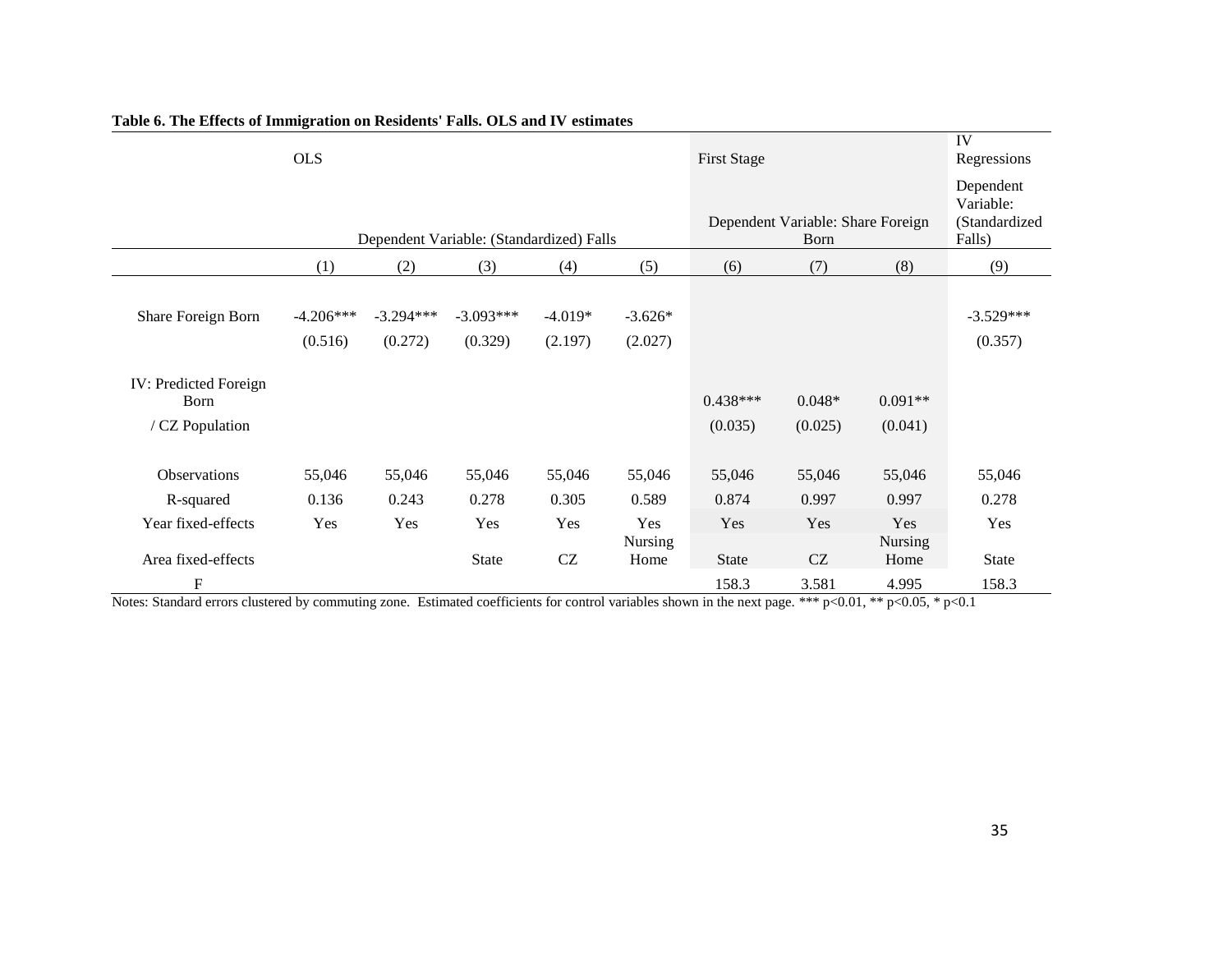|                            | <b>OLS</b>  |             |                                             |             |                                           |                             | <b>First Stage</b> |                 |              |
|----------------------------|-------------|-------------|---------------------------------------------|-------------|-------------------------------------------|-----------------------------|--------------------|-----------------|--------------|
|                            |             |             | Dependent Variable:<br>(Standardized) Falls |             | Dependent Variable:<br>Share Foreign Born | Dep. Var.:<br>(Stdzd) Falls |                    |                 |              |
|                            | (1)         | (2)         | (3)                                         | (4)         | (5)                                       | (6)                         | (7)                | (8)             | (9)          |
| Share Foreign Born         | $-4.206***$ | $-3.294***$ | $-3.093***$                                 | $-4.019*$   | $-3.626*$                                 |                             |                    |                 | $-3.529***$  |
|                            | (0.516)     | (0.272)     | (0.329)                                     | (2.197)     | (2.027)                                   |                             |                    |                 | (0.357)      |
| <b>Acuity Index</b>        |             | $-0.076***$ | $-0.062***$                                 | $-0.058***$ | $-0.019***$                               | 0.000                       | 0.000              | 0.000           | $-0.061***$  |
| Percent Obese              |             | $-0.010***$ | $-0.011***$                                 | $-0.012***$ | $-0.006***$                               | $-0.000$ ***                | $-0.000***$        | $-0.000**$      | $-0.011***$  |
| Log Number of Beds         |             | $-0.533***$ | $-0.490***$                                 | $-0.478***$ | $-0.335***$                               | $0.007***$                  | $-0.000$           | $0.003**$       | $-0.480***$  |
| For Profit                 |             | $-0.143***$ | $-0.121***$                                 | $-0.101***$ | 0.018                                     | $0.005***$                  | $0.000**$          | 0.000           | $-0.115***$  |
| Multifacility              |             | 0.013       | 0.000                                       | $-0.001$    | $-0.001$                                  | $-0.003***$                 | $-0.000**$         | $-0.000$        | $-0.003$     |
| CZ Share $65+$             |             | $-3.364***$ | $-1.965***$                                 | $-2.828$    | $-1.403$                                  | $-0.647***$                 | $-0.304***$        | $-0.284***$     | $-2.302***$  |
| <b>CZ</b> Share Black      |             | $-1.715***$ | $-0.962***$                                 | 0.139       | $-0.107$                                  | 0.027                       | $0.092**$          | $0.151***$      | $-0.875***$  |
| <b>IV: Predicted FBorn</b> |             |             |                                             |             |                                           | $0.438***$                  | $0.048*$           | $0.091**$       |              |
| / CZ Population            |             |             |                                             |             |                                           | (0.035)                     | (0.025)            | (0.041)         |              |
| Observations               | 55,046      | 55,046      | 55,046                                      | 55,046      | 55,046                                    | 55,046                      | 55,046             | 55,046          | 55,046       |
| R-squared                  | 0.136       | 0.243       | 0.278                                       | 0.305       | 0.589                                     | 0.874                       | 0.997              | 0.997           | 0.278        |
| Year fixed-effects         | Yes         | Yes         | Yes                                         | Yes         | Yes                                       | Yes                         | Yes                | Yes             | Yes          |
| Area fixed-effects         |             |             | <b>State</b>                                | CZ          | Nursing<br>Home                           | State                       | CZ                 | Nursing<br>Home | <b>State</b> |
| $\mathbf F$                |             |             |                                             |             |                                           | 158.3                       | 3.581              | 4.995           | 158.3        |

# **Table 6. The Effects of Immigration on Residents' Falls. OLS and IV estimates (Continued)**

Notes: Standard errors clustered by commuting zone. Standard errors on estimated coefficients control variables not shown to save on space. Available upon request. \*\*\* p<0.01, \*\* p<0.05, \* p<0.1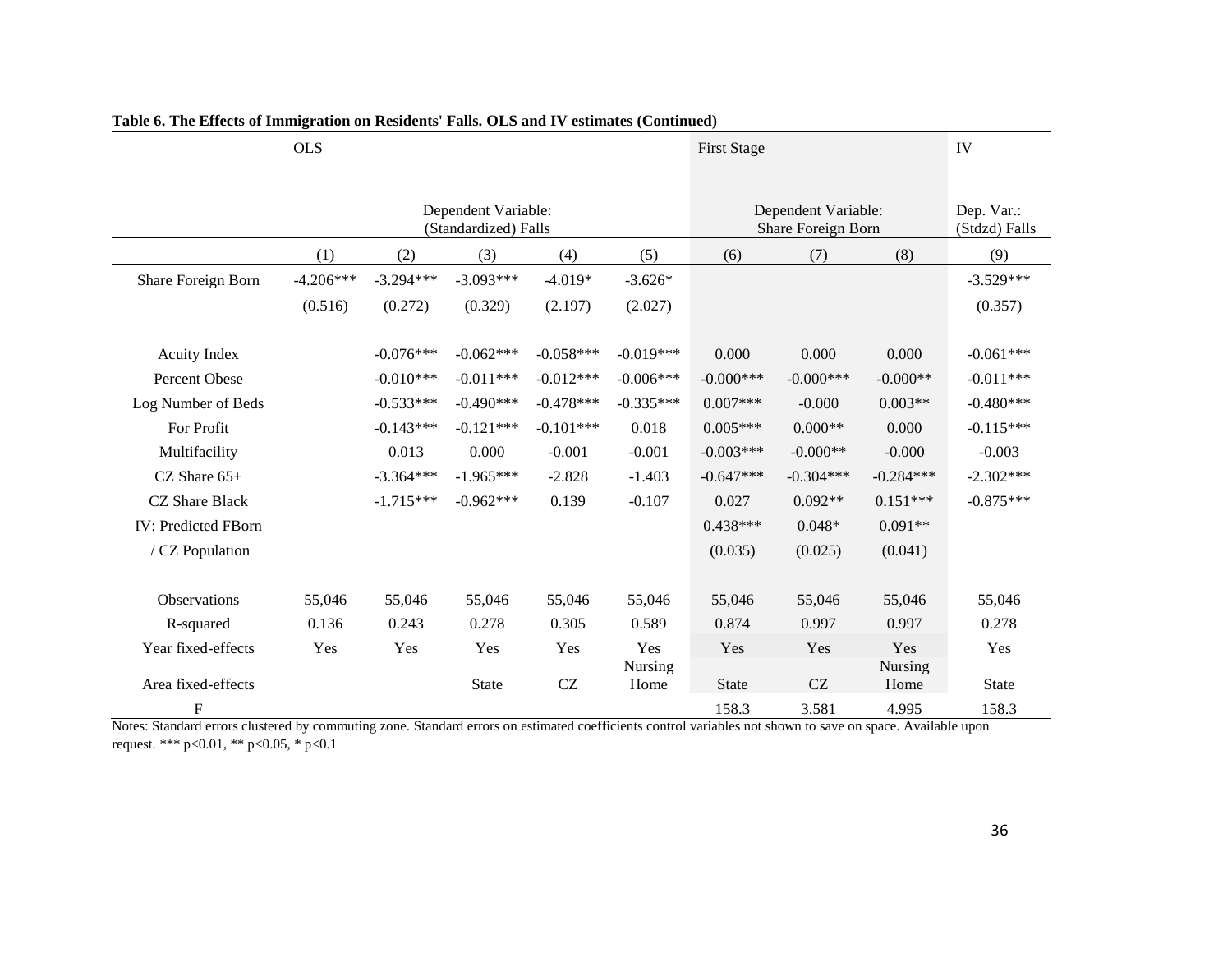|                           | (1)         | (2)                  | (3)             | (4)             | (5)         | (6)                 |
|---------------------------|-------------|----------------------|-----------------|-----------------|-------------|---------------------|
| Dep. Variables            | ADL Decline | Use of<br>Restraints | Reports of Pain | Pressure Ulcers | <b>UTIs</b> | Use of<br>Catheters |
| Panel A: OLS              |             |                      |                 |                 |             |                     |
| Share Foreign Born        | $-1.730***$ | $-6.313***$          | $-1.431***$     | $0.535***$      | $-7.501***$ | $-1.647***$         |
|                           | (0.186)     | (2.061)              | (0.178)         | (0.135)         | (0.943)     | (0.262)             |
| Observations              | 60,726      | 83,825               | 59,540          | 47,487          | 24,362      | 17,078              |
| R-squared                 | 0.104       | 0.238                | 0.095           | 0.050           | 0.252       | 0.288               |
| Panel B: IV               |             |                      |                 |                 |             |                     |
| Share Foreign Born        | $-2.106***$ | $-2.889$             | $-1.609***$     | 1.081***        | $-9.535***$ | $-1.591***$         |
|                           | (0.209)     | (2.924)              | (0.264)         | (0.188)         | (1.581)     | (0.290)             |
| Observations              | 60,726      | 83,825               | 59,540          | 47,487          | 24,362      | 17,078              |
| R-squared                 | 0.103       | 0.238                | 0.095           | 0.049           | 0.252       | 0.288               |
| State fixed effects       | Yes         | Yes                  | Yes             | Yes             | Yes         | Yes                 |
| Year fixed effects        | Yes         | Yes                  | Yes             | Yes             | Yes         | Yes                 |
| Controls                  | Yes         | Yes                  | Yes             | Yes             | Yes         | Yes                 |
| Dependent variable mean   | 0.00797     | 5.093                | 0.0476          | $-0.0303$       | 10.05       | $-0.0204$           |
| $\boldsymbol{\mathrm{F}}$ | 109.5       | 120.6                | 110.5           | 121.4           | 223.3       | 244.1               |

**Table 7: Other Measures of Nursing Home Quality** 

Notes: All specifications include the nursing home and commuting zone level control variables shown in Table 6. Standard errors clustered by commuting zone. \*\*\*  $p<0.01$ , \*\*  $p<0.05$ , \*  $p<0.1$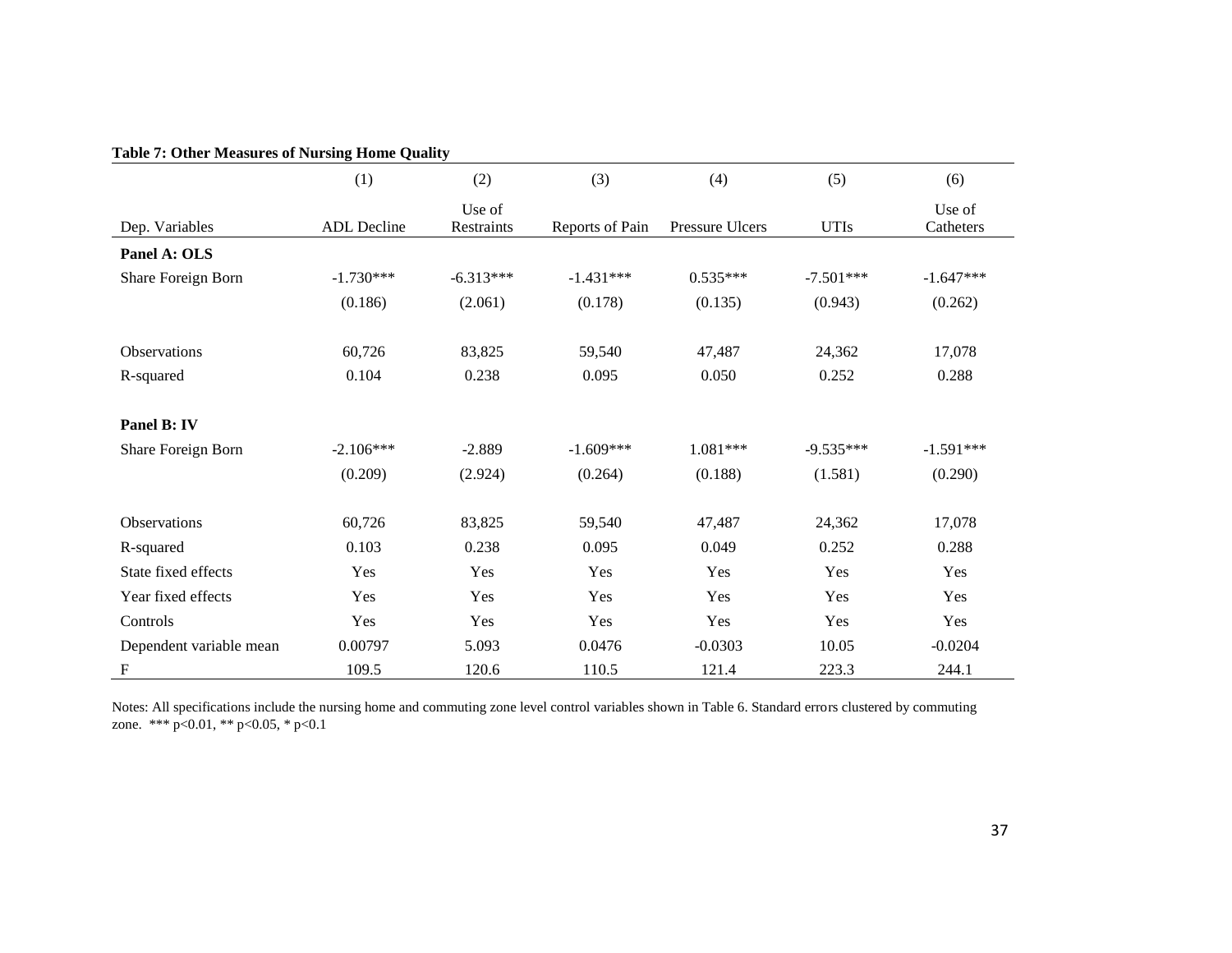|                      |             | Dependent Variable: ADL Declines |             |                |             |             |                |
|----------------------|-------------|----------------------------------|-------------|----------------|-------------|-------------|----------------|
| Sample of Nursing    |             |                                  |             |                |             |             |                |
| Homes:               | All         | All                              | For Profit  | Not for Profit | All         | For Profit  | Not for Profit |
|                      |             | $\overline{c}$                   | 3           | 4              | 5           | 6           |                |
|                      |             |                                  |             |                |             |             |                |
| Share foreign born   | $-3.529***$ | $-3.834***$                      | $-3.642***$ | $-3.674***$    | $-2.310***$ | $-2.284***$ | $-1.765***$    |
|                      | (0.357)     | (0.375)                          | (0.491)     | (0.355)        | (0.203)     | (0.263)     | (0.235)        |
| Share foreign born X |             | 7.001***                         | 9.085***    | 0.228          | $5.060***$  | 5.942***    | 1.108          |
| Herfindhahl          |             | (1.892)                          | (2.251)     | (2.731)        | (1.395)     | (1.481)     | (2.719)        |
| Herfindhahl          |             | $-0.325***$                      | $-0.367***$ | $-0.130$       | $-0.143*$   | $-0.224**$  | 0.121          |
|                      |             | (0.095)                          | (0.116)     | (0.147)        | (0.081)     | (0.089)     | (0.147)        |
| <b>Observations</b>  | 55,046      | 55,046                           | 37,903      | 17,143         | 60,726      | 44,616      | 16,110         |
| R-squared            | 0.278       | 0.280                            | 0.265       | 0.336          | 0.106       | 0.118       | 0.090          |
| <b>State FE</b>      | Yes         | Yes                              | Yes         | Yes            | Yes         | Yes         | Yes            |
| Year FE              | Yes         | Yes                              | Yes         | Yes            | Yes         | Yes         | Yes            |

#### **Table 8: Immigration, market concentration and quality of care. IV estimates.**

Notes: All specifications include the nursing home and commuting zone level control variables shown in Table 6. Standard errors clustered by commuting zone. \*\*\* p<0.01, \*\* p<0.05, \* p<0.1